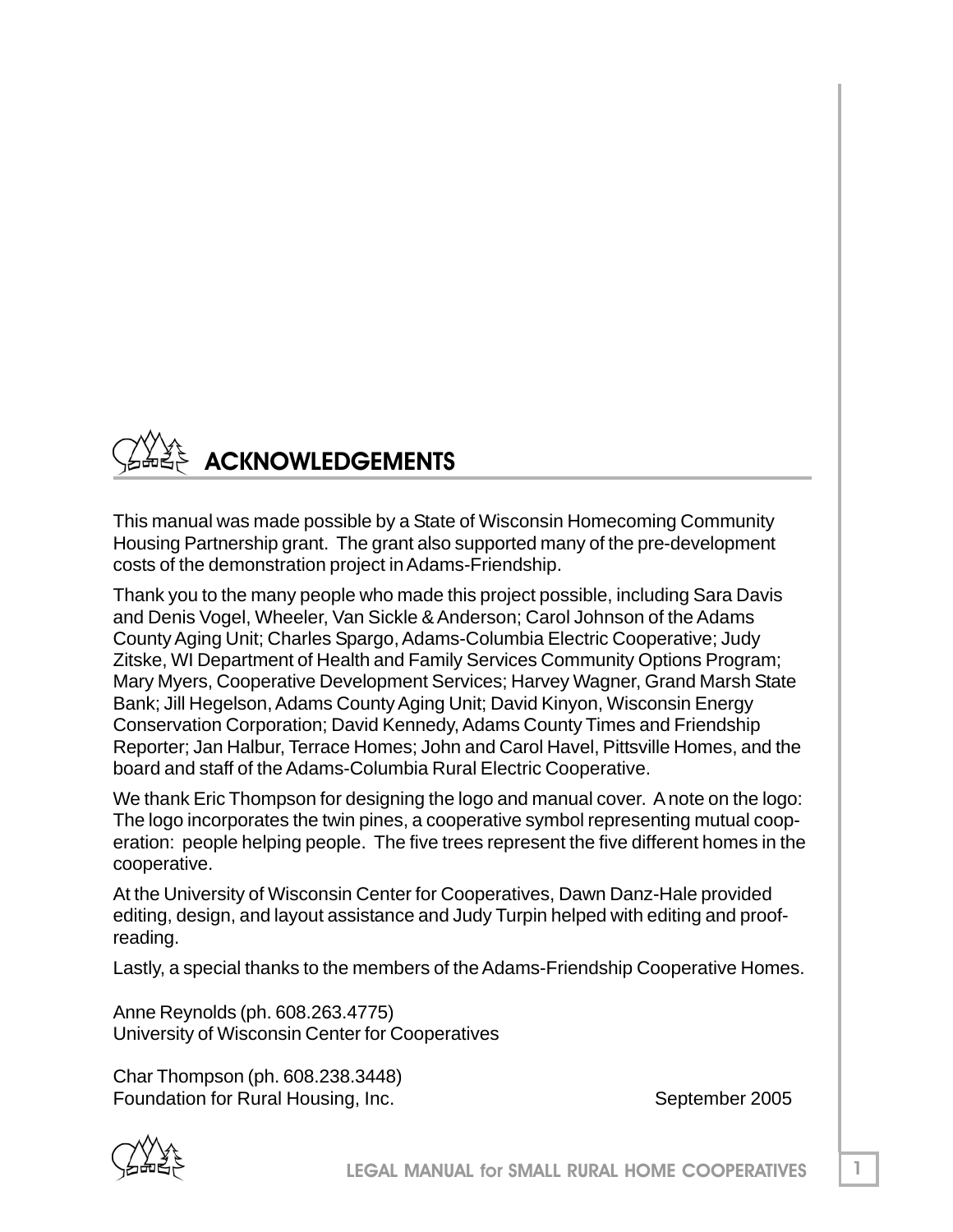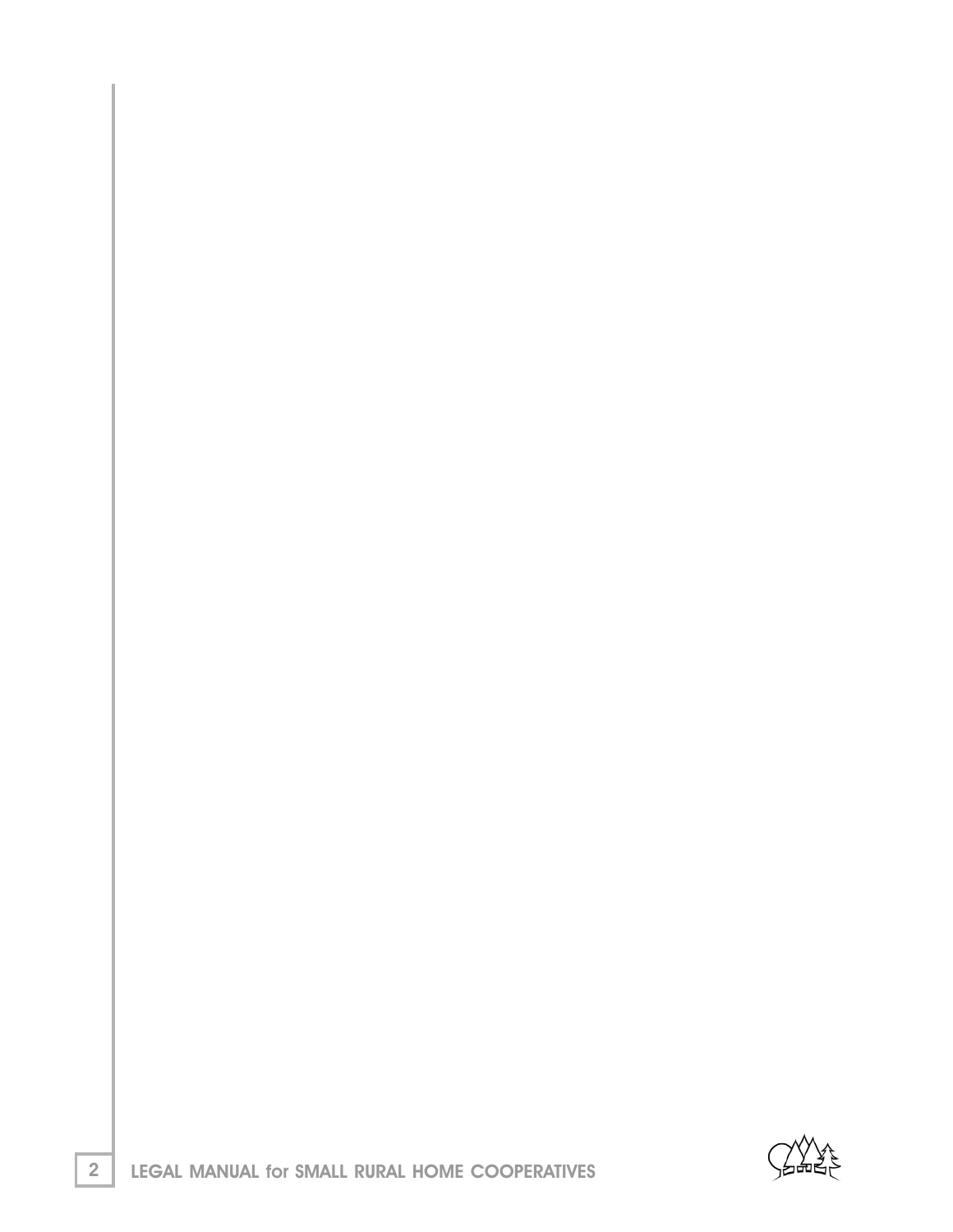

| The role of other cooperatives and supporting organizations  14 |
|-----------------------------------------------------------------|
|                                                                 |
|                                                                 |

## APPENDICES

| Appendix A of the Occupancy Agreement: House Rules & Regulations  64 |  |
|----------------------------------------------------------------------|--|
|                                                                      |  |
|                                                                      |  |
|                                                                      |  |

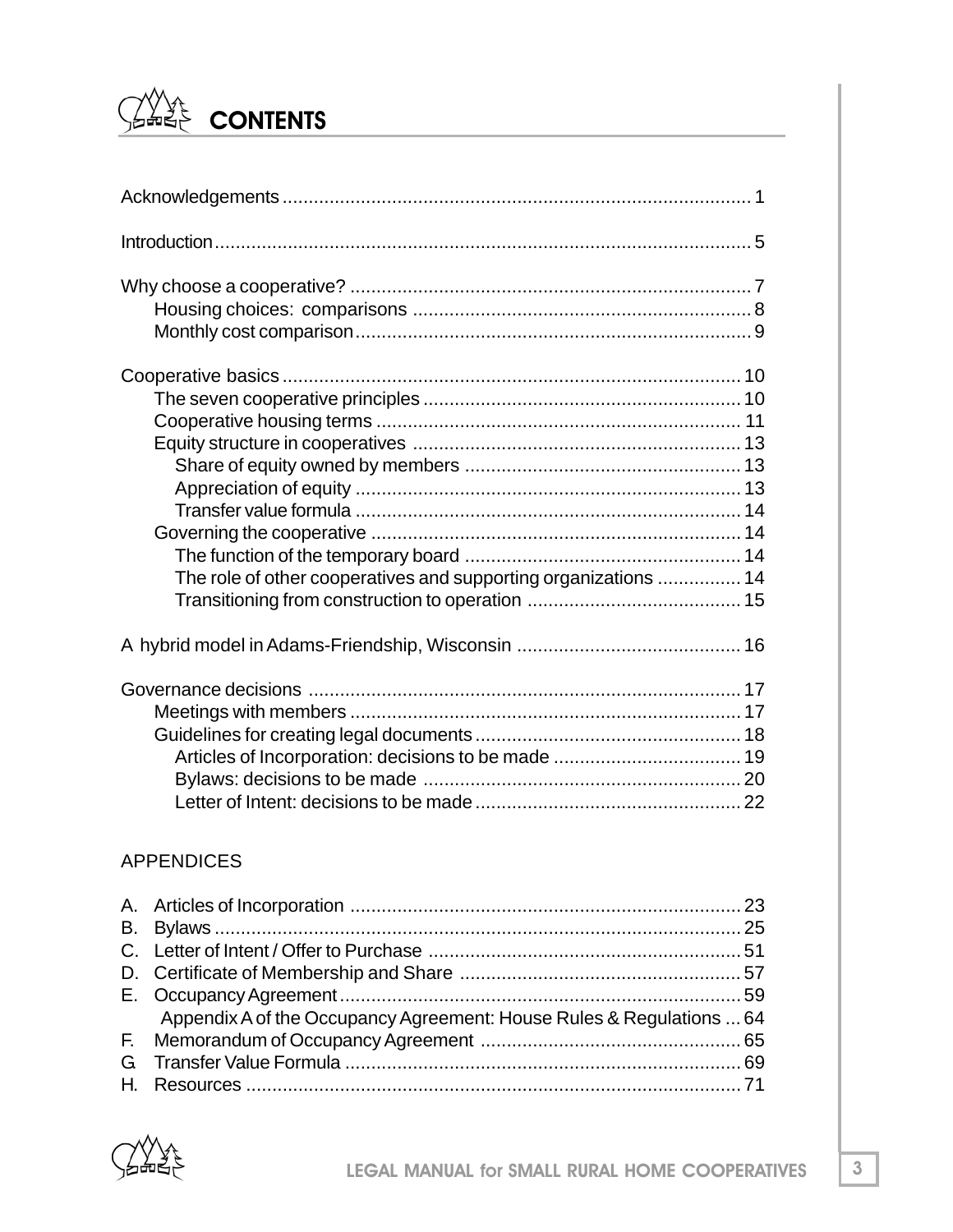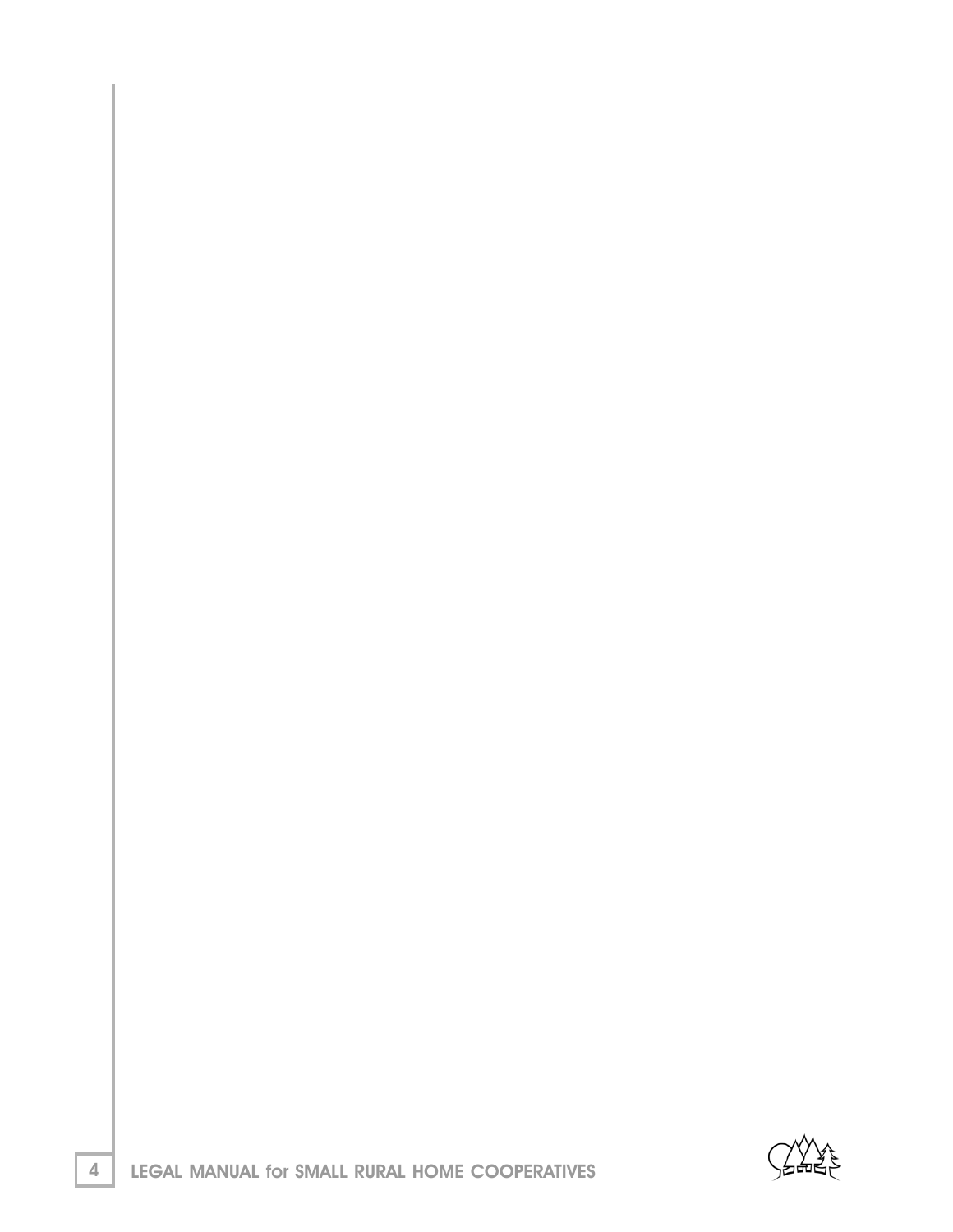



"The best of ownership with the best of renting."

"The best of independence with the best of support."

"Cooperative housing is a form of home ownership, not a type of building."

This manual is designed to help people in rural Wisconsin develop housing cooperatives composed of a small number of adjacent single family homes specifically designed for senior citizens. A companion manual, the *Development Manual for Small Rural Home Cooperatives*, covers the development process in detail.

These manuals refer to and are based on a cooperative housing development that took place in Adams-Friendship, Wisconsin. The co-op was supported by a State

of Wisconsin Homecoming Community Housing Partnership grant, which helped pay for some of the pre-development costs, and by development assistance from the Foundation for Rural Housing. The funding sought to create an alternative for rural residents to moving into a nursing home, a concern for many senior citizens.

The manuals are designed to help others "jump start" their own development process.

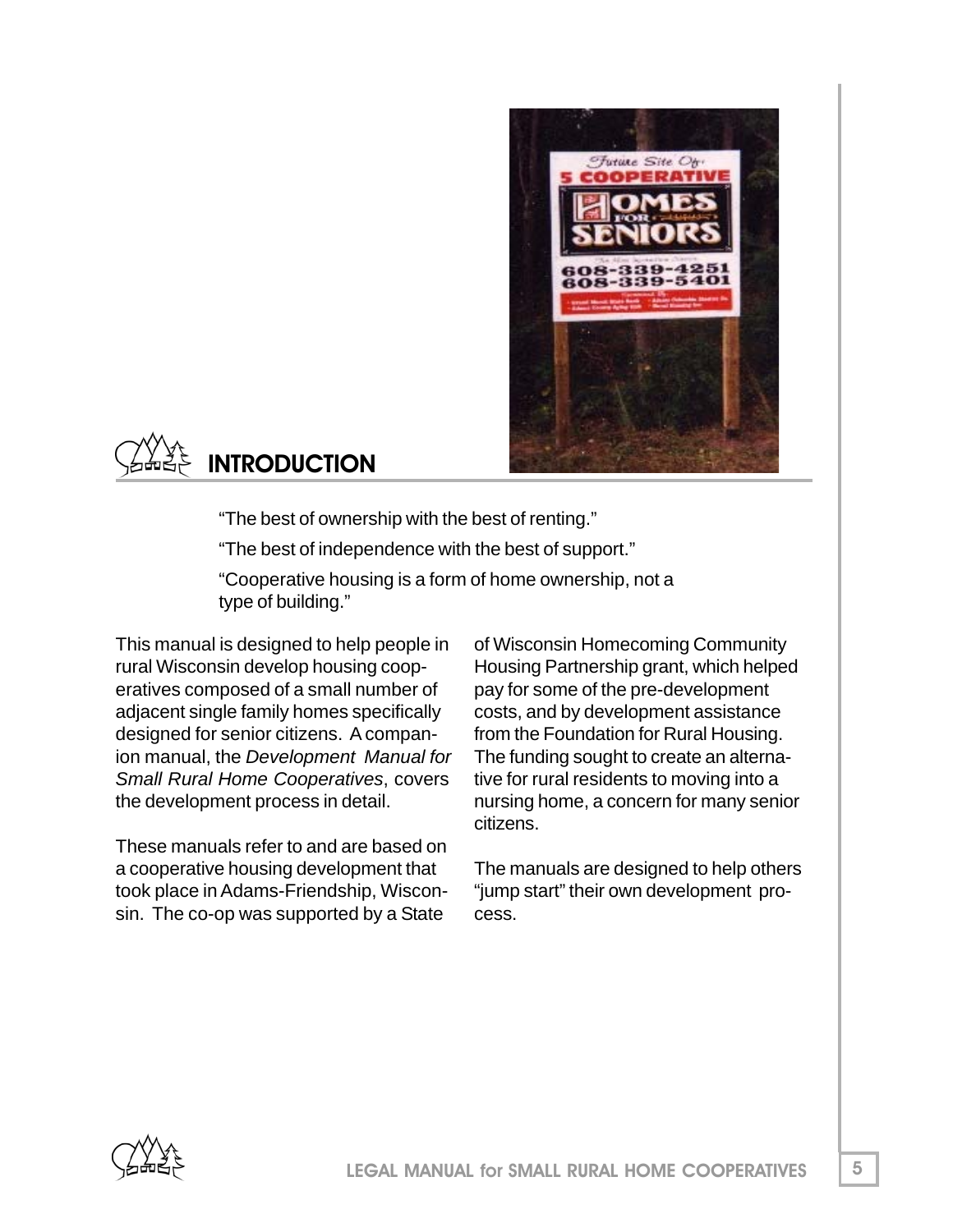## LEGAL MANUAL for SMALL RURAL HOME COOPERATIVES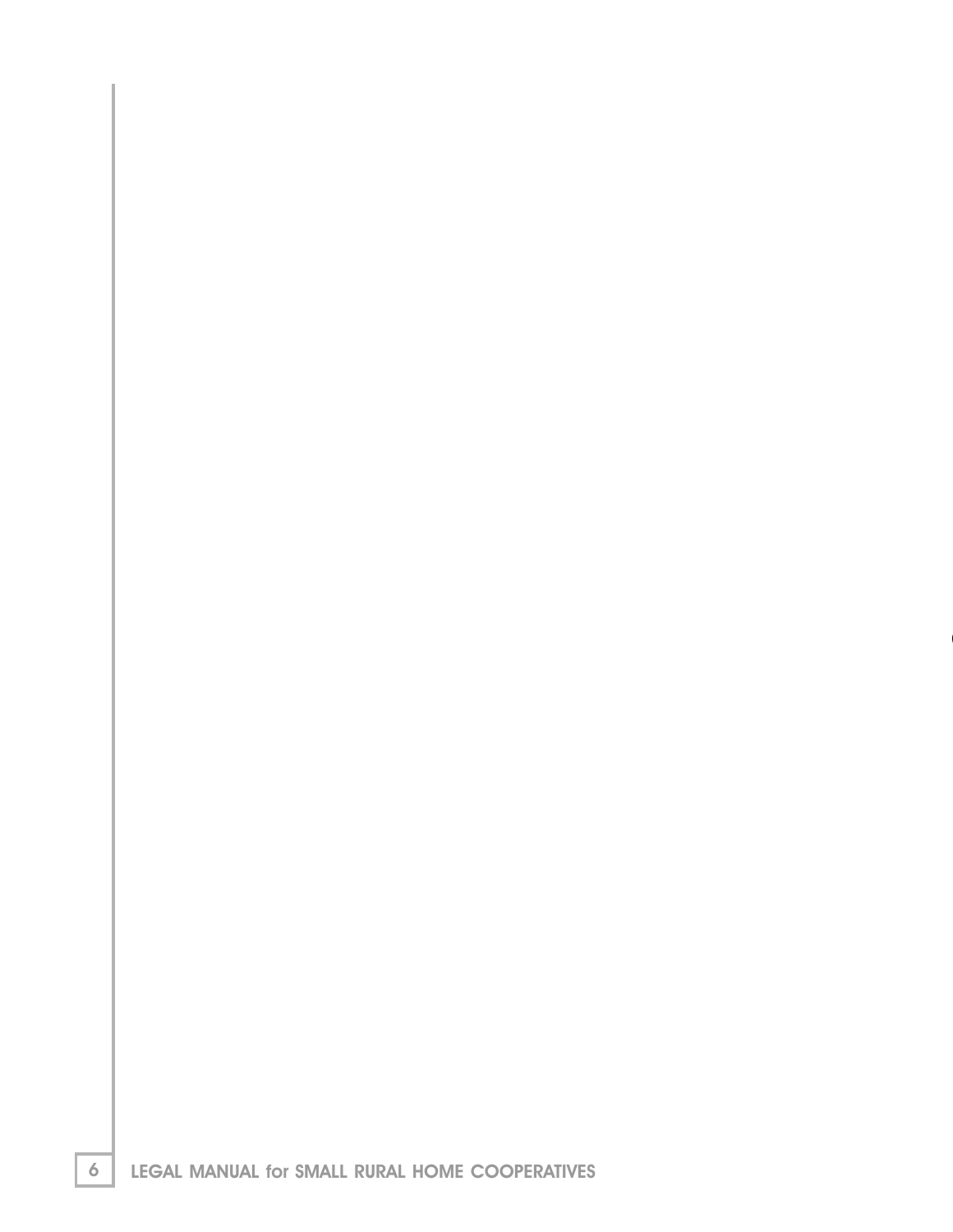# WHY CHOOSE a COOPERATIVE?

In cooperative housing, a group of people jointly own the cooperative by buying shares (stock) in the cooperative corporation. They share responsibilities for making decisions about their co-op, and share many of the co-op's expenses, including maintenance, repairs, and property taxes. Each member pays a monthly fee to cover these costs.

The cooperative member-owner-resident (hereafter referred to as member and/or member-owner) has an exclusive right to occupy a particular home. The cooperative's bylaws and membership documents are established by the members and may be modified by the members. These documents describe the members' rights and responsibilities. Members also vote for a board of directors, which approves an annual budget. When a cooperative is small, it is likely that all members will participate directly in making many decisions.

The housing cooperative model permits a wide range of legal and financial flexibility in its structure. The housing cooperative may own the land but not the improvements, or it may own both. Equity appreciation may be determined by the market, or may be limited by a formula established in the co-op bylaws. A typical formula is 1% per year. A limit on equity appreciation assures a small return on members' investment, but keeps the housing unit affordable for the next member-owners. A market rate

cooperative permits members to receive a market rate of return when they sell their share.

Cooperative homeowners receive tax and financial benefits just as other homeowners do. If the cooperative corporation has a mortgage loan, they may deduct their pro-rata share of the interest payments, as well as interest on their personal mortgage (share) loan. They may also deduct their pro-rata share of the real estate taxes from their income tax. They qualify for homestead or other state tax exemptions, and if they sell their home, any equity the property may have accrued is their gain, subject to limitations imposed through the bylaws. Government programs with "spend down" asset requirements treat shares in a cooperative as home ownership equity.

In addition to the economic benefits, the social framework of cooperative living has proven to be very beneficial to residents. As reported in a 2000 USDA study, the overwhelming majority of residents of rural senior housing cooperatives perceived that the co-op had a positive effect on their sense of life satisfaction, good health, social contact, and ability to live independently. The study showed that an improved sense of self-control, mutual determination, and interdependence, combined with a heightened sense of community and caring for each other, are integral components of cooperative living.

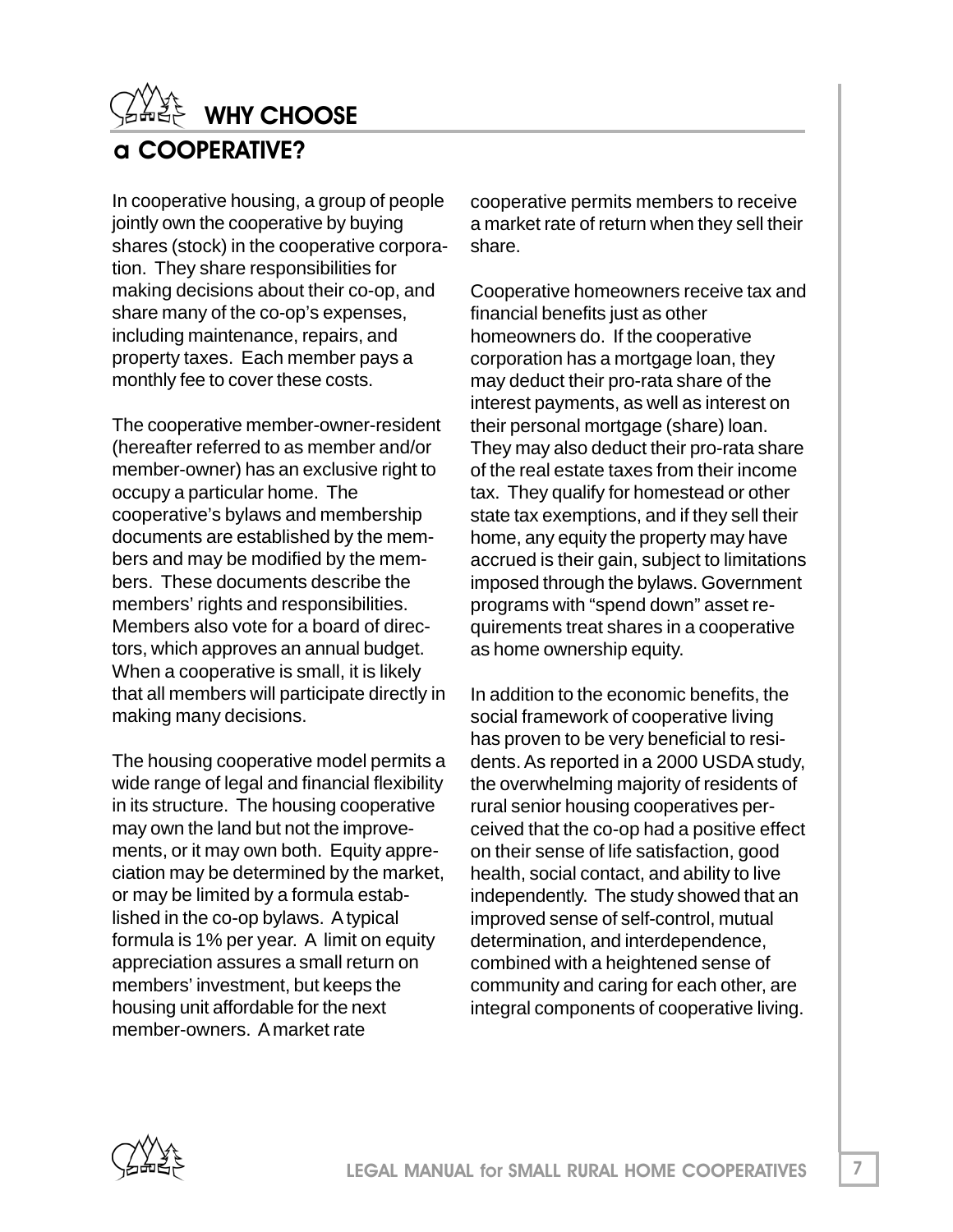# **Housing choices: comparisons**

Prospective cooperative members may find the co-op concept easier to understand after they've seen a chart comparing cooperative housing with other forms of housing. The following chart details benefits and cost comparisons for four types of housing.

| <b>CO-OP HOME</b>                                                                                                                                                                           | <b>RENTAL</b>                                                                                                                      | <b>CONDOMINIUM</b>                                                                                                                                                    | <b>SOLE OWNER</b><br>OR CONDO                                                                                                      |
|---------------------------------------------------------------------------------------------------------------------------------------------------------------------------------------------|------------------------------------------------------------------------------------------------------------------------------------|-----------------------------------------------------------------------------------------------------------------------------------------------------------------------|------------------------------------------------------------------------------------------------------------------------------------|
| Ownership<br>Member-owners are<br>the sole owners of<br>the co-op corporation<br>which owns the land<br>and/or homes. Mem-<br>bers have exclusive<br>rights to occupy a<br>particular home. | The landlord owns<br>the land and building.                                                                                        | Condominium<br>members have a<br>title to the dwelling<br>unit plus a portion of<br>the common ele-<br>ments (land and<br>buildings).                                 | Owners have title to<br>the home and land.                                                                                         |
| Monthly costs<br>Members pay<br>monthly fee: a pro-<br>rata share of actual<br>annual operating<br>costs.<br><u>Maintenance &amp; repairs</u>                                               | Tenant pays the rent<br>specified in a lease,<br>which includes the<br>landlord's profit.<br>Lease terms are<br>subject to change. | Members pay<br>monthly fee: a pro-<br>rata share of actual<br>annual operating<br>costs.                                                                              | Owner pays all<br>taxes, insurance,<br>maintenance, etc.                                                                           |
| Cooperative is<br>responsible for some<br>or all of the costs,<br>based on decisions<br>of members.<br>Sales/equity appreciation                                                            | Landlord is respon-<br>sible for all mainte-<br>nance and repairs.                                                                 | Condominium asso-<br>ciation is responsible<br>for maintenance of<br>spaces exterior to<br>the condos. Mem-<br>bers are responsible<br>for interior mainte-<br>nance. | Owner is respon-<br>sible for all mainte-<br>nance and repairs.                                                                    |
| Equity depends on<br>formula determined<br>by members in<br>bylaws. Members<br>must approve sales.<br>Taxes                                                                                 | Any increase in value<br>belongs to landlord.<br>Renters have no<br>control over who<br>buys or rents.                             | Unit owners have<br>control over sale of<br>their units. New<br>buyers must accept<br>conditions imposed<br>by the condominium<br>association.                        | Any increase in<br>value belongs to the<br>owner, who controls<br>sale of own unit but<br>not that of neighbor-<br>ing properties. |
| Co-op owners enjoy<br>same benefits as<br>homeowners. Ben-<br>efit is based on value<br>of share.                                                                                           | Tenant may be<br>eligible for home-<br>stead tax credit<br>based on rent paid.                                                     | Benefits are based<br>on the condo unit<br>and on owner's<br>share of common<br>areas.                                                                                | Benefits are based<br>on the value of the<br>home.                                                                                 |

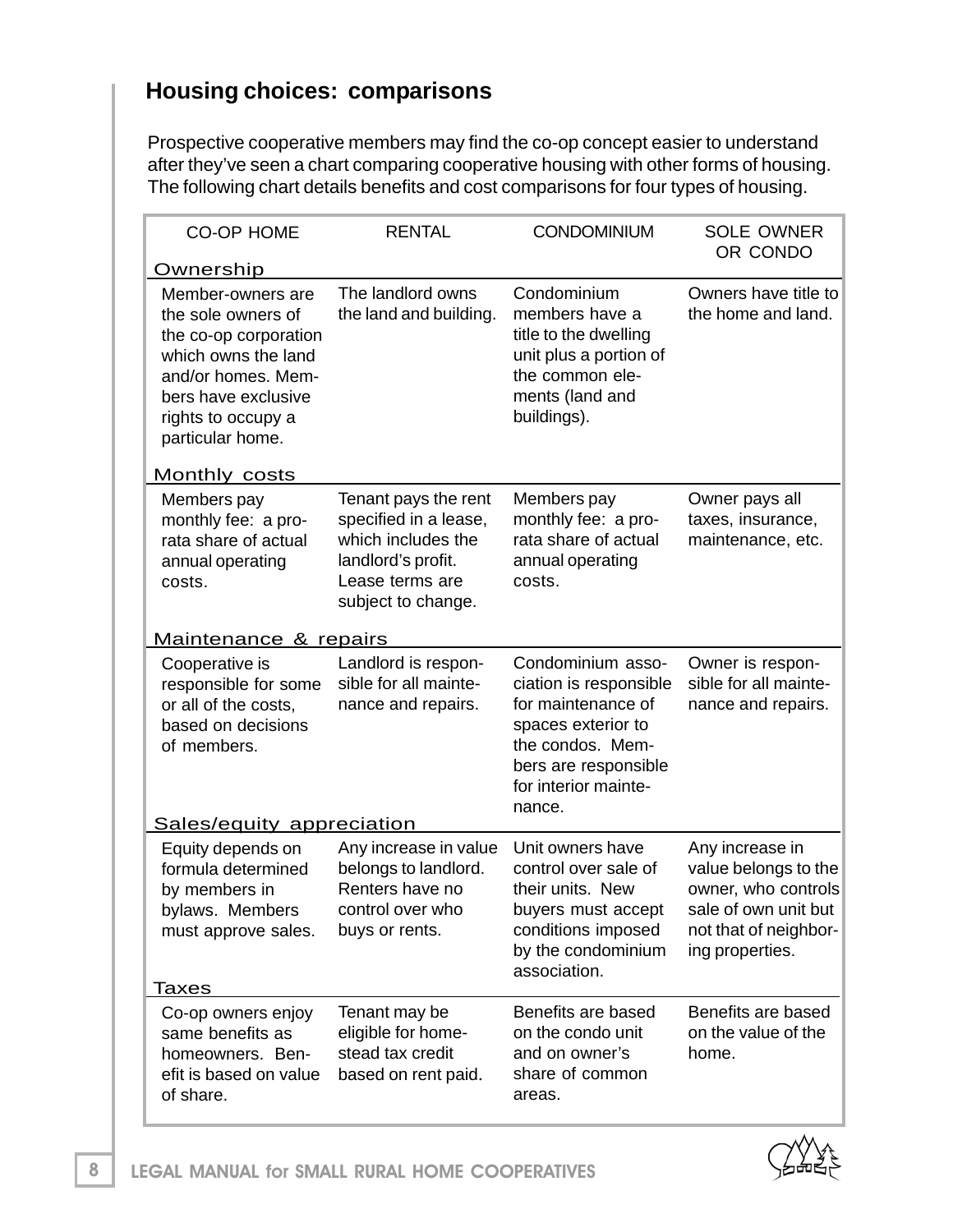# **Monthly cost comparison**

Ī.

This chart details approximate monthly costs for three housing choices: a cooperative home, rental, and sole owner/condominium. It is based on an \$87,000 home (or similar rental value) with homestead tax credit included in the property tax calculation. Mortgage payments are not included in the table, and would obviously be additional costs for the owner of a cooperative home, condominium, or sole owner home.

| <b>Expenses</b>                                                                                                                                                                  |                       |                                                                          |                           |                                                                                                                                   |
|----------------------------------------------------------------------------------------------------------------------------------------------------------------------------------|-----------------------|--------------------------------------------------------------------------|---------------------------|-----------------------------------------------------------------------------------------------------------------------------------|
|                                                                                                                                                                                  | CO-OP                 |                                                                          |                           | <b>SOLE OWNER</b>                                                                                                                 |
|                                                                                                                                                                                  | <b>HOME</b>           |                                                                          | <b>RENTAL</b>             | OR CONDO                                                                                                                          |
|                                                                                                                                                                                  |                       |                                                                          |                           |                                                                                                                                   |
| Net property tax                                                                                                                                                                 | \$110                 |                                                                          | 0                         | \$110                                                                                                                             |
| Water / sewer                                                                                                                                                                    | \$45                  |                                                                          | 0                         | \$45                                                                                                                              |
| Electric                                                                                                                                                                         | \$30<br>\$40          |                                                                          | \$30<br>\$50              | \$30<br>\$50                                                                                                                      |
| Heat                                                                                                                                                                             | \$15                  |                                                                          | \$5                       | \$15                                                                                                                              |
| Insurance<br>Maintenance                                                                                                                                                         | \$30 (pooled)         |                                                                          | 0                         | Self or \$40                                                                                                                      |
| Accounting                                                                                                                                                                       | \$20 (pooled)         |                                                                          | 0                         | Self                                                                                                                              |
| Trash                                                                                                                                                                            |                       | Depends on community                                                     | 0                         | Depends on community                                                                                                              |
| Reserves                                                                                                                                                                         |                       | \$30 (pooled)                                                            | 0                         | Savings                                                                                                                           |
| Rent                                                                                                                                                                             |                       | <b>NA</b>                                                                | $$350+/-$                 | <b>NA</b>                                                                                                                         |
| <b>TOTALS</b>                                                                                                                                                                    |                       | \$320                                                                    | \$435                     | \$290 or \$330                                                                                                                    |
| CO-OP<br><b>HOME</b><br><b>Benefits</b>                                                                                                                                          |                       | <b>RENTAL</b>                                                            |                           | <b>SOLE OWNER</b><br>OR CONDO                                                                                                     |
| Build or maintain equity with<br>home and/or equity on land,<br>according to formula in co-op<br>bylaws. Co-op arranges<br>maintenance as defined in<br>the occupancy agreement. |                       | No worry about mainte-<br>nance.                                         |                           | Build equity when housing<br>values rise.                                                                                         |
|                                                                                                                                                                                  | Maintenance decisions |                                                                          |                           |                                                                                                                                   |
| Co-op is responsible for<br>some or all maintenance.<br>Members make decisions on<br>maintenance as a group,<br>usually through the board of<br>directors.                       |                       | No control on maintenance<br>decisions, which may not<br>meet standards. |                           | Responsible for mainte-<br>nance of home. Condo<br>association is responsible<br>for shared spaces.                               |
| <b>Equity appreciation</b>                                                                                                                                                       |                       |                                                                          |                           |                                                                                                                                   |
| Equity appreciation depends<br>on market and co-op's<br>structure.                                                                                                               |                       | No chance to build equity;<br>rents may rise.                            |                           | Equity appreciation de-<br>pends on market.                                                                                       |
| Decision-making                                                                                                                                                                  |                       |                                                                          |                           |                                                                                                                                   |
| Member makes many deci-<br>sions on their own home.<br>Other decisions are made<br>as a group, usually through<br>the board of directors.                                        |                       |                                                                          | Landlord makes decisions. | Owners make decisions on<br>their own home. Other<br>decisions are made as a<br>group, usually through the<br>board of directors. |

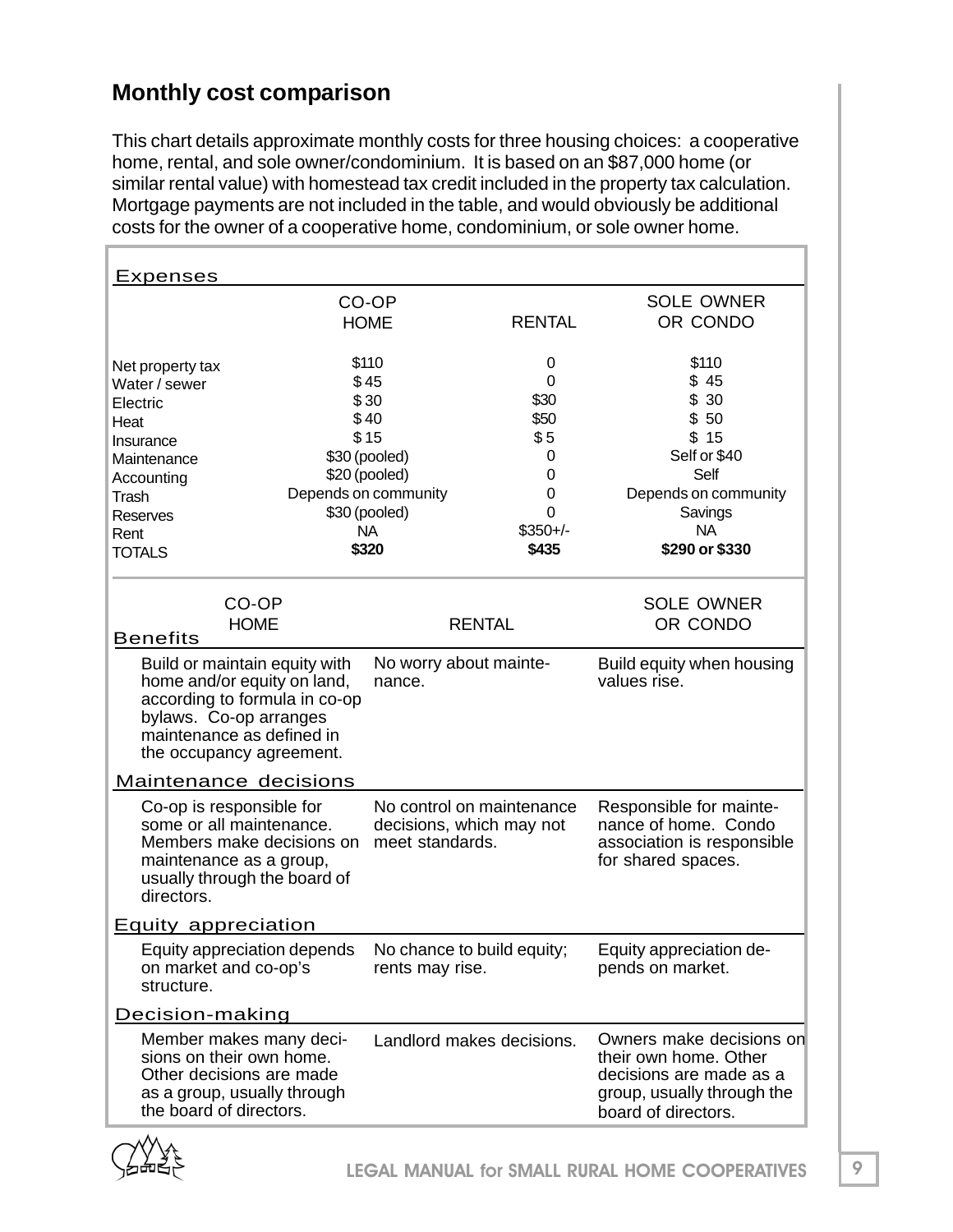

Cooperatives are businesses or organizations that are owned and governed by the people who use their products or services. They share the costs and the benefits, and they control the operations and policies, usually through an elected board of directors.

There are over 48,000 cooperatives in the United States, according to the National Cooperative Business Association. Co-ops are part of every sector of the economy, including agriculture, credit, utilities, health, and food.

Many cooperatives are small businesses, serving people in local communities. Other cooperatives, like Land O'Lakes and Ocean Spray, are multi-billion dollar companies with strong consumer brands.

Over 6,400 housing cooperatives provide homes to 1.5 million households. Cooperatives worldwide adhere to basic principles which were developed over one hundred years ago and refined in the past decade. Like other co-ops, housing co-ops should follow the seven basic cooperative principles.

# **The seven cooperative principles**

**1) Voluntary and Open Membership** Cooperatives are voluntary organizations, open to all persons able to use their services and willing to accept the responsibilities of membership, without gender, social, racial, political, or religious discrimination.

## **2) Democratic Member Control**

Cooperatives are democratic organizations controlled by their members, who actively participate in setting their policies and making decisions. Men and women serving as elected representatives are accountable to the membership.

## **3) Member Economic Participation**

Members contribute equitably to, and democratically control, the capital of their cooperative. At least part of that capital is usually the common property of the cooperative.

**4) Autonomy and Independence** Cooperatives are autonomous, self-

help organizations controlled by their members.

## **5) Education, Training & Information**

Cooperatives provide education and training for their members, elected representatives, managers, and employees so they can contribute effectively to the development of their cooperatives. They inform the general public - particularly young people and opinion leaders about the nature and benefits of cooperation.

## **6) Cooperation among Cooperatives**

Cooperatives serve their members most effectively and strengthen the cooperative movement by working together through local, national, regional, and international structures.

## **7) Concern for Community**

Cooperatives work for the sustainable development of their communities through policies approved by their members.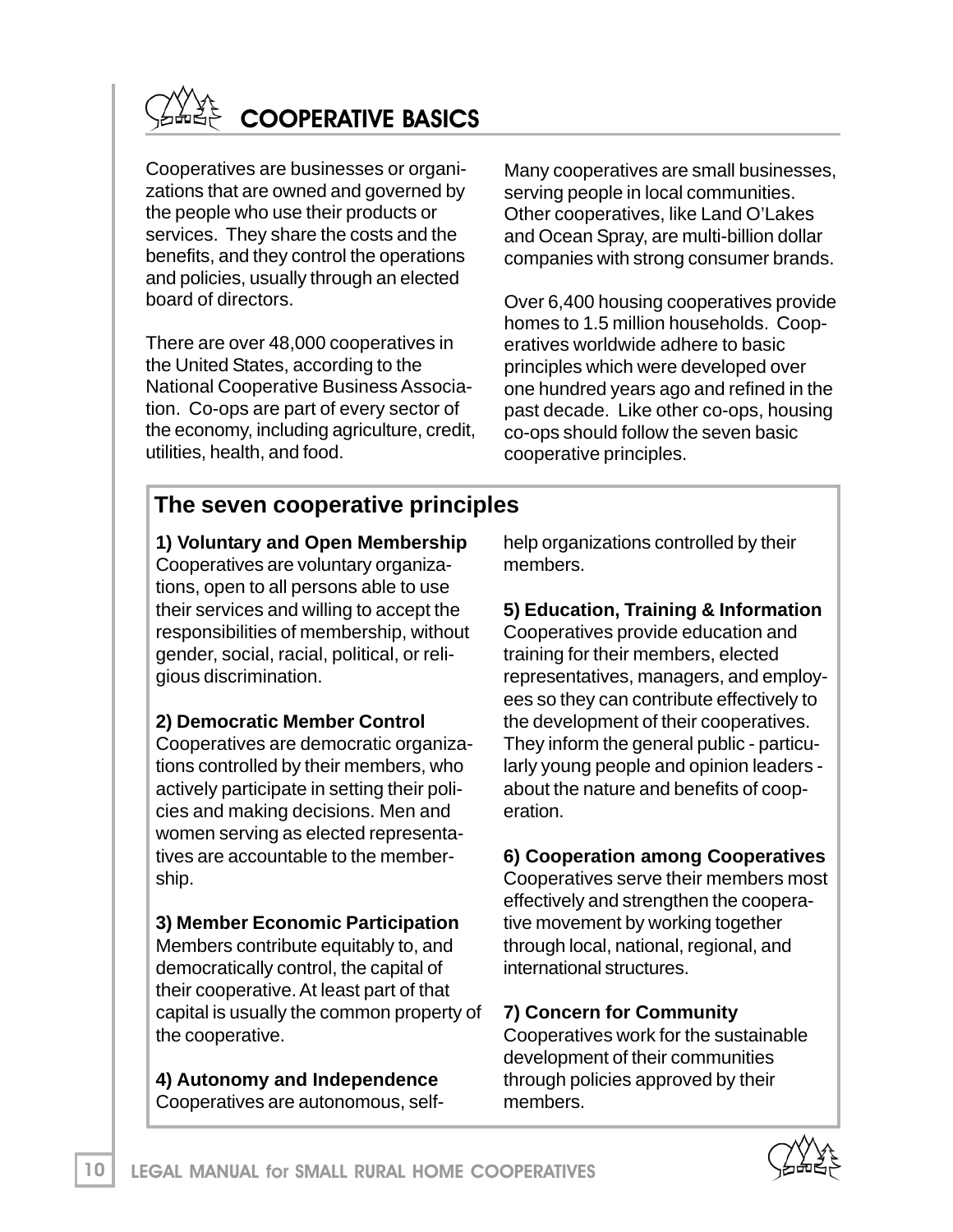# **Cooperative Housing Terms**

#### *Annual meeting:*

A meeting of all cooperative members. This meeting is legally required of all cooperatives. At the meeting, members may hear financial reports, elect representatives to the board, amend the bylaws, and conduct other business.

#### *Articles of Incorporation:*

In Wisconsin, this document is filed with and accepted by the Wisconsin Department of Financial Institutions of the Secretary of State. It establishes the cooperative as an official association, incorporated to provide housing to the cooperative's members. It also provides the cooperative with all of the powers, purposes and objectives set forth in the Articles of Incorporation, which can be amended if the need arises.

## *Board of directors (or "Board"):*

The executive and administrative entity of the cooperative corporation. Elected as provided in the bylaws to act for and direct the affairs of the cooperative in the interests of the members. In some small cooperatives (such as Adams-Friendship) all co-op members are on the Board of Directors.

## *Bylaws:*

Bylaws are established for the purpose of managing and directing the affairs of the cooperative. They must be consistent with the state statute on cooperatives (in Wisconsin, Chapter 185). Among other

things, they include information on the rights and responsibilities of members, governance, transfer of shares, and equity appreciation limits.

#### *Cooperative fees:*

The estimated cash amount which the board of directors shall determine to be necessary or proper for:

- (a) the operation, maintenance, care, alteration, and improvement of the property during the year;
- (b) the creation of such reserves as it may deem proper;
- (c) the payment of any obligations, liabilities, or expenses incurred.

The co-op fees may be adjusted or redetermined from time to time by the board in accordance with, and subject to the limitations of, the bylaws and the occupancy agreement.

## *Equity:*

The dollar value of a property owner's interest in an investment. It is the difference between the value of property and the total amount of mortgages against the property.

## *House rules:*

The rules and regulations for the use and operation of the cooperative's property. The initial rules are an appendix to the occupancy agreement. The co-op's board of directors can change rules pursuant to the provisions set forth by the bylaws.

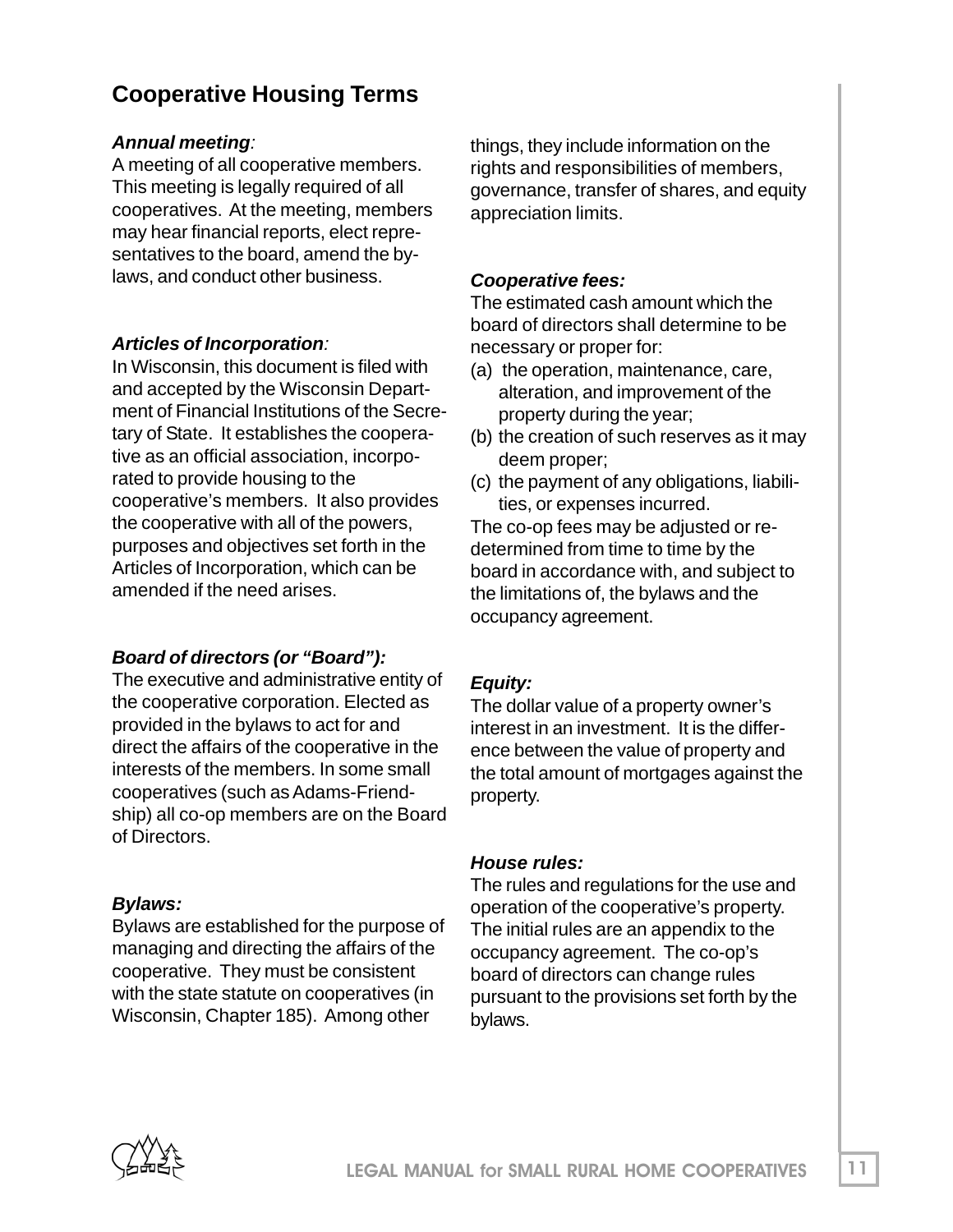#### *Limited equity formula:*

A formula that describes how the equity in a cooperative may appreciate. This is sometimes an annual percentage, or it may be related to the Consumer Price Index or other cost of living indicators. The formula affects the price at which members may sell their co-op unit.

#### *Member:*

The owner of a Membership Certificate, which entitles the member to execute an Occupancy Agreement (i.e. live in the specific home). By virtue of ownership of a Membership Certificate, the member shall be a member of the cooperative association, which includes all of the coop's members. The cooperative shall make membership available on a voluntary basis, with no discrimination on the basis of gender, marital status, sexual preference, or physical challenge to all persons who are both able to make use of its services and are willing to accept the responsibilities of membership.

#### *Membership Certificate:*

A certificate evidencing the name of the registered holder(s) of a cooperative share, which represents the right of the household to occupy a specific place in the cooperative. There may be more than one person in a household, but only one membership and one corresponding vote.

#### *Occupancy Agreement:*

The agreement that governs the relations between the co-op and the member, as occupant. It specifies the rights and obligations of the member and the cooperative.

#### *Occupancy Memo:*

A proprietary lease agreement giving the member the right to occupy a specific unit within the cooperative. In the hybrid model outlined in this manual, it was filed like a deed.

#### *Quorum:*

The minimum number of people that must be at a meeting to conduct official business for the cooperative.

#### *Reserve fund:*

The repair and replacement reserve is a savings fund established by the co-op. Maintained in accordance with the bylaws, it is to be used for repairs and replacements.

#### *Share:*

Represents an individual's right to occupy a specific space within a housing cooperative.

#### *Share loan:*

A loan taken out by members to purchase a share in a housing cooperative.

#### *Transfer Value Formula:*

The transfer value is the dollar amount for which a member's share may be sold, as specified in the bylaws. The formula calculates the value of improvements when a cooperative unit is transferred from one owner to another.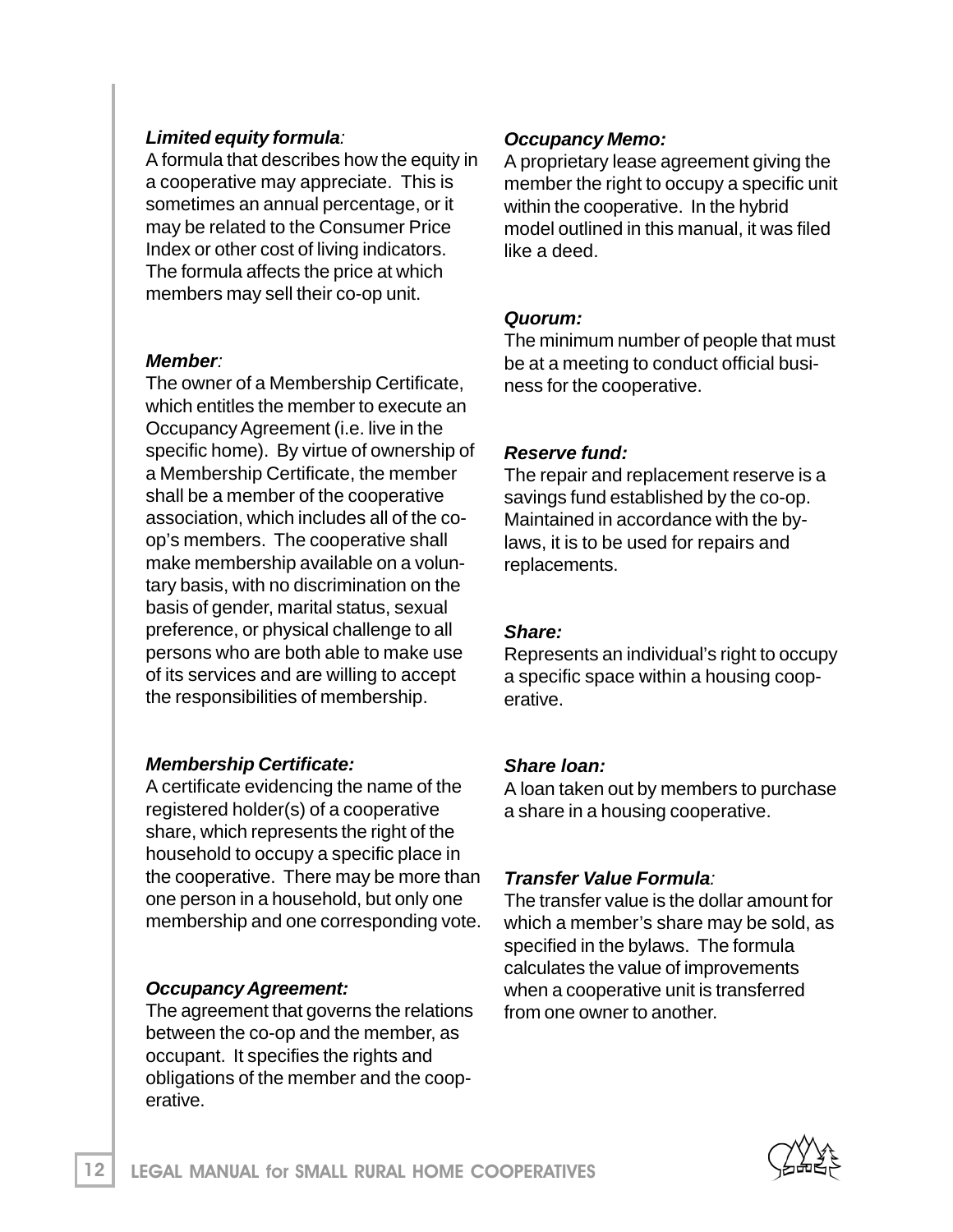# **Equity structure in cooperatives**

Equity is the dollar value of a property owner's interest in an investment. It is defined as the difference between the value of property and the total amount of mortgages against the property. The housing cooperative model can be adapted to a wide range of financial structures.

#### *Share of equity owned by members*

In a typical housing cooperative, the cooperative corporation owns the land and all of the improvements on the land. Members own all of the shares in the corporation.

In a **full equity cooperative**, each member purchases a share which represents the full value of their unit, in addition to a share of the land and shared common spaces. If members need to borrow money to pay for the share, they can apply to a lender for a "share loan." A share loan is taken out by a member to buy a share (representing a housing unit) in a housing cooperative.

In other cooperatives, each member purchases a share which represents a **portion of the value** of their unit, as well as a portion of the value of the land and shared common spaces. The cooperative corporation owns the balance of the value of the property. When the cooperative is developed, the cooperative assumes a master mortgage, often at favorable rates, and members pay a

portion of this mortgage as part of their monthly fee.

In a **leasehold co-op,** the memberowners lease the property from a landlord or non-profit organization, and operate the building as a co-op. Members have no equity ownership in the cooperative, but may benefit from reductions in operating costs created by their care and stewardship of the property.

## *Appreciation of equity*

In a **market rate co-op**, units are sold at full market value, allowing for maximum appreciation of the member's equity.

A co-op can adopt bylaw provisions that limit the return on equity received by members when they sell their unit. Typically, this strategy is employed to maintain long-term housing affordability and to retain the value of any public subsidy that may have been used in financing the creation of the co-op. Because this type of co-op limits each unit's equity appreciation, it is called a "**limited equity" coop**. These co-ops adopt a formula that allows share values to increase at a modest rate (1% per year is typical) or by the depreciated value of improvements, or by some combination of these values.

In Adams-Friendship, a Transfer Value Formula was developed to clarify the calculation of the value of improvements made to the cooperative homes.

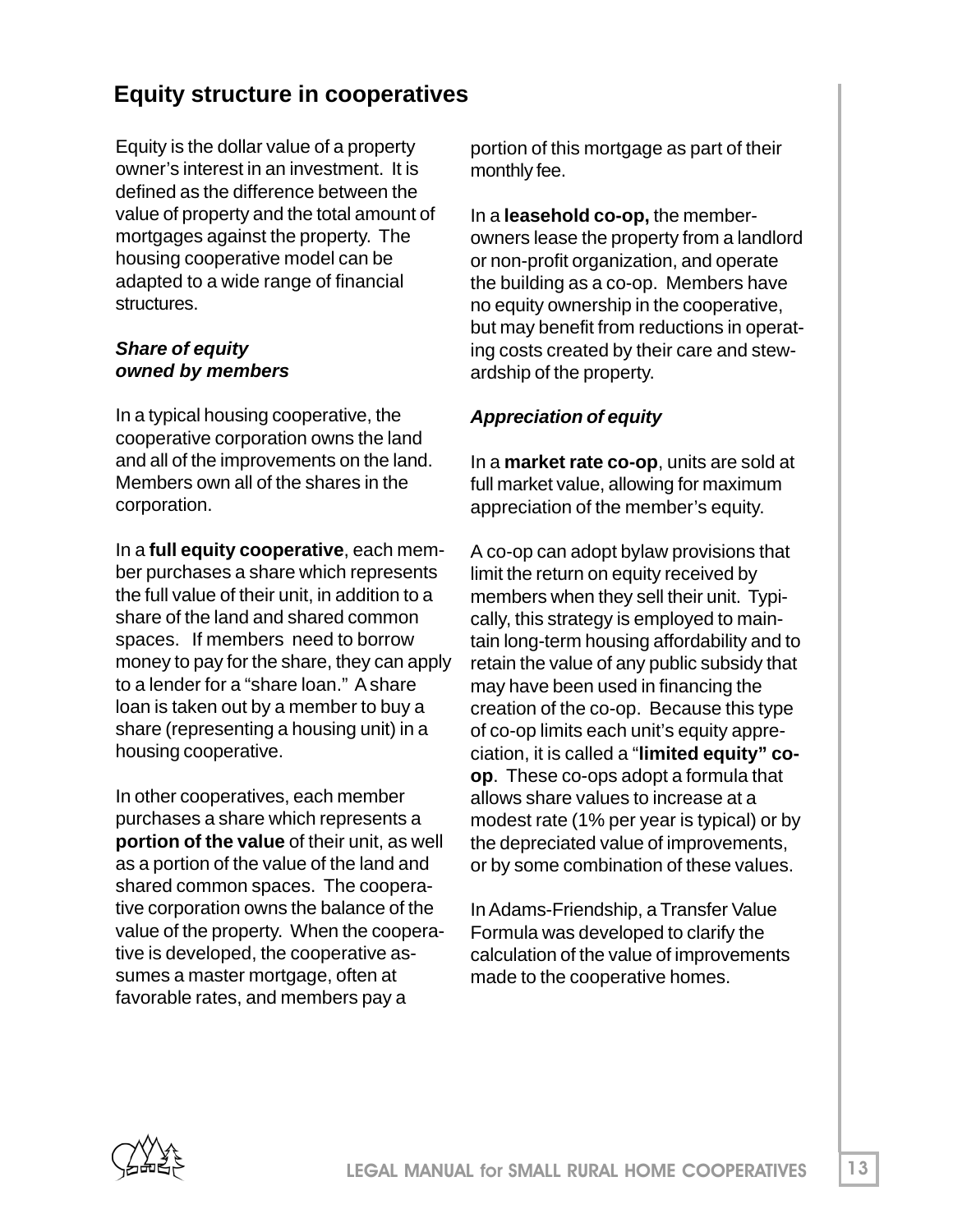#### *Transfer Value Formula*

Initial Acquisition Price (IAP)

- + Up to 1% of IAP compounded per annum for \_\_\_ years [# of years I occupied the private dwelling]
- + Net value of improvements
- = Highest price I may charge for my Occupancy Interest

Example of the Transfer Value Formula:

Jane purchases her Occupancy Interest for the Initial Acquisition Price of \$75,000, lives in the Private Dwelling for 10 years, and adds a Cooperative-approved tool shed, with a net improvement value of \$500 (even though it cost \$900 to build).

Inputting the numbers into the formula:

Initial Acquisition Price (IAP) [\$75,000]

- + Up to 1% of IAP compounded per annum for 10 years [7,846.66]
- + Net value of improvements [\$500]
- =Highest price Jane may charge for her Occupancy Interest
- $=$  \$83,346.66.

The Transfer Value is *not* a guaranteed price for an occupancy interest, but a ceiling price that may be charged to a willing eligible buyer. The net improvement value does not usually equal the cost of the improvement.

In the example above, Jane's tool shed cost \$900 to build but added only \$500 in value to the private dwelling, as determined by a certified appraiser.

# **Governing the cooperative**

## *The function of the temporary board*

A temporary (or interim) board is often used while a cooperative is getting started. Depending on the development process, this board may direct the formal/ informal marketing efforts, identify sites, and make the basic decisions on the structure of the co-op. This board also may approve the legal documents (Articles of Incorporation, membership agreements, letters of intent, etc.) so that the cooperative can become a legal entity and recruit members.

When a sufficient number of members have joined the cooperative to ensure its viability, a membership meeting is held. At this first meeting, the bylaws are ratified and a regular board of directors is elected.

## *The role of other cooperatives and supporting organizations*

One of the key cooperative principles is "cooperation with other cooperatives." Nearby cooperatives (electric, farm supply, dairy, food, etc.) can be sources of critical support to the housing co-op. If possible, arrange a meeting with the managers and the directors of local coops in the area, to outline potential plans for the housing co-op and suggest possible supporting efforts.

Support could include: regular publicity in the co-op newsletter, assistance from the co-op accountant and/or attorneys, referrals to local contacts in the business community, site ideas, and ongoing support for the co-op board.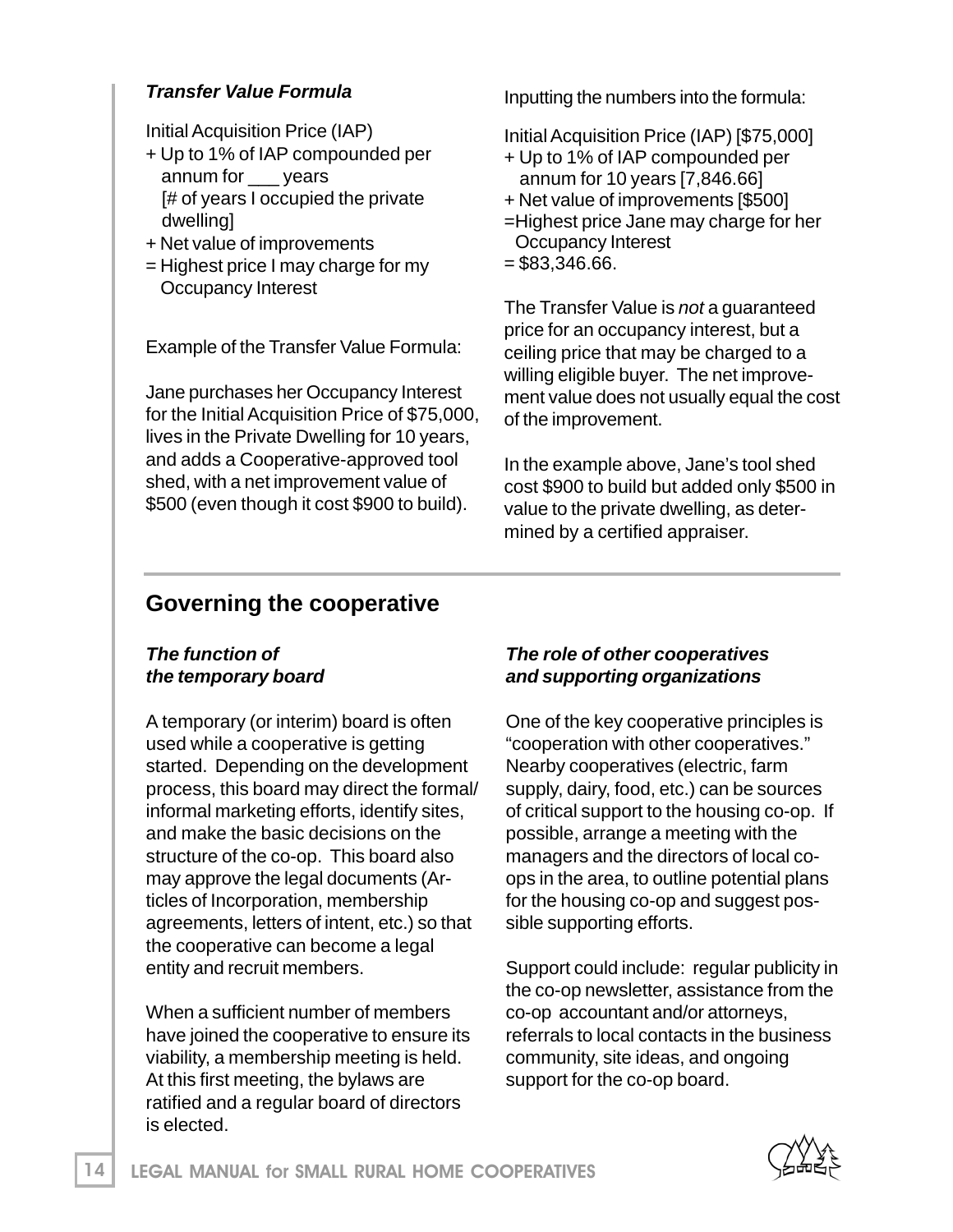In addition to area cooperatives, local organizations and agencies will play a critical role in the success of the cooperative. Staff at the senior center, the County Office on Aging, and local UW Extension offices can offer personal credibility and trusted relationships with potential members. It is important that such supporting organizations have a good understanding of the co-op concept, because they may be the most effective "marketers" for the co-op. They should be involved in the initial meetings with members, and be part of the informal support network for the co-op.

Other important local organizations include the city/village/town staff and elected officials, financial institutions, and the business community, including realtors. Again, it's important that they have a good understanding of the cooperative concept, so that they can answer questions and assist with site development and financing. Ideally, they will give the co-op credibility through their public support.

State and regional organizations that are familiar with cooperative housing development are good sources of assistance throughout many steps of the project. A list of these resources is included in Appendix H.

## *Transitioning from construction to operation*

The final step in setting up a senior housing cooperative is the most exciting one, in which the patience and work of the senior co-op members finally pays off. The board of directors is now in charge of governing the housing cooperative, which is, in effect, an ongoing business.

The board is responsible for a variety of activities, including:

- Ensuring proper financial oversight of the cooperative and grounds and buildings.
- Hiring, supervising, and paying any external contractors for maintenance (including lawn care and snow shoveling) and repair.
- Keeping good financial records of the cooperative.
- Maintaining a good relationship with the community in which the co-op is located.
- Ensuring that all the co-op's homes remain full by marketing available homes and by screening and approving potential new members.
- Handling member concerns or problems.
- Submitting annual reports as necessary to the State. The agent listed in the Articles of Incorporation will receive the forms.
- Holding regular board meetings.
- Keeping good minutes of board meetings and member meetings, documenting the details of decisions.

As board members gain experience and develop systems for handling these issues, the list of tasks will seem less overwhelming. If the cooperative has developed a good relationship with an area co-op, staff and board members will be an excellent source of advice.

There are organizations that offer training in board governance and on issues specific to housing cooperatives. These organizations are listed in Appendix H.

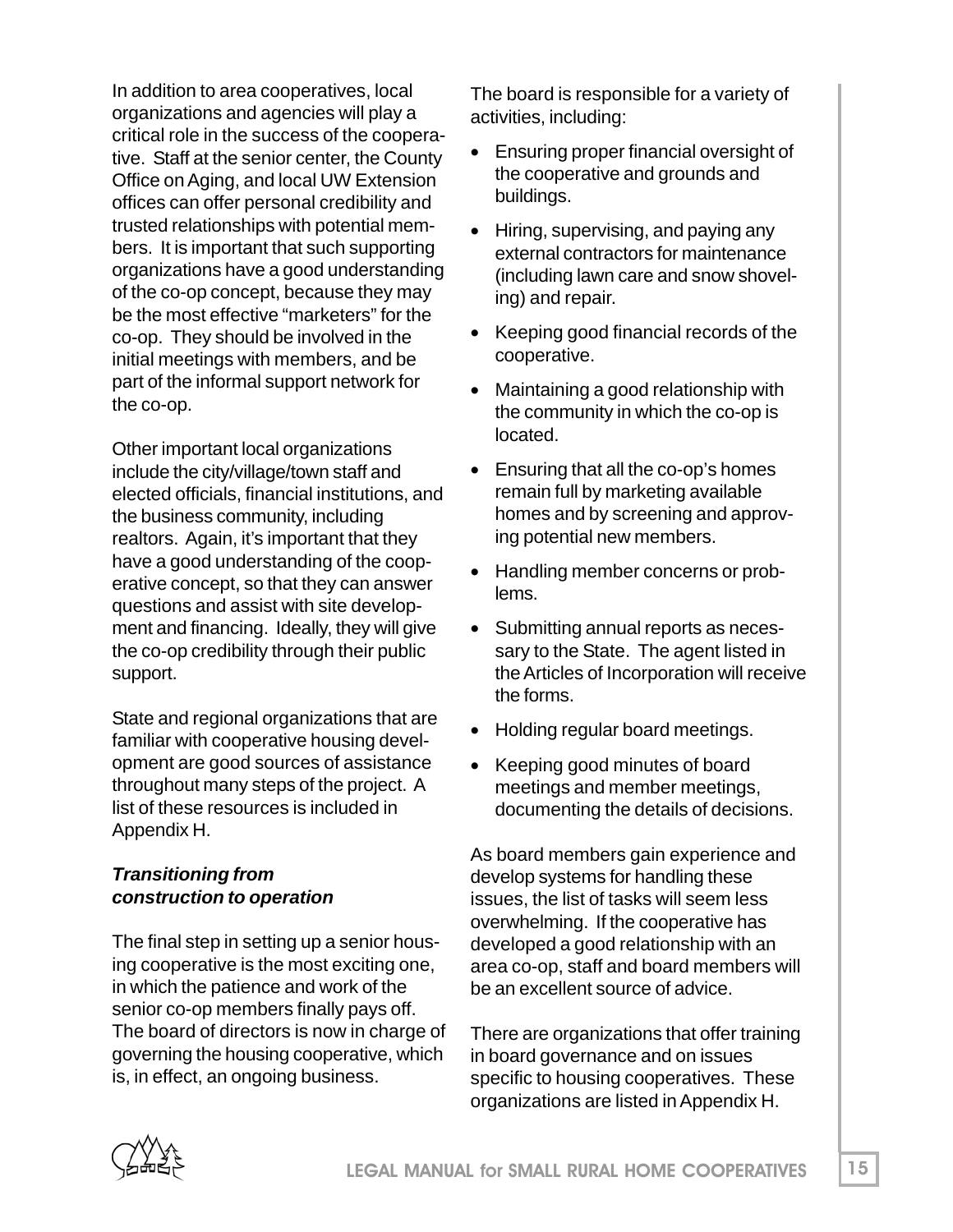# A HYBRID MODEL in ADAMS-FRIENDSHIP, WISCONSIN

This manual focuses on small-scale cooperatives with fewer than 20 residents. This model was pioneered by the "Homestead" cooperatives, which were built in sixteen rural communities in Wisconsin, Minnesota, Iowa, and Missouri. Their sizes range from 16-31 units, in apartment/condo style buildings. In these co-ops, the cooperative corporation owns the land and the buildings, and residents own a share in the co-op that entitles them to live in one of the homes.

The model of co-op housing demonstrated in Adams-Friendship, Wisconsin, is another variation. These rural seniors knew they wanted unattached, separate homes. Some were initially uncomfortable with the idea of a co-op owning their home, but at the same time they thought it made sense to form a co-op that would own the land and manage the grounds.

In response to their wishes, a co-op model was developed that somewhat resembles a land trust. The cooperative members have a 99-year occupancy interest in their unattached homes. This interest is considered a conveyance under state law and recorded like a deed, but the cooperative owns the land and the improvements to the land. The limited equity model was used to limit appreciation in the value of the cooperatively owned land and dwellings.

Even experienced attorneys who often work with cooperatives may be unfamiliar with the details of this "new" approach to the ownership of housing co-ops. The documents included in this manual will help to clarify or guide the legal relationships.

Much of the information in this manual can be applied to a wide variety of housing co-op models, but some of the details, along with some of the language in the legal documents, are specific to the Adams-Friendship model and Wisconsin.

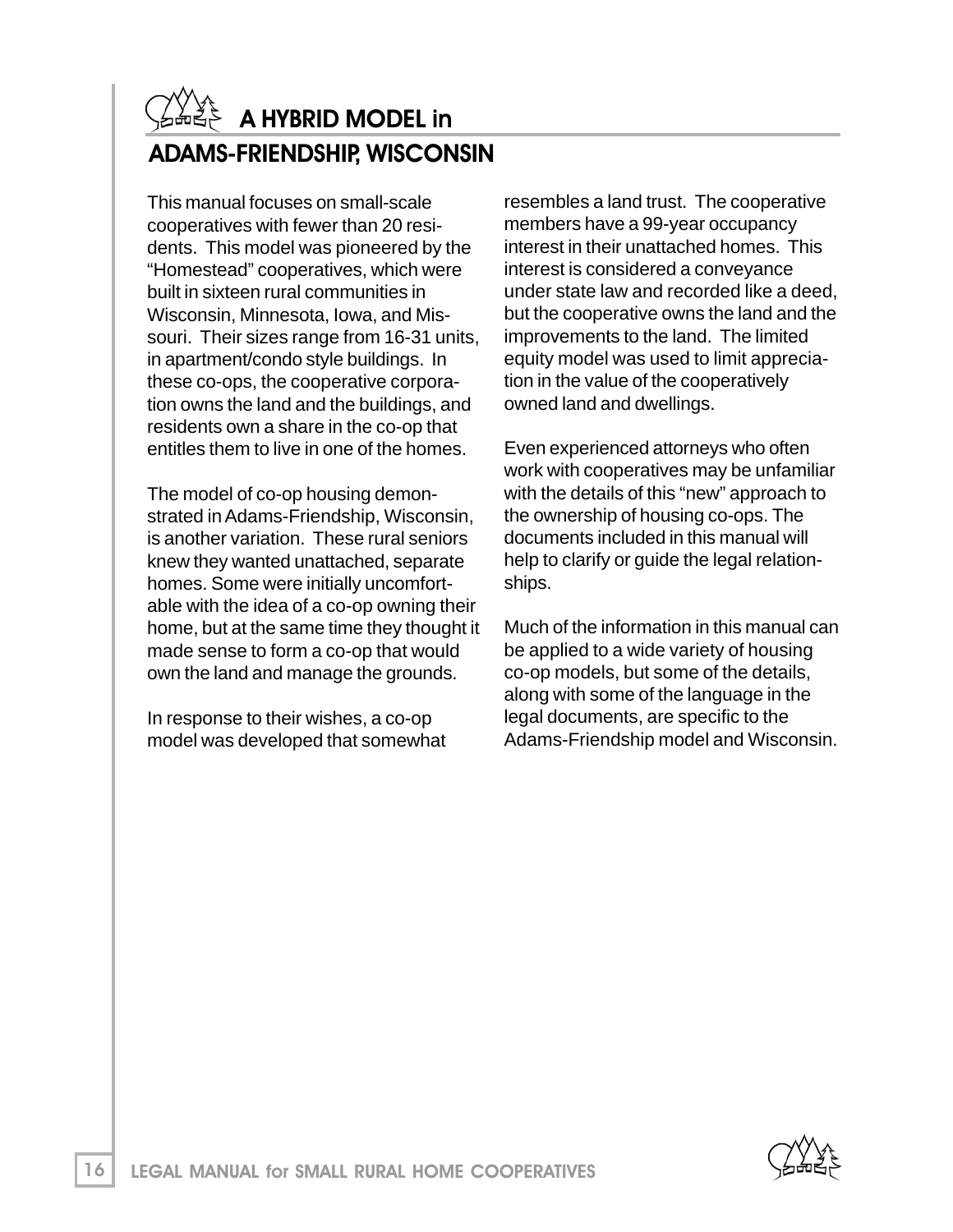

# **Meetings with members**

The local initiators of the development process will need to publicize the date and time of a public meeting to discuss the proposed housing cooperative. These local initiators may include staff or board members of a local co-op, the Office on Aging, or interested community members. The meeting should be held at an accessible location.

Several member meetings will be necessary to introduce residents to the cooperative concept and begin the decisionmaking process. Packets with pertinent information should be distributed at each meeting. All documents should be clearly written in a highly-legible font size (no smaller than 12 point). Finally, to reduce confusion, it is especially important that working documents are dated as changes are made. Details on these documents and meetings are included in the *Development Manual for Small Rural Home Cooperatives.*

It is vital that future members be involved continuously as decisions are made on key issues. This level of participation and discussion may mean that the overall process takes longer, but the resulting long-term involvement and commitment will create a stronger sense of community.

The types of meetings will vary, and rarely will a meeting cover only one agenda

item. The following list is typical of the number and type of meetings needed to introduce potential members to the co-op concept and to involve them in crucial decisions.

- Four introductory meetings. These meetings will involve simple explanations of co-op concepts and a review of universal design standards for homes.
- Two meetings on possible sites.
- Three meetings to make preliminary decisions on sites, age limitations, design, and costs.
- Tours: A tour of a similar type of housing cooperative is highly recommended. If members are considering manufactured homes, a tour of a manufactured home factory is also beneficial. If this isn't feasible, watch a manufacturer's video about the process.
- Three meetings to make decisions on the co-op's legal documents.
- Two meetings on utilities and landscaping.
- Three meetings on the progress of construction.
- Two meetings to create and approve the annual budget.

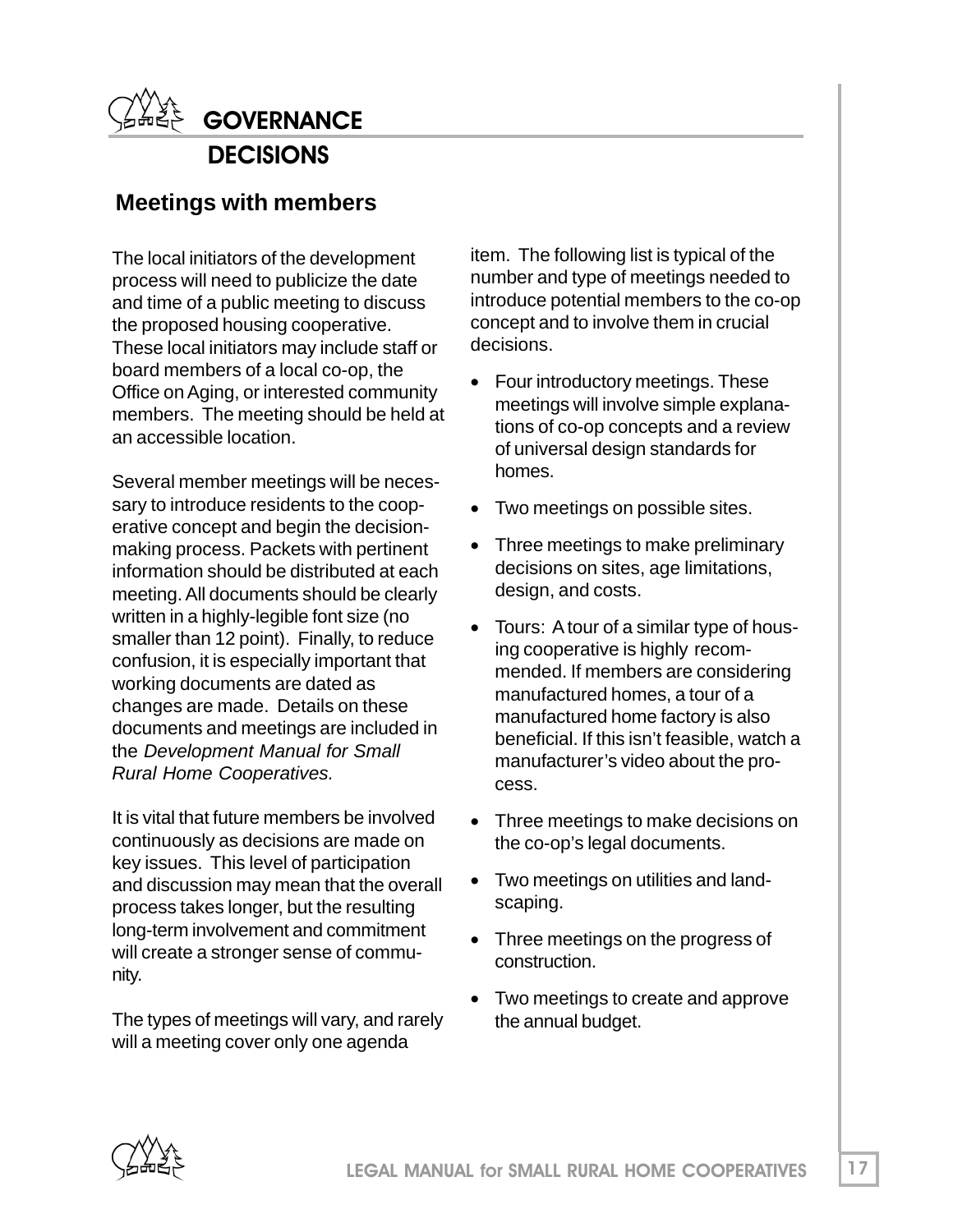## **Guidelines for creating legal documents**

Since a cooperative is a corporation, a series of legal documents must to be prepared whenever a cooperative is started. These documents will determine how the cooperative will function, and outline the rights and responsibilities of members. Members need to make a number of key decisions as the documents are being prepared.

These documents help to provide potential members with a clear idea of their rights and obligations before they commit to purchase a share in the cooperative. Each member should have a clear understanding of these documents before he/ she signs a letter of intent or purchase agreement. When working with the potential co-op members, it is important to clarify how the various legal documents relate to each other.

The **Articles of Incorporation** create the cooperative corporation. In Wisconsin, they are filed with the Office of Financial Institutions. This website includes the forms, the statute that governs cooperatives, and instructions for filing: www.wisconsin.gov/state/byb/ coopassociation.html.

The **Bylaws** outline how the cooperative will operate.

The **Membership Certificate** is the legal evidence of a member's share in the cooperative.

The **Occupancy Agreement** spells out the specifics of the right to exclusive occupancy of the home and the initial rules for all members of the cooperative.

**The Occupancy Memo** is a legal document that is signed and recorded like a deed.

Although much of the language in the legal documents is fairly standard, there are also some critical decisions that must be made by the members. Writing the documents offers a great opportunity to discuss the actual operations of the co-op with potential members. The process of drafting the cooperative documents can be made easier by using the following list of decisions. As decisions are made, they can be incorporated into the draft documents. Be sure to have an attorney who is knowledgeable in cooperative law review the documents before they are finalized. Sample documents are in the Appendix of this manual. Keep in mind that these documents conform to Wisconsin laws and were drafted specifically for the Adams-Friendship model.

Please note that after the cooperative is incorporated, it will need to obtain a Federal Identification Number in order to have a checking or savings account at a bank/credit union.

Information on obtaining a Federal ID Number is available through the Internet at: http://www.irs.gov/businesses/small

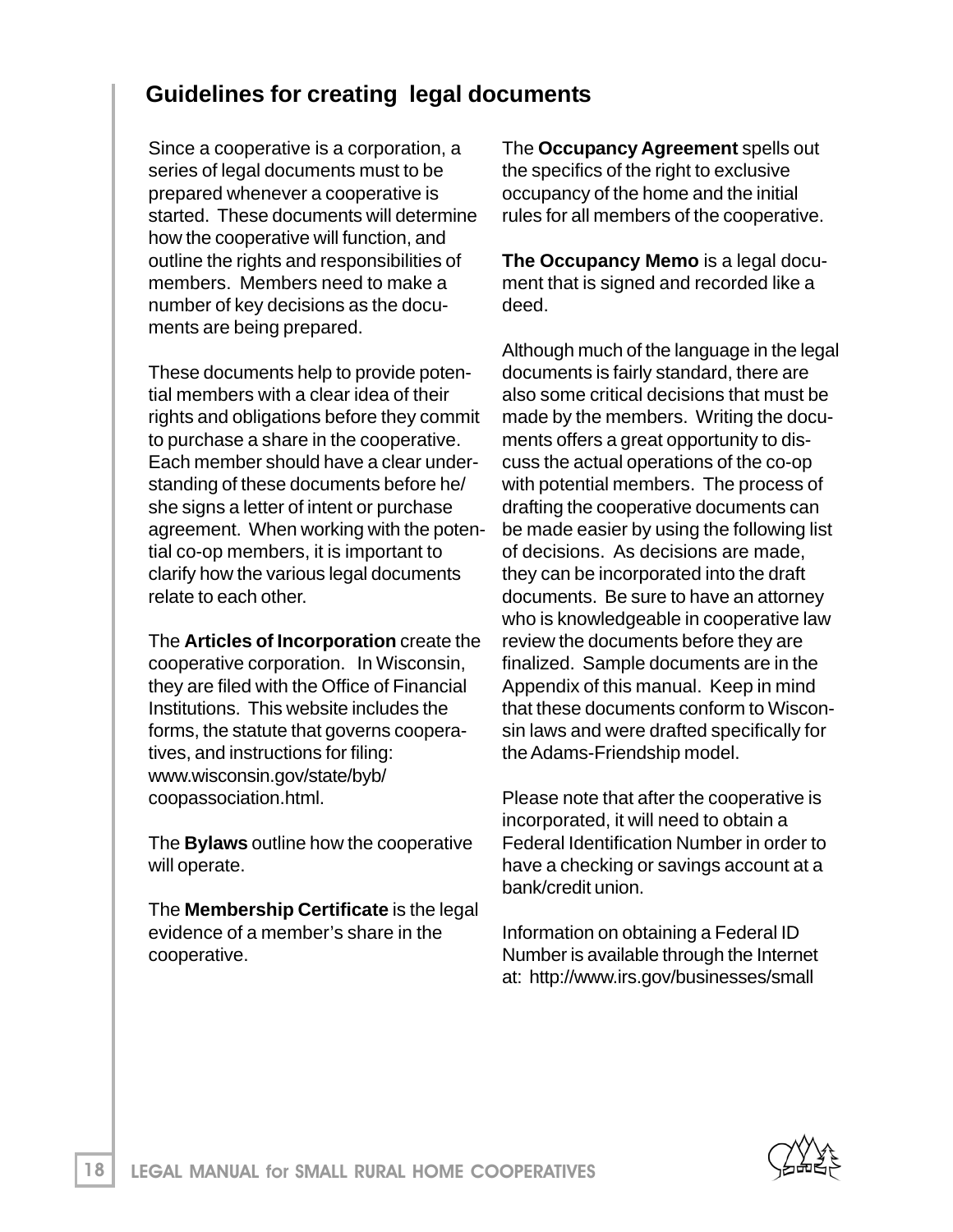## *Articles of Incorporation: decisions to be made*

These are the minimal decisions needed to incorporate in the State of Wisconsin.

- 1) Name of the cooperative.
- 2) Purpose of the cooperative.
- 3) Office address and/or agent. This can be an attorney, or a member of the local group that is initiating the cooperative. Official mail to the cooperative will be sent to this address, unless the Articles are amended with a change of address.
- 4) Number and value of shares of stock in the cooperative and rights to transfer stock. The number and value of shares may vary, depending on the cooperative.
- 5) Who is authorized to dissolve the assets of grant/cooperative funds if dissolution becomes necessary? If dissolution is necessary, how will the assets be distributed?
- 6) Can the articles be amended to change the basis for distribution of assets as described above?
- 7) Percent of co-op members needed to change incorporation documents. *Please note that this item is optional, but recommended.*
- 8) Names of five incorporators. (Note that the five incorporators of the cooperative do not have to be future members of the co-op. They are often members of the group initiating the co-op.)

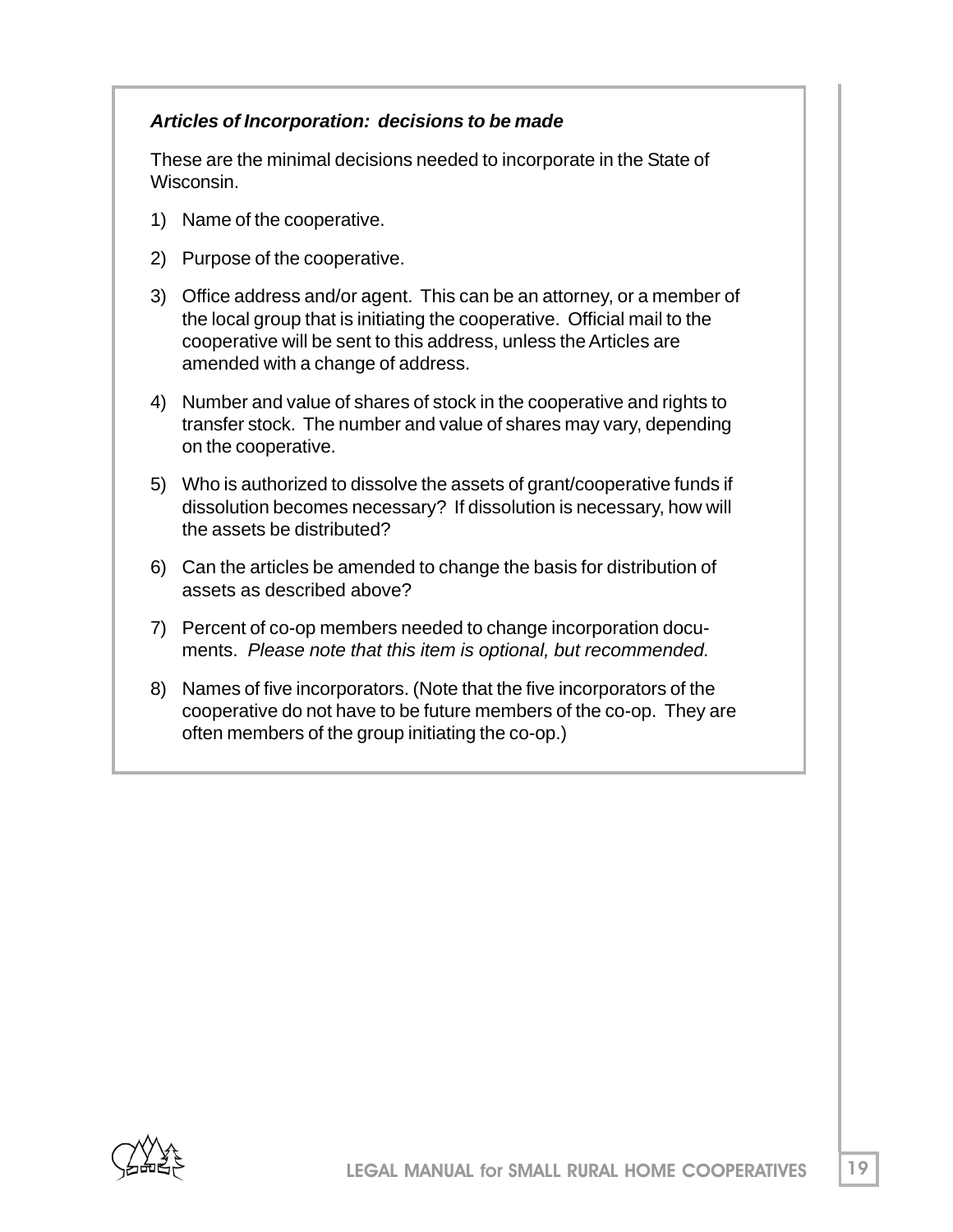#### .*Bylaws: decisions to be made*

Bylaws are more extensive than the Articles, and involve many more decisions. The decisions should be made carefully, and it should be rather difficult to change them. In Wisconsin, Chapter 185 of the State Statutes provides guidance for many bylaw items. Also see the sample Bylaws in Appendix B for possible answers to many of the questions listed below.

Article I: Name and Location

Name and location of the cooperative. This should be consistent with the Articles of Incorporation.

Article II: Purpose

Purpose of the cooperative. This should also be consistent with the Articles of Incorporation.

Article III: Interpretive Provisions

Definitions of terms in the Bylaws and other Governing Documents. See an example in the sample Bylaws.

Article IV: Members

- 1) What will be the age limitation for eligible buyers of cooperative membership? Note that the bylaws should include a section on compliance with applicable Fair Housing Laws.
- 2) How will the co-op handle joint membership? How will the co-op handle membership of descendents?
- 3) What will be covered by the co-op fee?
- 4) What is the sale process? What rules will govern equity increases?
- 5) How will the co-op handle temporary absences from the co-op?
- 6) What is the process of termination or transfer of ownership?

Article V: Meetings for Members

- 7) When will the annual meeting be held?
- 8) How many members must be present to constitute a quorum?

Article VI: Directors

- 9) What is the size of the board? (Note: In a small co-op, it may be advantageous to have a board position for all or for nearly every member, while allowing for some flexibility in the size of the board.)
- 10) What are the requirements for an audit review of the finances?

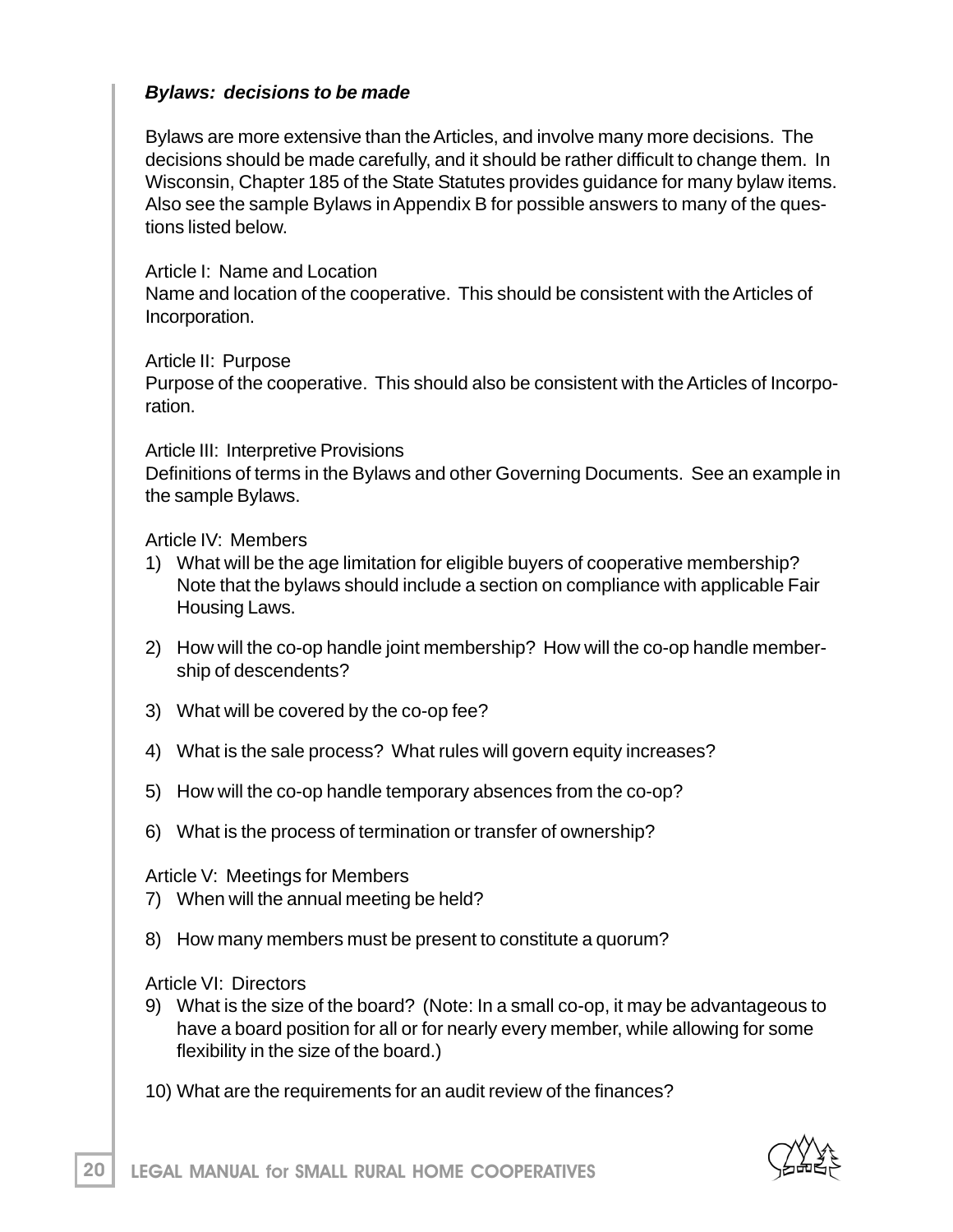- 11) What are the limits on the board's borrowing authority?
- 12) How many years should directors serve on the board?

Article VII: Meetings of Directors

- 13) What are the notice requirements for meetings of the directors?
- 14) What will constitute a quorum for board meetings?

Article VIII: Officers

- 15) How many officers of the co-op are required?
- 16) What are the instructions regarding hiring a manager?
- 17) Who may be bonded by the co-op, and at whose expense?

Article IX: Contracts, Checks, Deposits

18) Who is authorized to act as an agent for the cooperative? This should be consistent with the Articles of Incorporation.

Article X: Liens and Encumbered Occupancy Interests

19) What are the requirements concerning liens for assessments by the cooperative and liens against occupancy interests by members?

Article XI: Additions, Alterations, and Improvements 20) What is the approval process for alterations, repairs, or improvements?

Article XII: Insurance and Damage Reconstruction

21) What insurance is required? This should be discussed with local insurance agents as they may not be familiar with cooperatives or the hybrid model described in this manual.

Article XIII: Waiver of Notice

22) Will members and directors be allowed to waive, in writing, notice of meetings required to be given in the Bylaws?

Article XIV: Fiscal Year 23) What is to be the cooperative's fiscal year?

Article XV: Seal 24) Is a seal needed?

Article XVI: Liability and Indemnification 25) What are the limits to liability for the cooperative?

Article XVII: Repeal or Amendments of Bylaws 26) How do members change, amend, or repeal the Bylaws?

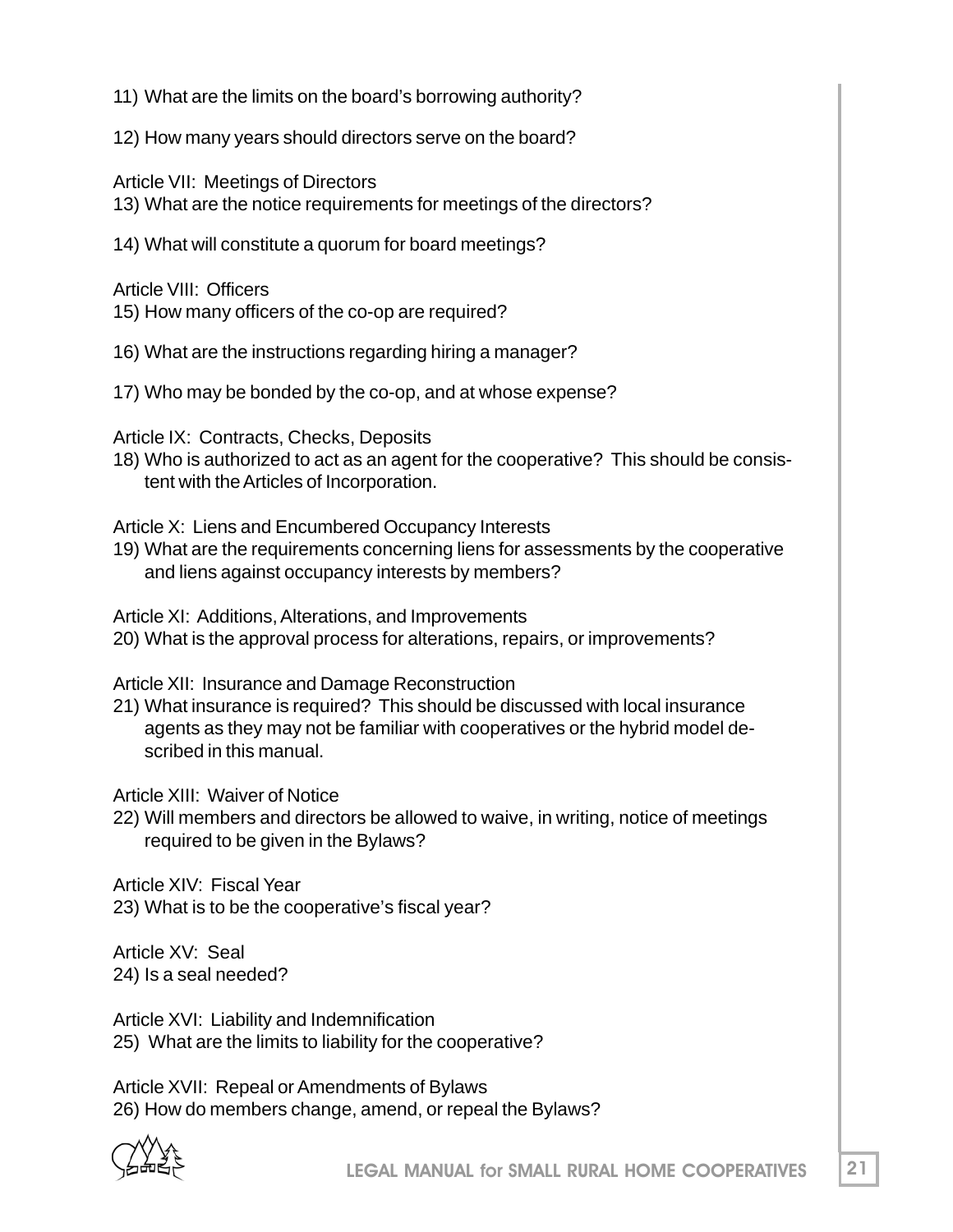#### *Letter of Intent: decisions to be made*

During the development process, a person or couple needs to submit a letter of intent in order to become a member of the cooperative. This document is submitted to the temporary board of directors. After the cooperative has been formed, a transfer process will be in place for changes of ownership.

The letter of intent is similar to an offer to purchase, and should be taken very seriously. The letter of intent outlines conditions that must be met on both sides in order for the offer to be finalized.

Although the required earnest money may be minimal, both sides assume that the intent to move forward toward purchase of a cooperative home is sincere. The co-op is taking a risk by saving a space for the person, and the person is taking a risk by making plans to move into a new home before their current home is sold (or vice versa).

A sample letter of intent is included in Appendix C. The group needs to make one important decision when preparing the letter: if a member defaults on the agreement, will the cooperative return the earnest money? Or perhaps the co-op will extend the timeline? The co-op is not required to return the earnest money. The costs and risks associated with default should be examined carefully before a decision is made.

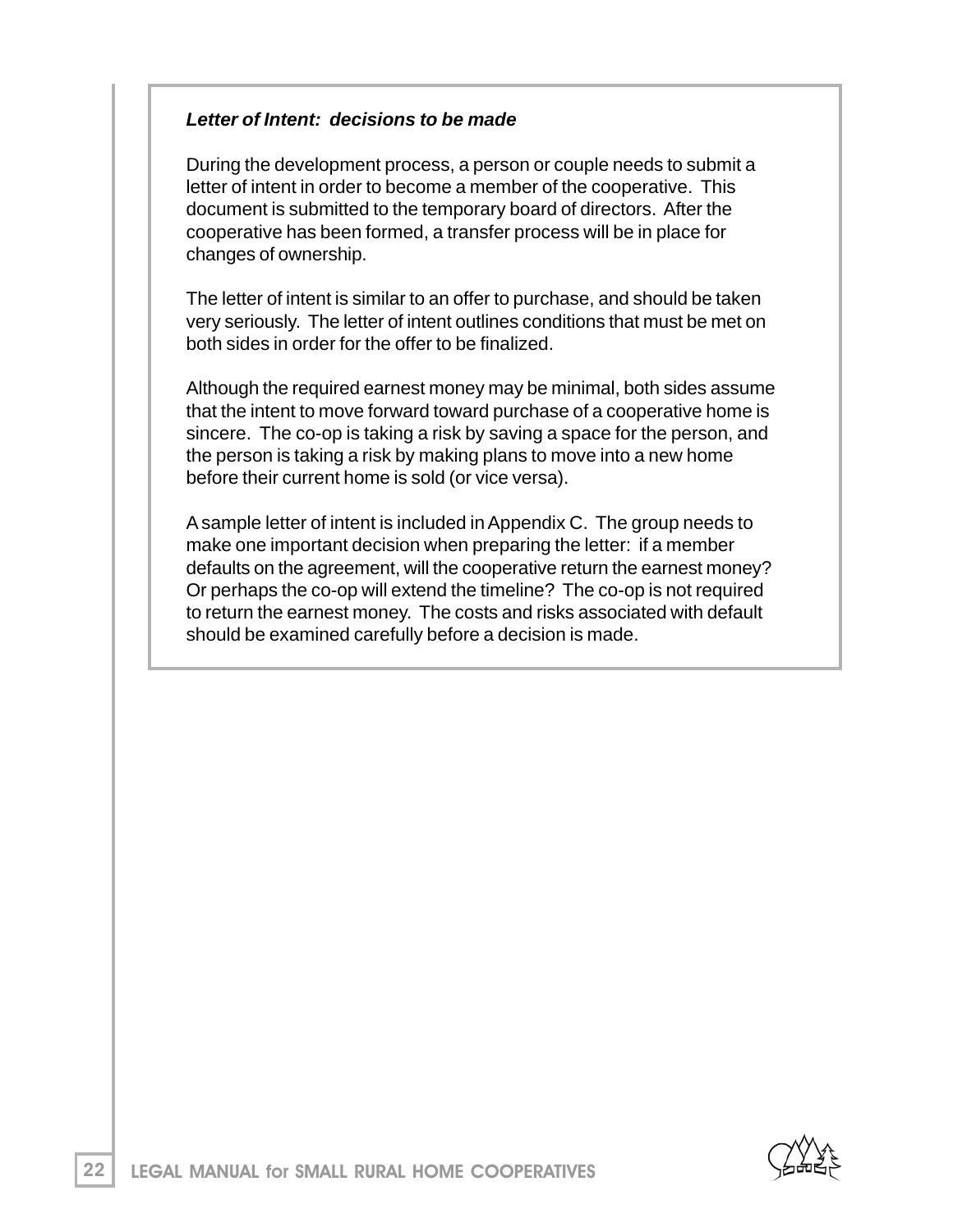

# Articles of Incorporation

## ARTICLES OF INCORPORATION OF

We, the undersigned adult residents of the State of Wisconsin, do hereby associate for the purpose of organizing and incorporating a cooperative association under the provisions of Chapter 185 of the Wisconsin Statutes, and to that end, we do hereby adopt the following Articles of Incorporation:

#### ARTICLE I: NAME

The name of this cooperative shall be

#### ARTICLE II: PURPOSES

The principal purpose for which this cooperative is formed is to furnish its members with affordable land and improvements to locate their homes, within which its members may age in place. The cooperative may also furnish other membership support services, and engage in any activity within the purposes for which cooperatives may be organized under Wisconsin law, and all such activities shall be deemed within purposes, subject to express limitations as may be imposed under its bylaws.

#### ARTICLE III: NON-PROFIT OPERATION

The cooperative shall at all times be operated on a cooperative, non-profit basis for the mutual benefit of its members.

ARTICLE IV: REGISTERED OFFICE

The registered office of this cooperative shall be in the County of \_\_\_\_\_\_\_\_\_\_\_\_ at \_\_\_\_\_\_\_\_\_, Wisconsin.

ARTICLE V: REGISTERED AGENT

The initial registered agent shall be \_\_\_\_\_\_\_\_\_\_\_\_\_\_\_\_\_, whose address is County of at at Nisconsin.

#### ARTICLE VI: DURATION

The period of existence of this cooperative shall be perpetual.

ARTICLE VII: DIRECTORS *Section 1.* The initial number of directors shall be  $\qquad$ .

*Section 2.*

The business and affairs of the cooperative shall be managed under the direction of a Board of Directors. The Incorporators shall act as the temporary Board of Directors of the cooperative until an organizational meeting of the cooperative has been called and bylaws adopted.

#### *Section 3.*

The number of permanent directors shall be specified in the bylaws, but in no instance shall the number be less than . The qualifications, term, and manner of election of directors shall be specified in the bylaws. The titles, authority, duties, and manner of the election of the principal officers of the cooperative shall be as specified in the bylaws.

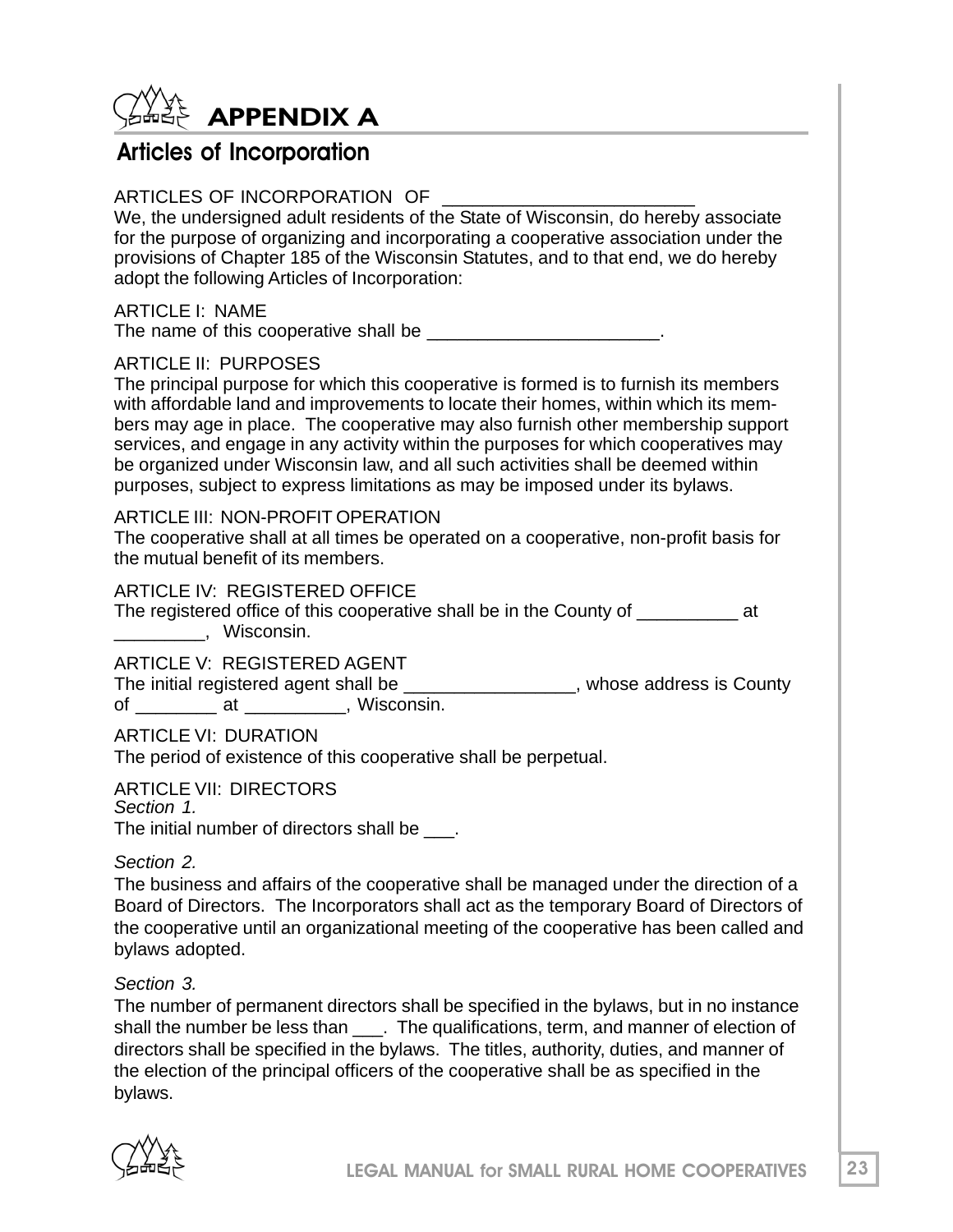#### *Section 4.*

The temporary board of directors shall be as follows: (Names and addresses follow)

#### ARTICLE VIII: OFFICERS

The principal officers of this cooperative shall be a president, vice president, and secretary-treasurer, and such other officers as the bylaws may prescribe from time to time. The bylaws shall further prescribe the authority and duties of the respective officers and the manner of their election. The bylaws may also provide for such combination of officers or such assistant officers as is allowed by law.

#### ARTICLE IX: CAPITAL STOCK – AUTHORIZED SHARES

The cooperative is organized with capital stock. The aggregate number that the cooperative shall have the authority to issue is The cooperative's authorized shares shall consist of one class only and shall be designated as membership class stock. Each share of stock shall have a par value of one dollar (\$1.00). A certificate of membership in the cooperative entitles a member, as member is defined in the bylaws, to one (1) share of membership stock. The sale or transfer of stock may only be done as authorized under the bylaws.

#### ARTICLE X: DISSOLUTION

Upon dissolution, and after all debts and liabilities of the cooperative shall have been paid, the remaining property and assets of the cooperative shall be distributed in a manner to be determined by the board of directors (and other organizations if applicable). These Articles of Incorporation may be amended to change the foregoing basis for distribution of assets upon liquidation of the cooperative.

#### ARTICLE XI: DISPOSITION OF PROPERTY

The cooperative may not sell, lease, or otherwise dispose of all or any substantial portion of its property, unless such sale, lease, or other disposition is authorized at a meeting of the members by the affirmative vote of not less than \_\_\_[insert %] of the members, and unless notice of such proposed sale, lease, or other disposition shall have been contained in the notice of the meeting, along with an absentee ballot for the use of any member unable to attend the meeting.

#### ARTICLE XII: INCORPORATORS

List names and addresses of incorporators.

#### ARTICLE XIII: AMENDMENTS

These Articles may be amended by a \_\_\_[insert %] vote of the members of the Cooperative voting at any annual or special meeting, provided that a statement of the nature of the amendment shall have been contained in the notice of such meeting.

(Witnessed & Notarized)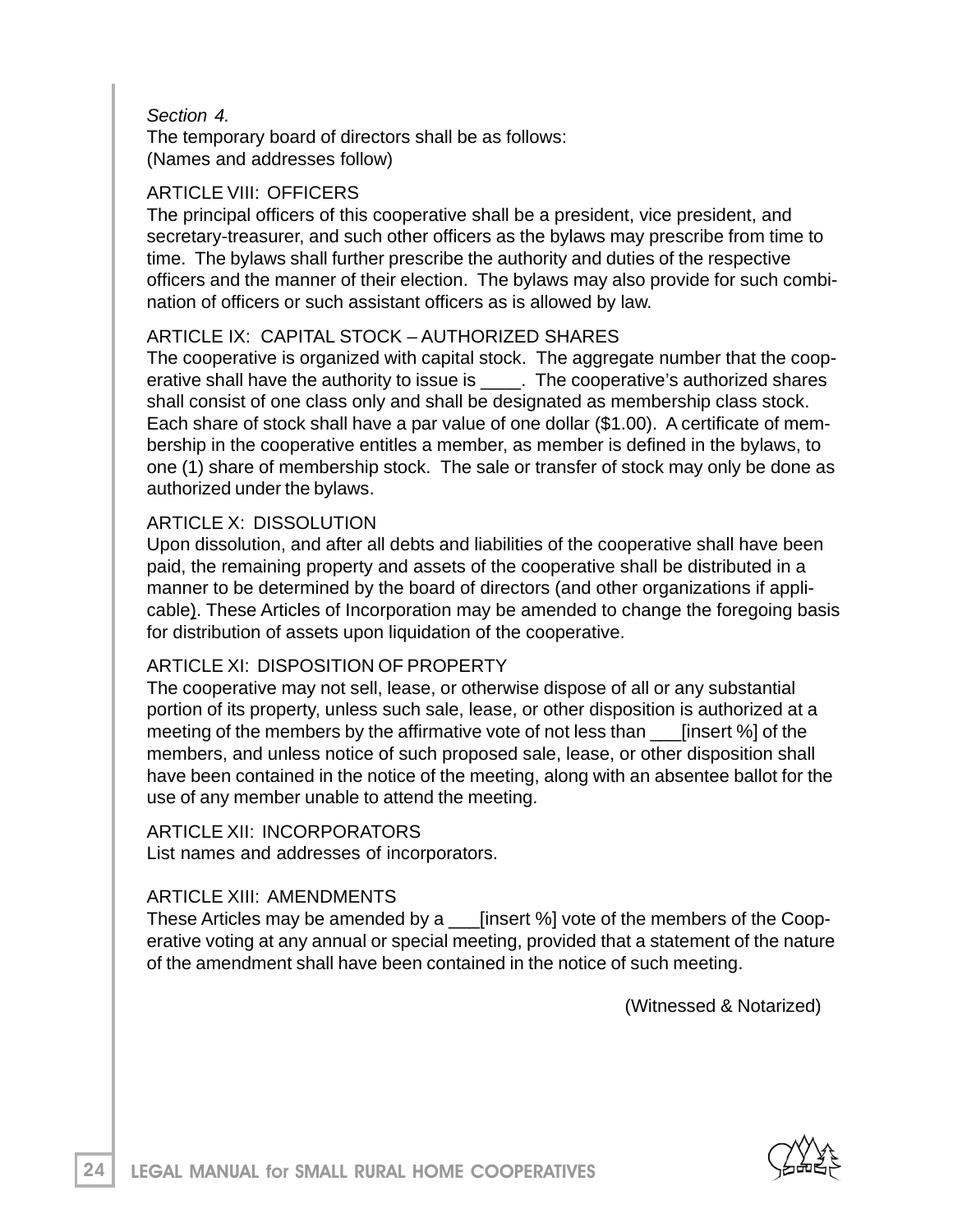

# Bylaws

ARTICLE I NAME AND LOCATION

**Section 1.1 Name.** The name shall be *\_\_\_\_\_\_\_\_\_\_\_\_\_* based on its incorporation on \_\_\_\_\_\_\_\_\_ in the State of \_\_\_\_\_\_\_\_\_\_\_\_\_.

**Section 1.2 Location.** The location of the Cooperative may or may not be the same as the principal office of its agent. Within the Cooperative, the home of the President of the Board is considered the address of the principal office unless otherwise designated below.

| The location of the Cooperative is | Village of | in the |
|------------------------------------|------------|--------|
| State of                           |            |        |

ARTICLE II PURPOSE

**Section 2.1 Purpose.** The purpose of the Cooperative is to furnish its Members with affordable land and, for exclusive use, Private Dwellings and Improvements within which its Members may age in place. The purpose is also to maintain ongoing affordability through the use of a Limited Equity model so that future Cooperative Members will benefit from this purpose as well. The increase in equity is limited based upon due consideration granted to each Member; the Cooperative provides each Member with the exclusive use of an affordable home, possible support services, and the benefit of \_\_\_\_\_\_\_\_\_\_\_ grant funds in exchange for limitations on the future sales price of the Occupancy Interest.

The Cooperative may also furnish other membership support services, and engage in any activity within the purposes for which Cooperatives may be organized under (name of state) law, and all such activities shall deemed within purposes, subject to express limitations as any imposed under these Bylaws. The Cooperative shall at all times be operated on a Cooperative, non-profit basis for the mutual benefit of its Members.

**Section 2.2 Powers.** The Cooperative shall have the power to purchase, lease, or otherwise acquire land in \_\_\_\_\_\_\_\_\_\_\_\_ County, alter the land, and to locate dwellings and other buildings, facilities, and improvements thereon. It shall have the power to manage such property and to do any and all things necessary or convenient for the fulfillment of the purpose of the Cooperative. The management of the property shall include the power to act as agent for Members and prospective Members of the Cooperative in the sale of Occupancy Agreements to future Cooperative Members and in handling all transactions incidental thereto.

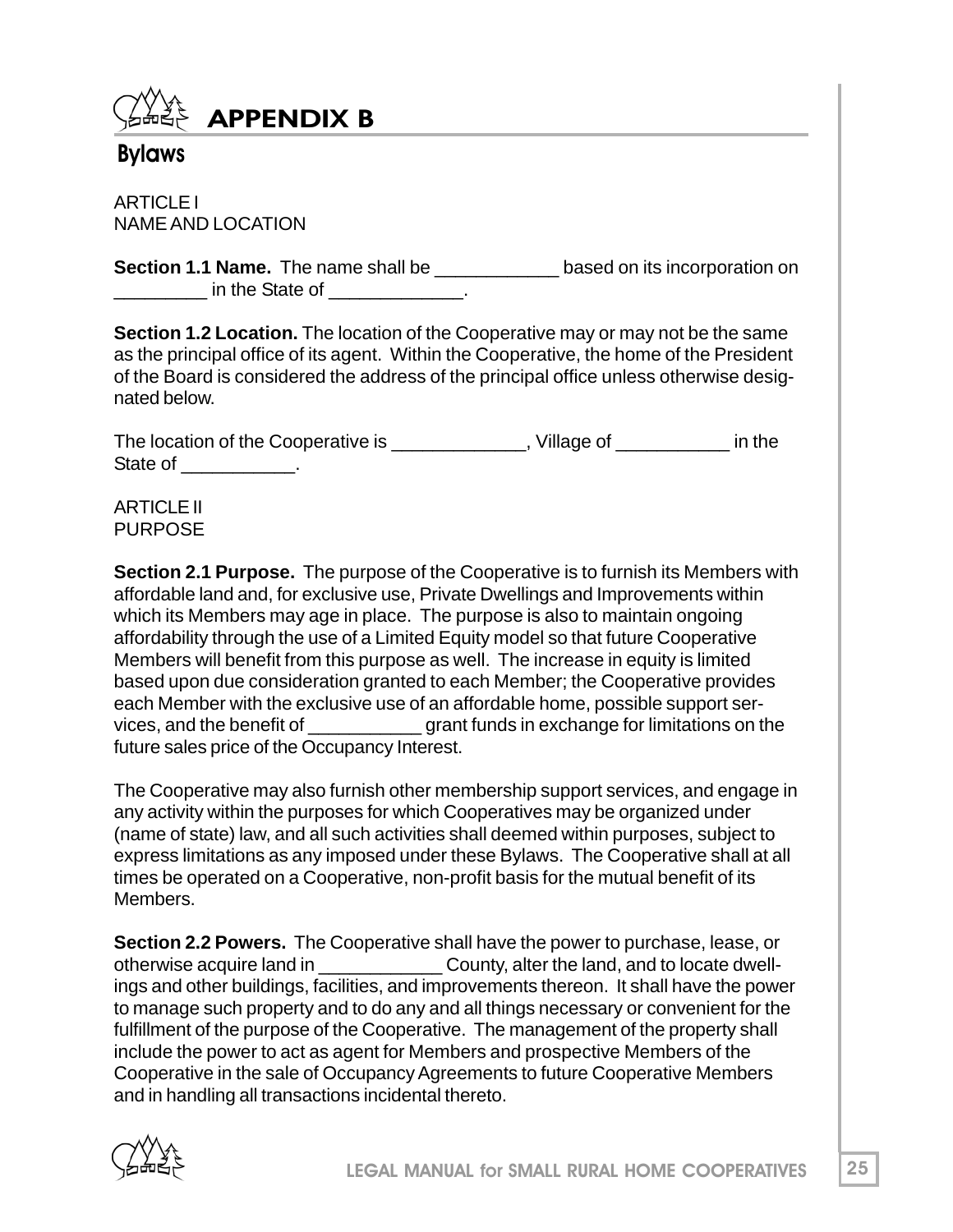#### **ARTICLE III** INTERPRETIVE PROVISIONS

**Section 3.1 Definitions**. In these Bylaws and other Cooperative Governing Documents:

**Articles of Incorporation** means the Articles of Incorporation of the Cooperative that were filed on

**Assessment** means payment due to the Cooperative for Common Expenses through a Cooperative Fee or payments due to other entities, such as real estate tax due to the taxing authority.

**Board of Directors or Board** means the Board of Directors of the Cooperative, and the terms "Director" or "Directors" refer to a Member of that Board.

**Bylaws** means the rules of the Cooperative that address governance, policies, rights and responsibilities.

**Common Elements** means all of the land, appurtenances, easements privileges, and alterations (such as driveways, landscaping, gazebo, etc.), except the Sites and accompanying Private Dwellings and Improvements.

**Common Expenses** means expenditures by, or financial obligations of the Cooperative including the annual administration and operation of the Cooperative, such as upkeep of Common Elements, requirements of the mortgagor, together with allocations to reserves.

**Cooperative** means (name of cooperative).

**Cooperative Fee** means the prorated fee charged to each Member to cover Common Expenses.

**Cooperative Interest** means the totality of interest in the Cooperative held by a Member, including, but not limited to, his or her Share (providing the right to vote), Membership Interest (providing right to Common Elements, as evidenced by a Membership Certificate), and Occupancy Interest (providing the right to exclusive occupancy of a Private Dwelling, as evidenced by an Occupancy Agreement).

**Default** means (i) failing to correct any violation of any Governing Documents within thirty (30) days of receiving a written request to correct the violation, or (ii) being more than thirty (30) days delinquent in any assessment or other payment due the Cooperative or another entity, or if an assessment is payable in installments, the failure to pay any two (2) installments, where such failure adversely affects the Member's ownership rights in his or her cooperative ownership, including, but not limited to real estate taxes and amounts due on loans secured by the Occupancy Agreement.

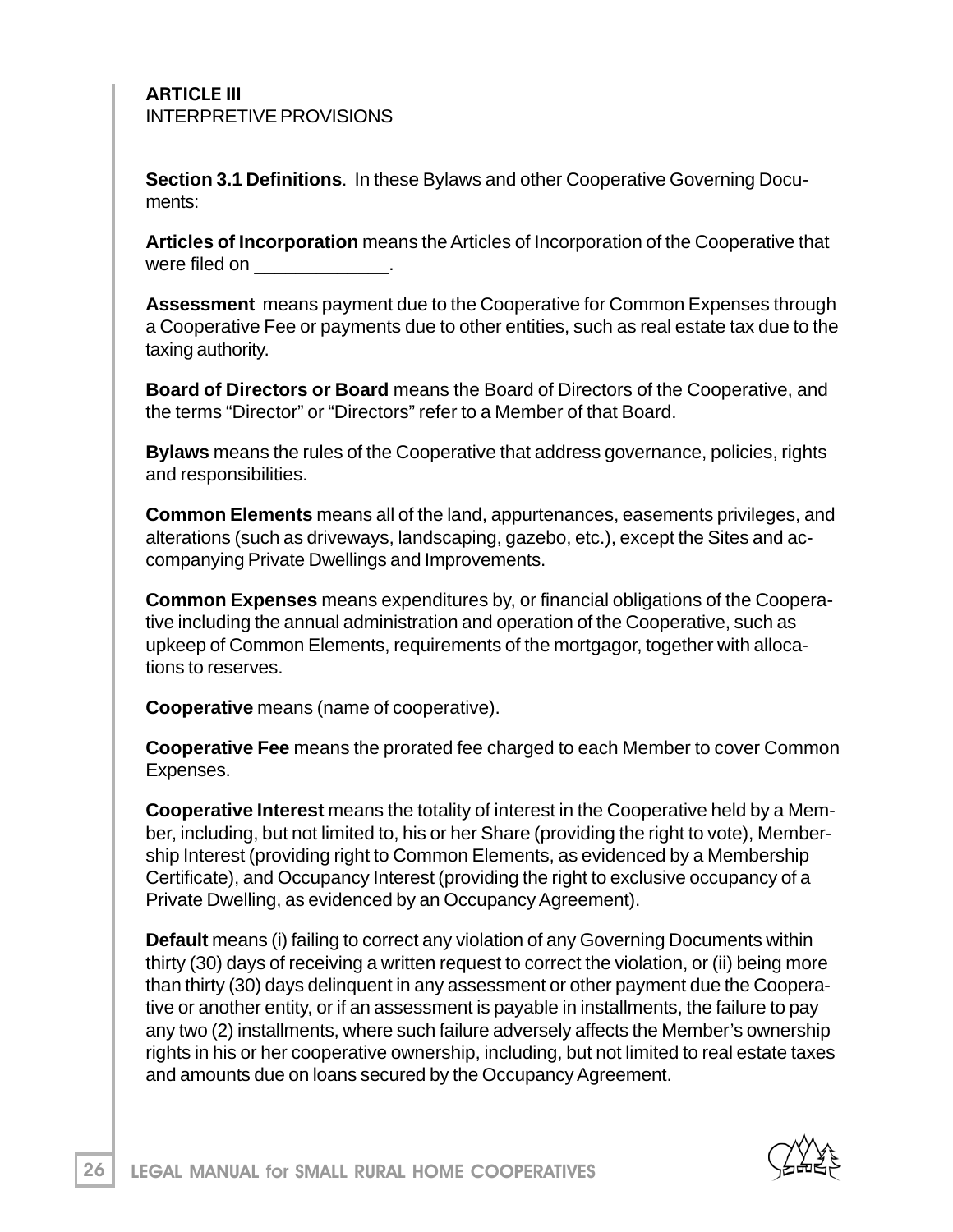**Eligible Buyer** means a person who is aged \_\_\_\_\_ years or older at the time of application with a qualifying income (either for purposes of a grant and/or assurance of ability to pay monthly fees).

**Governing Documents** means all of the documents setting forth rights and responsibilities for Members, including, but not limited to the Bylaws, Occupancy Agreement, Certificate of Membership, and House Rules and Regulations.

**House Rules and Regulations** means the rules and regulations for the use and operation of each Private Dwelling and the Common Elements. The Board may change the Rules pursuant to Bylaw provisions.

**Improvements** means buildings, structures, fixtures and other improvements external to the Private Dwelling, located on an identified Site, designed to serve the specified Private Dwelling exclusively.

**Initial Acquisition Price (IAP)** means the Initial Consideration for the Occupancy Interest (providing exclusive use of a Private Dwelling) paid directly to the builder contracted to construct the Private Dwelling on a specific Site on Cooperative land. The Cooperative will issue an Occupancy Agreement in exchange for proof of payment to the builder.

**Initial Consideration** means the price paid for an Occupancy Interest.

**Limited Equity** means that the sales price for the Occupancy Interest (providing exclusive occupancy of a Private Dwelling) is limited to below market price by a Transfer Value formula.

**Majority Vote** means a simple majority (except where a higher majority is specified) of the votes actually cast at a meeting held pursuant to these Bylaws where the quorum requirements for such meeting are satisfied.

**Member** means one or more persons who constitute a Member of the Cooperative.

**Membership Certificate** (or **Certificate of Membership)** means a document of ownership of a membership in the Cooperative. The Membership Certificate reflects the Member's Membership Interest. The initial price of the Membership Interest shall  $be \, \texttt{\$}$ 

**Membership Interest** means that portion of a Member's total Cooperative Interest in the Cooperative, which relates to the Common Elements, including alterations.

**Net Improvement Value** means the value of Cooperative-approved additions, alterations, or Improvements to a Site, as determined by a certified appraiser. This value is part of the Transfer Value calculation to determine a resale price under the Limited Equity model.

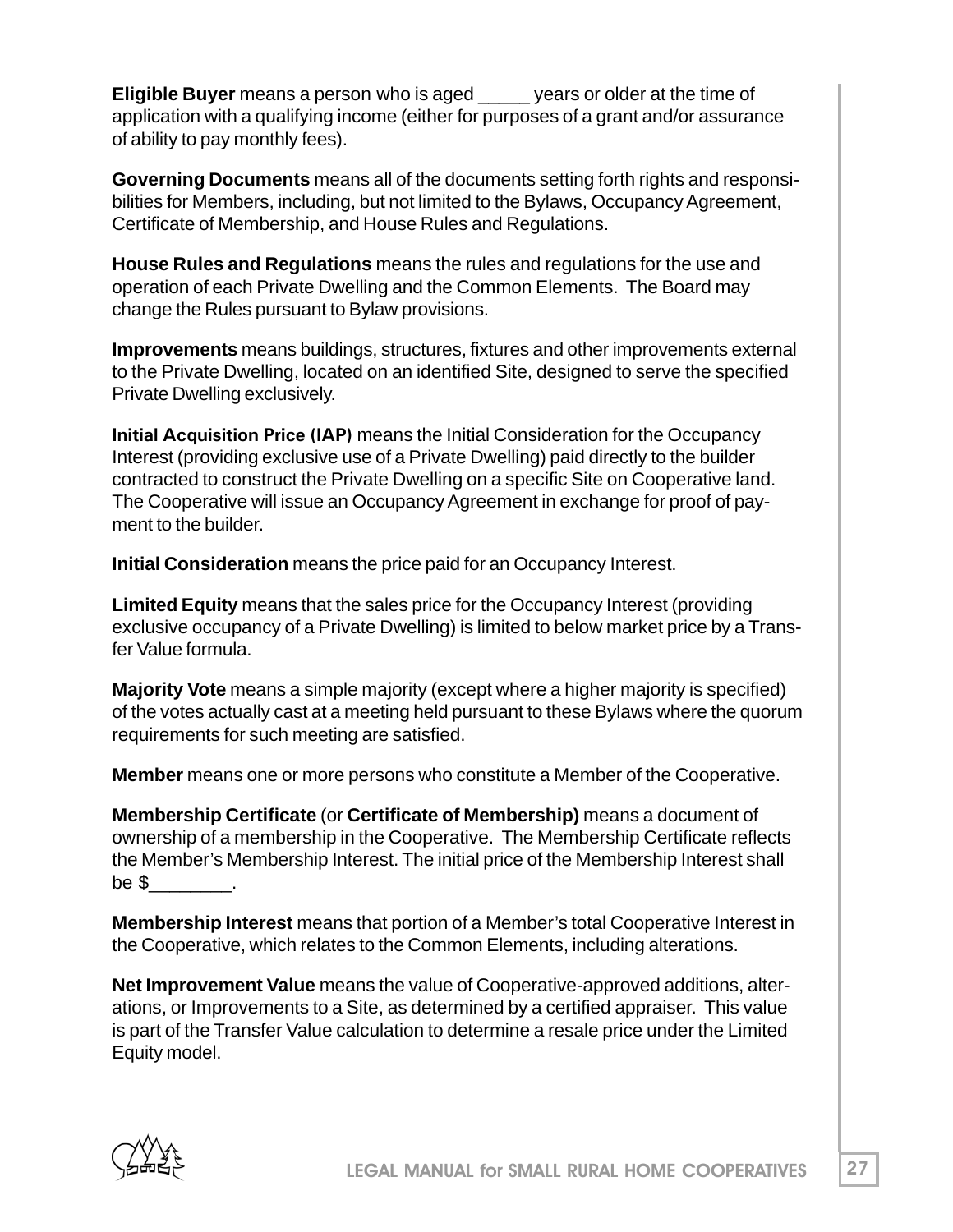**Occupancy Agreement** means an agreement between the Cooperative and a Member for exclusive occupancy of a Site, Private Dwelling, and Improvements not scheduled to expire before ninety-nine (99) years from the date of the agreement. This agreement outlines the Member's Occupancy Interest. A Memorandum of Occupancy Agreement, a summary of the Occupancy Agreement, shall be recorded in the Register of Deeds.

**Occupancy Interest** means that portion of a Member's total Cooperative Interest in the Cooperative, which relates to the occupancy of an exclusive Site, Private Dwelling and Dwelling Improvements.

**Officer** means an Officer of the Cooperative.

**Person** means a natural person.

**Private Dwelling** means a single-family home designed for exclusive occupancy by a Member as a residence, and any internal fixture, equipment, appliances or other apparatus designed to serve only that residence.

**Share** means a share of the Cooperative.

**Site** means the footprint of a Private Dwelling and Improvements consisting of all structures plus \_\_\_\_\_ feet of surrounding land.

**Transfer Value** means the Transfer Value of an Occupancy Interest equal to the Initial Consideration paid at the time of initial acquisition (in the case of the first sale this is the Initial Acquisition Price (IAP)), plus the Net Improvement Value approved by the Cooperative (See Section 11.2), plus an amount equal to not more than 1% of the Initial Consideration paid, with such percent compounded per annum. The Transfer Value is not a guaranteed price for an Occupancy Interest, but a ceiling price that may be charged to a willing Eligible Buyer. (See Appendix A for the formula and example.)

**Upkeep** means operation, regulation, care, maintenance, repair, repainting, remodeling, restoration, improvement, renovation, alteration, replacement and reconstruction.

**Section 3.2 Severability.** Each provision of these Bylaws is severable from every other provision hereof, and the invalidity of any one or more provisions of these Bylaws shall not change the meaning of or otherwise affect any other provision hereof.

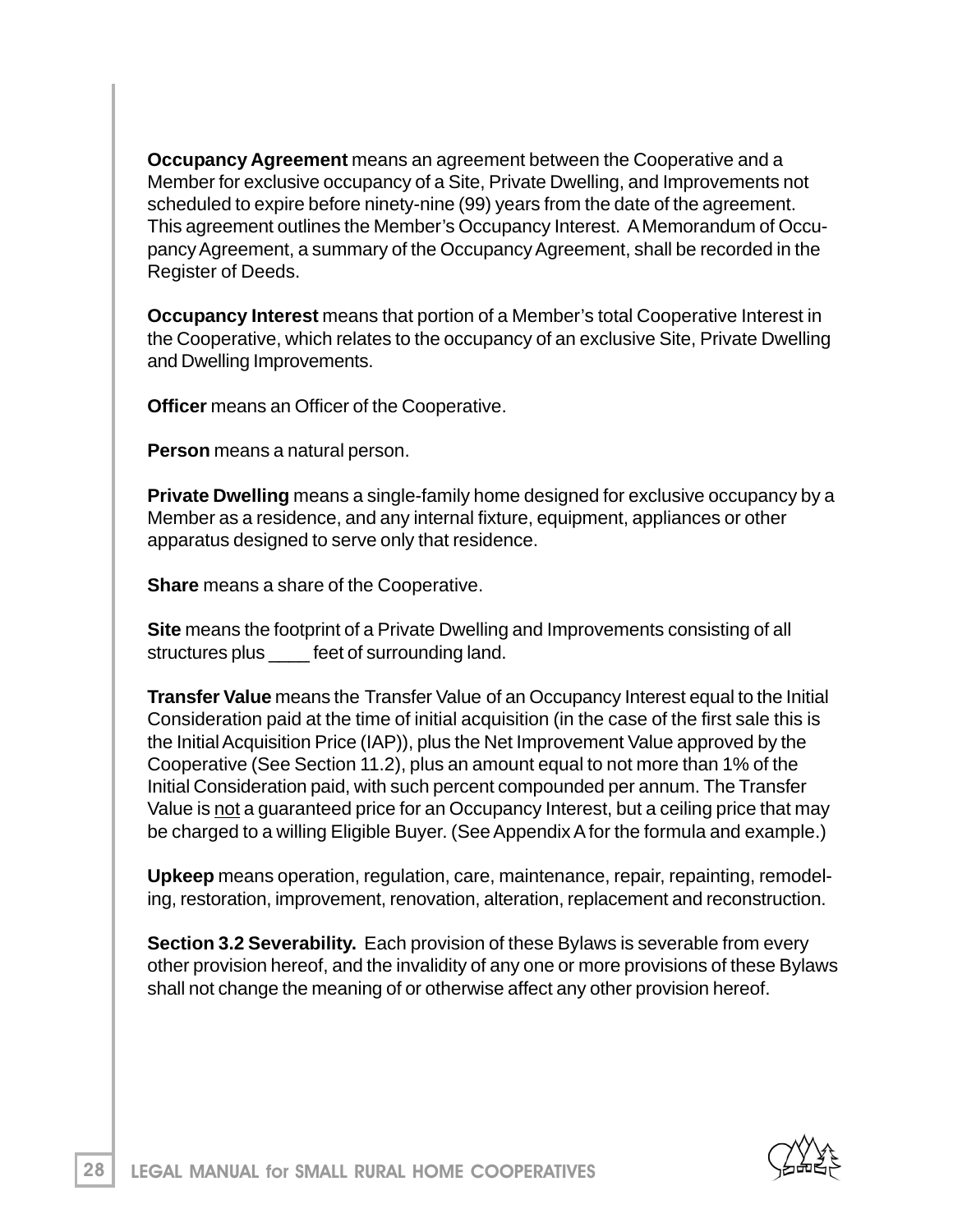## ARTICLE IV **MEMBERS**

**Section 4.1 Obligations.** Subject to approval by the Board of Directors and the qualifications and limitations on Members set forth in Section 4.2, below, any person or persons may become a Member in the Cooperative by submitting an application to the Board of Directors of the Cooperative and, if accepted as a Member, by purchasing one share of Membership Stock. Each applicant must:

(A) agree to purchase a Certificate of Membership in the Cooperative, which Certificate shall require the Member to enter into an Occupancy Agreement with the Cooperative regarding the Occupancy of an exclusive Private Dwelling. The initial price of the Membership Interest shall be \$

(B) agree to execute an Occupancy Agreement with the Cooperative, which Occupancy Agreement shall govern the rights and responsibilities related to occupying a Private Dwelling located on a Site on Cooperative land.

(C) agree to occupy, maintain, and upkeep a Private Dwelling, built and located on a specified Site on certain real property owned by the Cooperative including the payment of real estate taxes and reimburse the Cooperative for physical damage and liability insurance corresponding to that Private Dwelling.

(D) agree to comply with and be bound by all Governing Documents, including the Articles of Incorporation, Bylaws, the Occupancy Agreement and any amendment thereto and such House Rules and Regulations governing Members of the Cooperative as may from time to time be adopted by the Board of Directors.

(D) agree to be personally liable for all assessments, including the Cooperative Fee (as outlined in Section 4.3), or liens against any Cooperative Interest pursuant to Article X of these Bylaws and to avoid default, as defined by the Bylaws. No Member may avoid liability for any assessment by waiver, non-use or abandonment of any right or real estate.

## **Section 4.2 Qualifications and Limitations on Members**.

(A) Membership shall be limited to an Eligible Buyer, which includes persons aged (\_\_\_) years or older at the time of application with qualifying incomes.

(B) No person may own more than one (1) Membership in the Cooperative.

(C) A husband and wife or any two adults may jointly apply for Membership and their application for a joint Membership may be accepted in accordance with the foregoing provisions of this section, which provides:

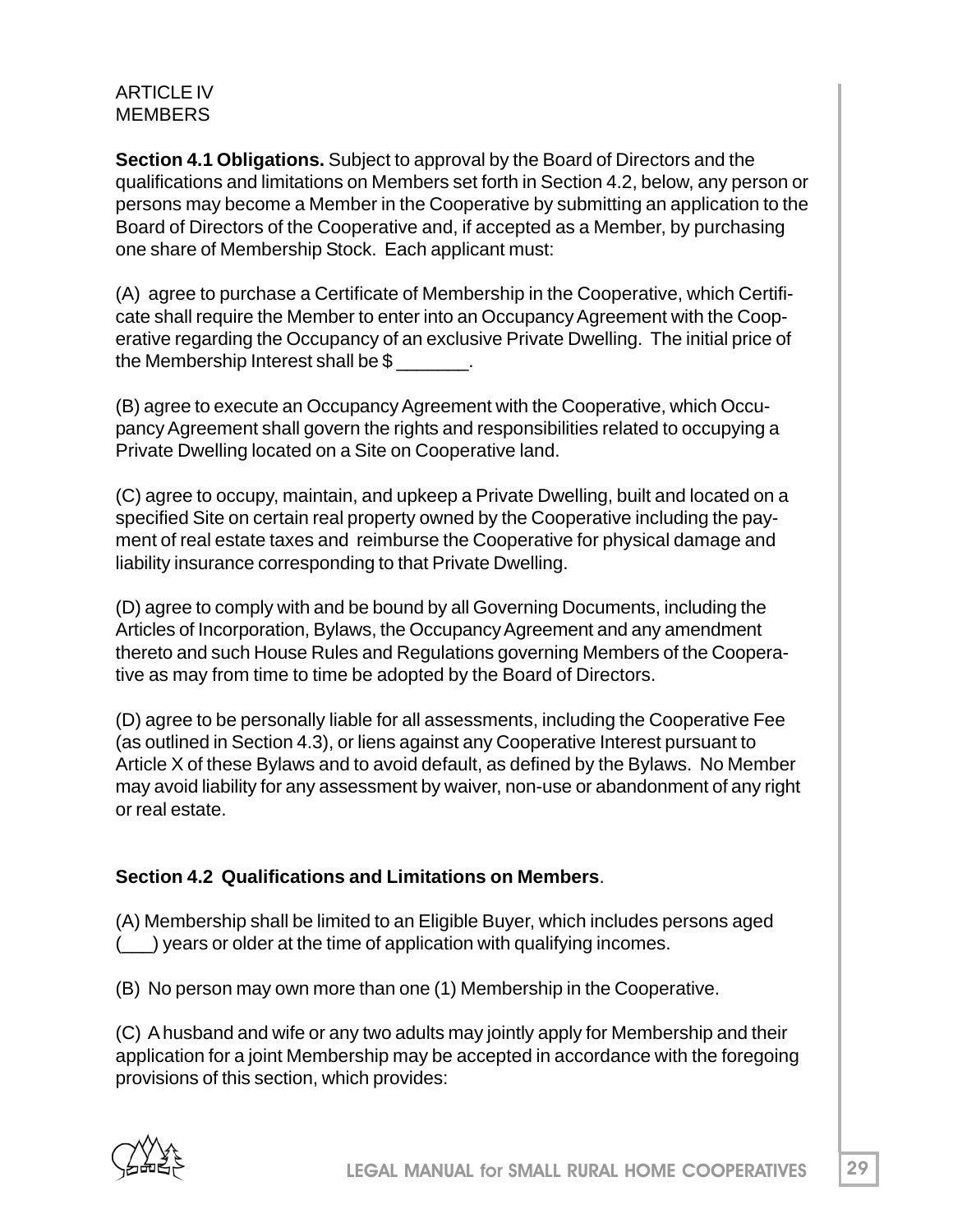- (1) either the husband or wife, or one of the two adults satisfies the age requirements of Section 4.2 (A); and
- (2) both the husband and wife, or in the case of two adults, both adults, comply jointly with the income provisions of Section 4.2(A).

Acceptance into Membership of any person who is married shall automatically be deemed an acceptance of his or her spouse as a joint Member unless such Member directs otherwise in writing.

(D) The Cooperative is an equal opportunity corporation, which will be open to Eligible Buyers without regard to sex, race, color, religion, sexual orientation, type or degree of disability, or other protected classes under State and Federal law. The Cooperative will comply with all applicable Fair Housing Laws.

(E) The Cooperative shall have no more Members than the number of Private Dwellings located on the site. It may have less than Members, but must have more than three (3) Members, except during the initial start-up period.

**Section 4.3 Cooperative Fee**. Member agrees to pay the Annual Cooperative Fee as established in the Annual Budget pursuant to Section 6.2(C). This fee will be equal to \_\_\_\_% of the total costs established by the Cooperative pursuant to subsection (A) below. In the event that membership falls below full occupancy, the costs normally allocated to the missing Member(s) may be allocated to the remaining Members, on a monthly or more frequent basis pursuant to subsection (B), until the vacancy is filled.

The real estate taxes and physical damage and liability insurance corresponding to each specific Private Dwelling will not be considered part of the Cooperative Fee, and shall be paid by each Member occupying the Private Dwelling pursuant to an Occupancy Agreement. The prorated general liability insurance and any other general Cooperative insurance will be included in the Cooperative Fee.

(A) Cooperative Fee Itemization**.** These include, but are not limited to, the following items:

- 1) Cooperative operating expenses and cost of services furnished.
- 2) Necessary reserve and administrative costs.
- 3) Taxes and assessments levied against the Cooperative, which it is required to pay.
- 4) Premiums and deductibles for general liability insurance and any other insurance which the Cooperative may require.
- 5) The cost of furnishing any utilities, if billed to, and paid by the Cooperative.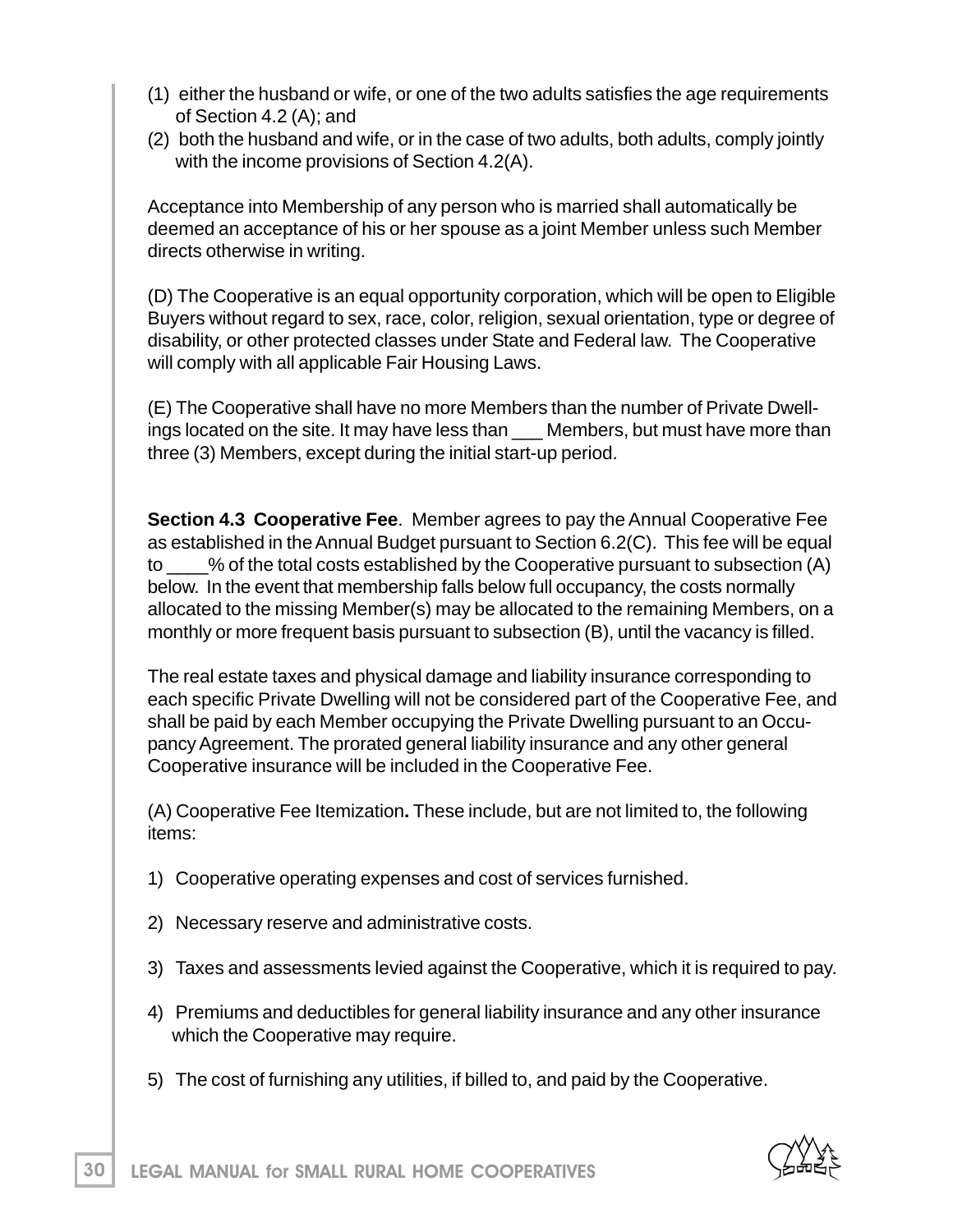- 6) Payments to other reserves set up by the Board of Directors.
- 7) Estimated costs of repairs, maintenance, and replacements of Cooperative property to be made by the Cooperative.
- 8) The amount of principal, interest, and any other required payments on any indebtedness of the Cooperative.
- 9) Any other expenses of the Cooperative approved by the Board of Directors, including operating deficiencies, if any, for prior periods.

**(B) Amount and Timing of Cooperative Fee.** The Board shall determine the amount of the Cooperative Fee on an annual basis and bill it monthly, but may do so at more frequent intervals should circumstances so require. No Member shall be charged with more than the appropriate share determined by the Board, however, in the event that membership falls below \_\_\_[insert number] Members, each Member may be required to cover additional expenses, on a prorated basis, That amount of the Cooperative Fee required for payment on the principal of mortgage of the Cooperative or any other capital expenditures shall be credited upon the books of the Cooperative as a capital contribution by the Members. Payment is due upon receipt of invoice from the Cooperative.

**(C) Late Charges.** In addition to all other sums due or to become due under this agreement, Member shall pay to the Cooperative a late charge, not to exceed \_\_\_, at any time payment of Cooperative Fee, or part thereof, is more than 30 days late. This late fee may be waived, depending on the circumstances and at the discretion of the Board.

**Section 4.4 Rights of Members.** Members shall, in addition to all rights granted by law, have the right to exclusive occupancy of a Private Dwelling built on a specified Site on real property owned by the Cooperative; utilize the Cooperative Common Elements; and to vote at meetings of Members.

**Section 4.5 Non-Liability for Debts of the Cooperative.** The private property of Members of the Cooperative shall be exempt from the execution for the debts of the Cooperative and no Member shall be individually liable or responsible for any debts or liabilities of the Cooperative.

## **Section 4.6. Termination and Transfer of Membership**.

**(A) Termination and Limitations on Transferability.** Upon the death, expulsion or withdrawal of a Member, such membership shall thereupon terminate. Termination of Membership in any manner shall not release the Member from the debts or liabilities of such Member to the Cooperative. Upon termination, membership in the Cooperative is not transferable, except to the Cooperative, or as otherwise hereinafter provided.

**(B) Transfer to an Entity.** A Member in good standing may transfer his or her Certificate of Membership to an entity, such as a living trust whose beneficial ownership is

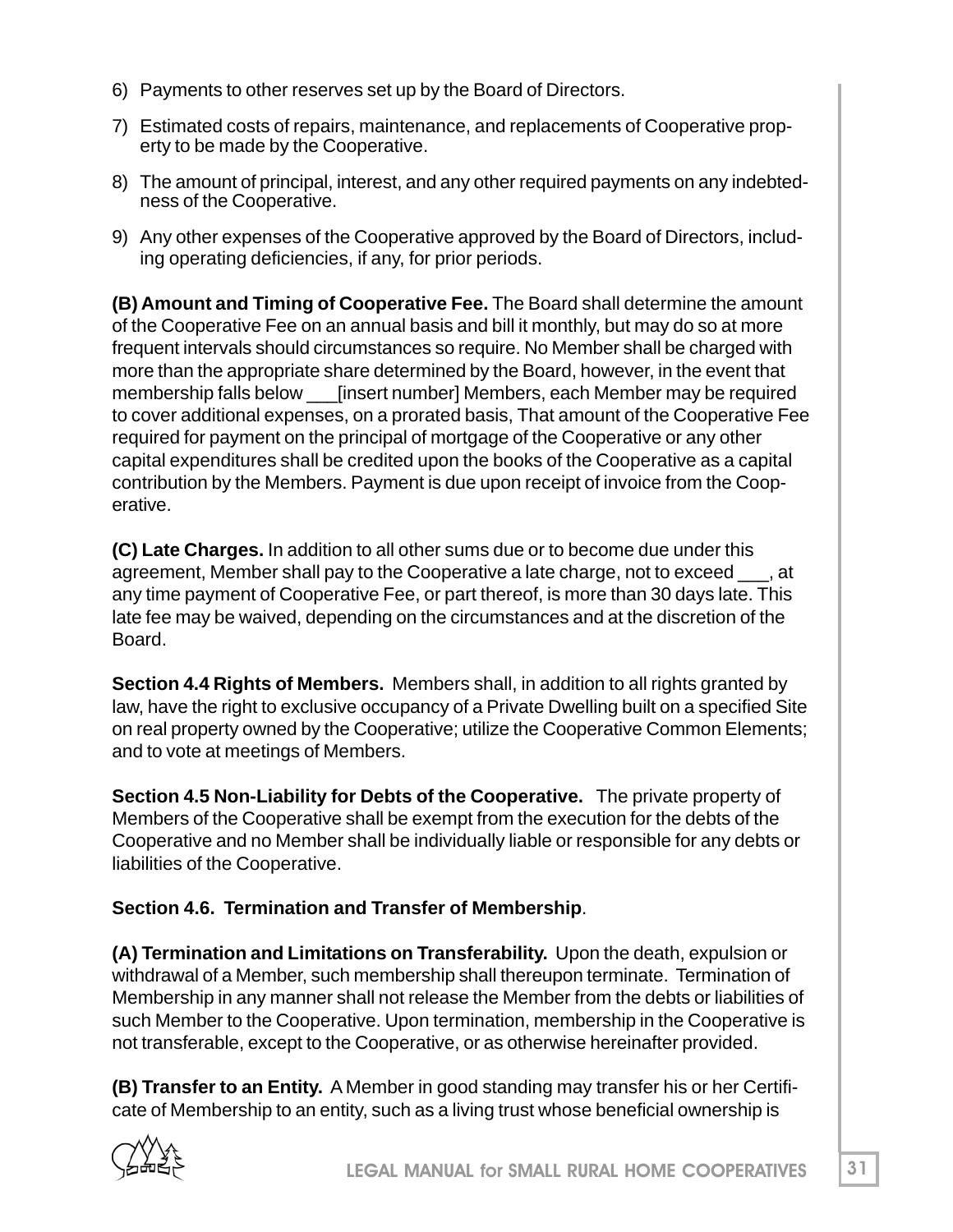limited to the Member or the descendants of the Member, and only upon approval of such transfer by the Cooperative's Board of Directors.

**(C) Transfer within Joint Memberships.** A membership may be transferred by a Member to his or her spouse or joint Member, as the case may be, upon the written request of such Member, at which point the remaining Member shall hold an individual membership. Any transfer hereunder shall be noted on the books of Cooperative and on the original Certificate representing the joint membership so transferred.

**(D) Survivorship of Joint Memberships.** When a membership is held jointly by a husband and wife or by any two adults as provided in Section 4.2 (C), and notwithstanding the limitation set forth in Section 4.2 (A), upon the death of either such individual, membership shall be deemed to be held solely by the survivor, (even if that individual does not meet the membership age requirement) with the same effect as though such membership had been originally issued solely to him or her, as the case may be; provided, however, that the estate of the deceased shall not be released from any membership debts or liabilities to the Cooperative. Notwithstanding this provision, joint Members may contract to provide compensation for such automatic transfer of membership.

**(E) Withdrawal of Membership.** Any Member may withdraw from membership upon payment in full of all debts and liabilities of such Member to the Cooperative and upon compliance with such terms and conditions as the Board of Directors may prescribe. Written notice of the death of a Member is equivalent to notice of intention to withdraw that Member only. (Survivorship of Joint Memberships is addressed in subparagraph D above.)

**(F) Cooperative Right of Option to First Purchase.** If a Member desires to leave the Cooperative, he or she shall notify the Cooperative in writing by certified mail of such intention and the Cooperative shall have the option to purchase the Member's Cooperative Interest for a period of sixty (60) days, commencing on the first day of the month following receipt of such written notice of withdrawal or termination.

**(G) Waiver of Cooperative Right of Option to First Purchase.** The Cooperative may waive its option rights to purchase at any time during the sixty (60) day period by providing a written waiver to be delivered by certified mail to the Member. If the Cooperative fails to exercise its option before the expiration of the sixty (60) day notice period, it waives its right to purchase the Cooperative Interest.

Pursuant to any waiver, the Member may sell his or her membership to any applicant who qualifies and has been duly approved as a Member of the Cooperative. The Cooperative may assist the Member in finding a purchaser. When the prospective new Member has been approved by the Board of Directors, and has executed an Occupancy Agreement, the retiring Member shall be released of his or her obligations provided he or she has paid all amounts due to the Cooperative to date, including any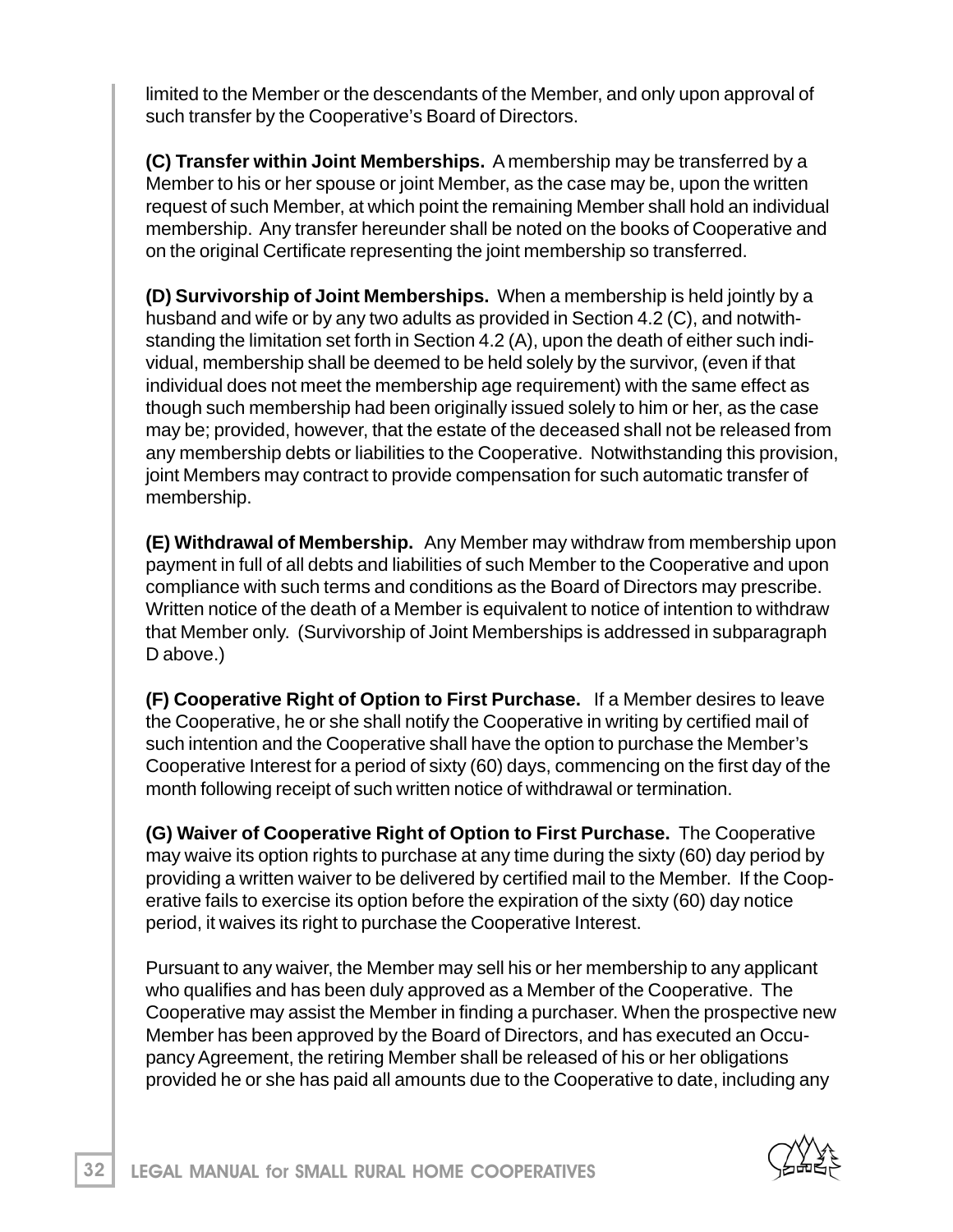administrative transfer fees, and any costs to repair, replace or redecorate the retiring Member's Private Dwelling, as deemed reasonably necessary by the Board.

**(H) Value of Membership Interest**. Whenever a Cooperative Interest is transferred, the Membership Interest is valued at \$ \_\_\_\_\_\_. The departing Member is reimbursed the \$ cash value.

**(I) Transfer Value of Occupancy Interest for a Private Dwelling.** Whenever an Occupancy Interest is transferred, the value of the interest in the Private Dwelling, the Transfer Value, is equal to the Initial Consideration paid by the Member at the time of initial acquisition plus the net value of any Cooperative-approved Improvements (See Section 11.2), plus an amount no greater than 1% of the Initial Consideration paid, with such percent compounded per annum. This is a Limited Equity Cooperative not meant for speculation. The Transfer Value is not a guaranteed price for an Occupancy Interest, but a ceiling price that may be charged to a willing Eligible Buyer. (See Appendix G of the Bylaws for the Transfer Value formula and example.)

**Section 4.7 Temporary Absence.** If a Member is not occupying the Private Dwelling, the Member is required to make arrangements for the payment of monthly fees and utilities in their absence. Notification of meetings and voting at Board Meetings may be conducted in writing using regular mail during the Member's absence (See Section 5.6).

**Section 4.8 Termination for Cause.** Violations of any Governing Documents may warrant termination for cause. An equitable procedure for termination as adopted by the Board of Directors shall be used to determine if termination for cause is warranted in each specific incidence. Upon membership termination, the Member shall be required to deliver its Share, Membership Certificate, Occupancy Agreement, and any other documents relating to membership to the Cooperative President. Any legal and other expenses incurred by the Cooperative in connection with the default or termination of Membership and the resale of the Cooperative Interest will be deducted from the Member's Transfer Value. If after a period of one hundred and twenty (120) days the terminated Member has not complied with the requirements herein, the Share, Membership Certificate and Occupancy Agreement may be reissued by the Cooperative to a new Member.

## ARTICLE V MEETINGS OF MEMBERS

**Section 5.1 Annual Meeting.** The first Annual Meeting of the Cooperative shall be held on \_\_\_\_\_\_. Thereafter, the Annual Meeting of the Members shall be held once each year in the month of (\_\_\_\_\_\_) at the principal office of the Cooperative or at such place and at such time as shall be designated by the Board of Directors in the Notice of Meeting, for the purpose of reviewing reports covering the previous fiscal year, and transacting such other business as may come before the meeting. *Failure to hold an Annual Meeting shall not create a dissolution of the Cooperative.*

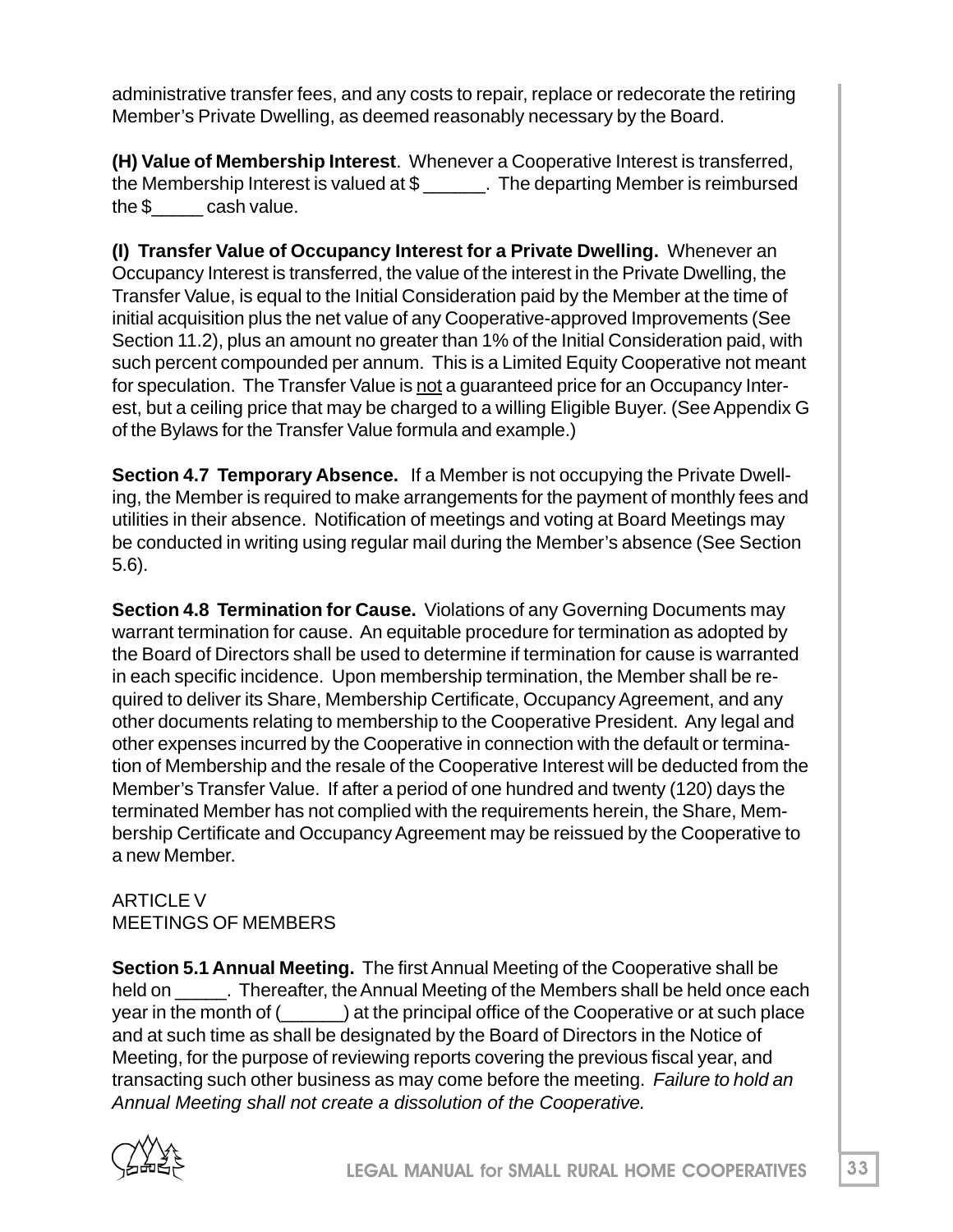.**Section 5.2 Special Meetings.** Special Meetings of the Members may be called by the President or by the Board of Directors or upon a written request signed by at least [*enter a percentage here*] \_\_\_ Members, and it shall thereupon be the duty of the President to call such meeting. Special Meetings of the Members may be held at the principal office of the Cooperative or at such place and at such time as shall be specified in the notice of the Special Meeting

**Section 5.3 Notice of Members' Meeting.** Written or printed notice stating the place, day and hour of the meeting, and in case of a Special Meeting, or where required by these Bylaws, the purpose or purposes for which the meeting is called shall be delivered not less than ten (10) days nor more than sixty (60) days before the date of the meeting, either personally or by mail to the Member at his or her address as it appears on the records of the Cooperative, with postage prepaid, by or at the direction of the President. The failure of any Member to receive notice of an annual or special meeting of the Members if properly delivered shall not invalidate any action which may be taken by the Members at any such Members or Directors meeting.

**Section 5.4 Quorum.** The presence of a majority of Members at any Annual or Special Meeting of the Members shall constitute a quorum. The presence of either or both persons holding a joint Membership shall constitute the presence of Member.

**Section 5.5 Voting.** Each Member shall be entitled to one (1) vote on each matter submitted to a vote at a meeting of the Members or of the Board of Directors, regardless of the number of persons living in the Privately Owned Dwelling. At all meetings of the Members, a quorum may include the submission of voting materials by regular mail from an absent Member, pursuant to Section 5.6. All questions shall be decided by a vote of the majority of the Members voting at such meeting in person, except as otherwise provided by law, the Articles of Incorporation, or these Bylaws.

## **Section 5.6 Absentee Voting.**

(A) If a Member is excused from a meeting for an unavoidable reason as determined by the Board, and the Board wishes to provide absentee voting, the Board of Directors shall provide ballots for the vote on the motion to the Member and exact copies of the motion and any resolution to which it pertains. Absent Members may vote on the motion by submitting a signed ballot. If a signed ballot has been submitted on a motion under this section, neither the motion nor any resolution to which it pertains may be amended.

(B) If the Board of Directors makes available ballots for the vote on the motion with exact copies of the motion and any resolution to which it pertains to any Member, but does not comply fully with the requirements of Section 5.6(A), an absent member may vote on the motion by submitting a signed ballot. However, the motion and resolution to which it pertains may be amended at the meeting, and, if the motion or resolution is amended, the ballot is void. The ballot may not be counted on any motion to amend or adopt as amended the motion or resolution.

(C) Members may vote on the election or removal of Directors by signed ballot.

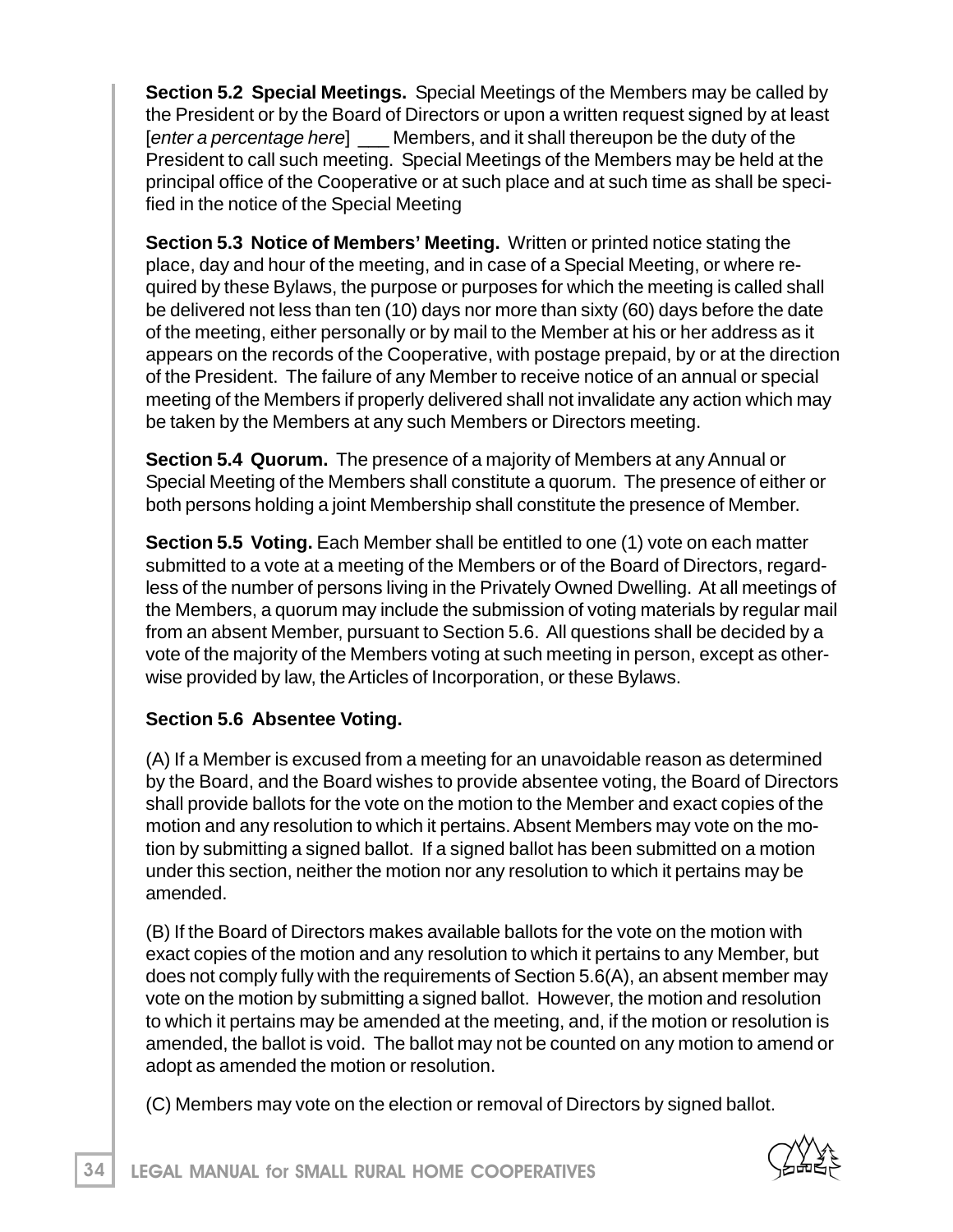**Section 5.7 Order of Business.** The order of business at Annual and other meetings of the Members shall be as set by the Board of Directors, unless modified by the affirmative vote of at least a majority of the Members present. All other procedural matters at meetings of the Members shall be governed by the latest edition of *Roberts Rules of Order Newly Revised*.

**Section 5.8 Action by Members Without A Meeting.** Any action required or permitted to be taken at a meeting of the Members may be taken without a meeting if a consent in writing, setting forth the action so taken, is signed by all of the Members entitled to vote with respect to the subject matter thereof. Such consent shall have the same force and effect as a unanimous vote of the Members and shall be filed with the minutes of the proceedings of the Members. Members may meet informally, such as via a telephone conference to discuss action items, and then vote through the consent process described in this section.

ARTICLE VI DIRECTORS

**Section 6.1 Number.** The Board of Directors shall be composed of to persons who are Members of the Cooperative.

**Section 6.2 Powers and Duties.** Except as otherwise designated by the Articles of Incorporation, these Bylaws, and Chapter \_\_\_ of the \_\_\_\_\_\_ [insert state] Statutes, the business and affairs of the Cooperative shall be managed by the Board of Directors, which shall exercise all powers of the Cooperative as follows:

**A) Approval of New Memberships and Purchases.** The Directors shall oversee the selection of Members and the transfer of memberships as addressed in Article IV.

**B) House Rules.** The Directors shall adopt and revise House Rules and Regulations as deemed necessary for the efficient and effective operation of the property and for the safety, benefit and enjoyment of the Members.

**C) Annual Budget.** The Directors shall prepare and adopt an annual budget, in which there shall be established the annual Cooperative Fee for each Member.

**D) Collection of Cooperative Fee.** The Directors shall collect the annual Cooperative Fee on a prorated monthly basis including the cost of collection together with reasonable attorney's fees and costs necessary thereto, deposit the proceeds in bank depositories designated and carry out the administration and operation of the Cooperative, including, but not limited to upkeep of Common Elements.

**E) Reserves.** The Cooperative shall accumulate and maintain reasonable reserves for working capital, operations, contingencies and replacements. Extraordinary expenditures not originally included in the annual budget that may become necessary during the year shall be charged first against such reserves. If the reserves are inadequate for

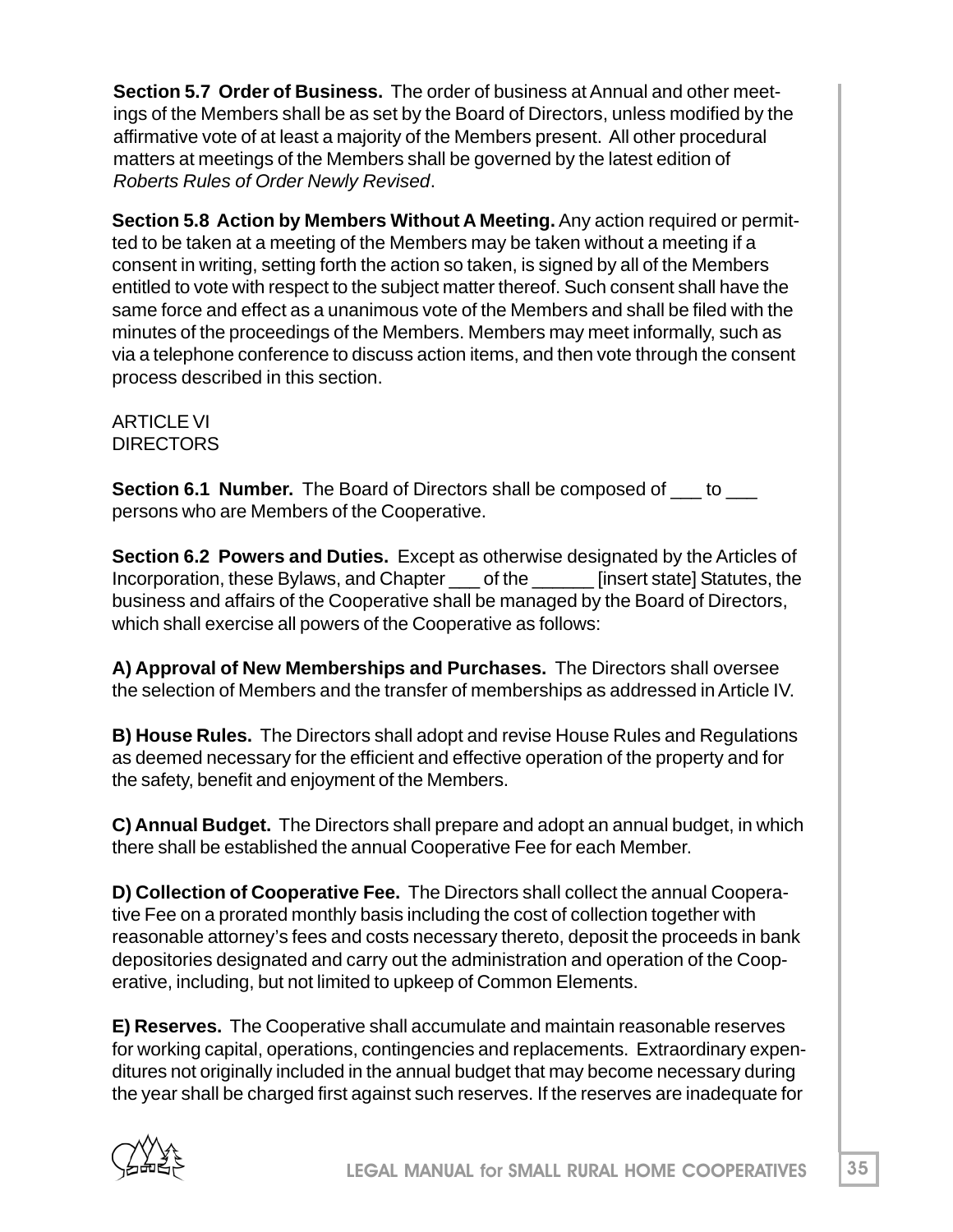any reason, including (without limitation) the nonpayment of any Assessments, the Board of Directors may at any time levy a further Assessment, which shall be assessed against the Members equally and which shall be payable in a lump sum or in installments as the Board may determine. The Secretary/Treasurer shall give notice of any such further Assessment to each Member, giving the reason(s) therefore. All Members shall be obligated to pay such further Assessment either in full with the next monthly installment due or, if the Board of Directors so determines, in a number of equal monthly installments sufficient to make up the shortage within a period ending not later than the end of the then current fiscal year.

**F) Personnel or Contractors.** The Directors shall designate, hire and dismiss personnel or hire independent contractors necessary for the maintenance, operation and repair of the property and, where appropriate, provision of services for the property and, where appropriate, provision for compensation of such personnel and for the purchase of equipment, supplies and materials to be used by such personnel in the performance of their duties, which supplies and equipment shall be deemed part of the property of the Cooperative.

**G) Casualty or Unforeseen Damage.** The Directors shall make or arrange for repairs, additions, restoration, and improvements to or alterations of the property in accordance with the Bylaws, after damage or destruction by fire or casualty, or as a result of condemnation or eminent domain proceedings, or as may otherwise be necessary from unforeseen natural events.

**H) Enforcement.** The Directors shall enforce by legal means the provisions of all Governing Documents, including, but not limited to the Articles of Incorporation, these Bylaws, Occupancy Agreements, and the House Rules and Regulations; including the right to remedies of the Cooperative against defaulting Members; act on behalf of the Cooperative with respect to all matters arising out of any eminent domain proceedings; notify the Members of any litigation against the Cooperative; obtain and carry insurance as provided in these Bylaws; and pay premiums therefore and adjust and settle any claims there under.

**I) Payment.** The Directors shall pay the cost of all authorized services rendered to the Cooperative.

**J) Accounting System and Reports.** The Directors shall establish and maintain a complete accounting system. All of the Cooperative's accounts shall be examined by a committee of the Board of Directors, which shall render reports to the Board of Directors at least four times a year at regular meetings of the Board of Directors. The Board of Directors shall also after the close of each fiscal year cause to be made an audit review of the accounts, books and financial condition, which shall be approved by the Board of Directors.

**K) Borrowing.** The Directors shall borrow money on behalf of the Cooperative when required in connection with any instance relating to the operation, care, upkeep and

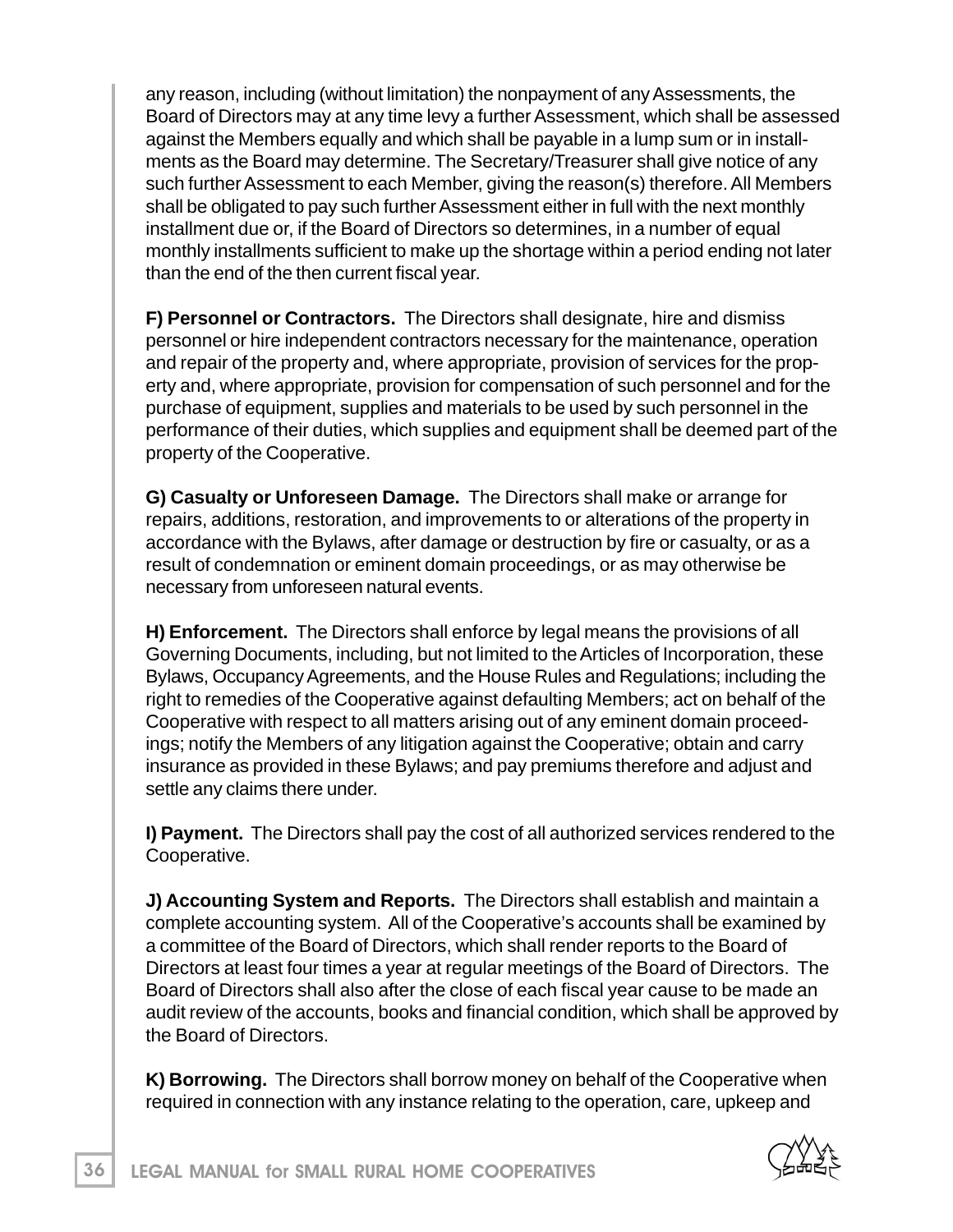maintenance of property or other needs of the Cooperative; provided, however, that the consent of a majority of votes represented by the Members at a meeting duly called and held for such purposes in accordance with the provisions of these Bylaws, shall be required to borrow any sum in excess of \_\_\_\_\_ in the aggregate during any one calendar year.

**L) Lending Contracts.** The Directors shall enter into recognition agreements or other contracts with institutional lenders who wish to finance loans for Members of the Cooperative, which are secured by the Member's Occupancy Agreement. The Board is authorized to agree and to enter into such agreements on terms the Board deems to be in the best interest of the Cooperative and will treat encumbered Documents as outlined in Section 10.2.

**M) Residency Powers.** The Directors shall do such other things and acts not inconsistent with the applicable laws of the State of Wisconsin, the Articles of Incorporation, and these Bylaws, which the Board of Directors may be authorized to do by a resolution of the Members.

## **Section 6.3 Manner of Election, Tenure and Qualifications.**

**(A) Manner of Election.** Directors shall be elected by and from the Members at the Annual Meeting to serve until their successors shall have been qualified and elected.

**(B) Tenure.** Directors shall serve for a term of \_\_\_ years from their election. Elections to fill vacancies in the term shall be held every \_\_\_ years and such additional elections shall be held as may be necessary to fill vacancies in unexpired terms occurring by reason of death, resignation or removal. However, the terms of Directors shall be staggered such that two of the Directors taking office in the first year of the Cooperative's existence shall be designated by lot to hold office for an initial one-year term.

## **(C) Qualifications.**

- (1) No Member shall be eligible to become or remain a Director or to hold any position of trust in the Cooperative who is not a bona fide resident of a Private Dwelling built on real property owned by the Cooperative. Not withstanding this qualification the initial and temporary Directors are not required to be Members.
- (2) When a membership is held jointly by a husband and wife or by two adults, either one, but not both, may be elected a Director.
- (3) No Member who, as of the record date of any Members' meeting at which there will be an election of a Director, is shown on the books of the Cooperative to be in default of his or her obligations to the Cooperative shall be eligible to be a candidate for election to the Board of Directors.

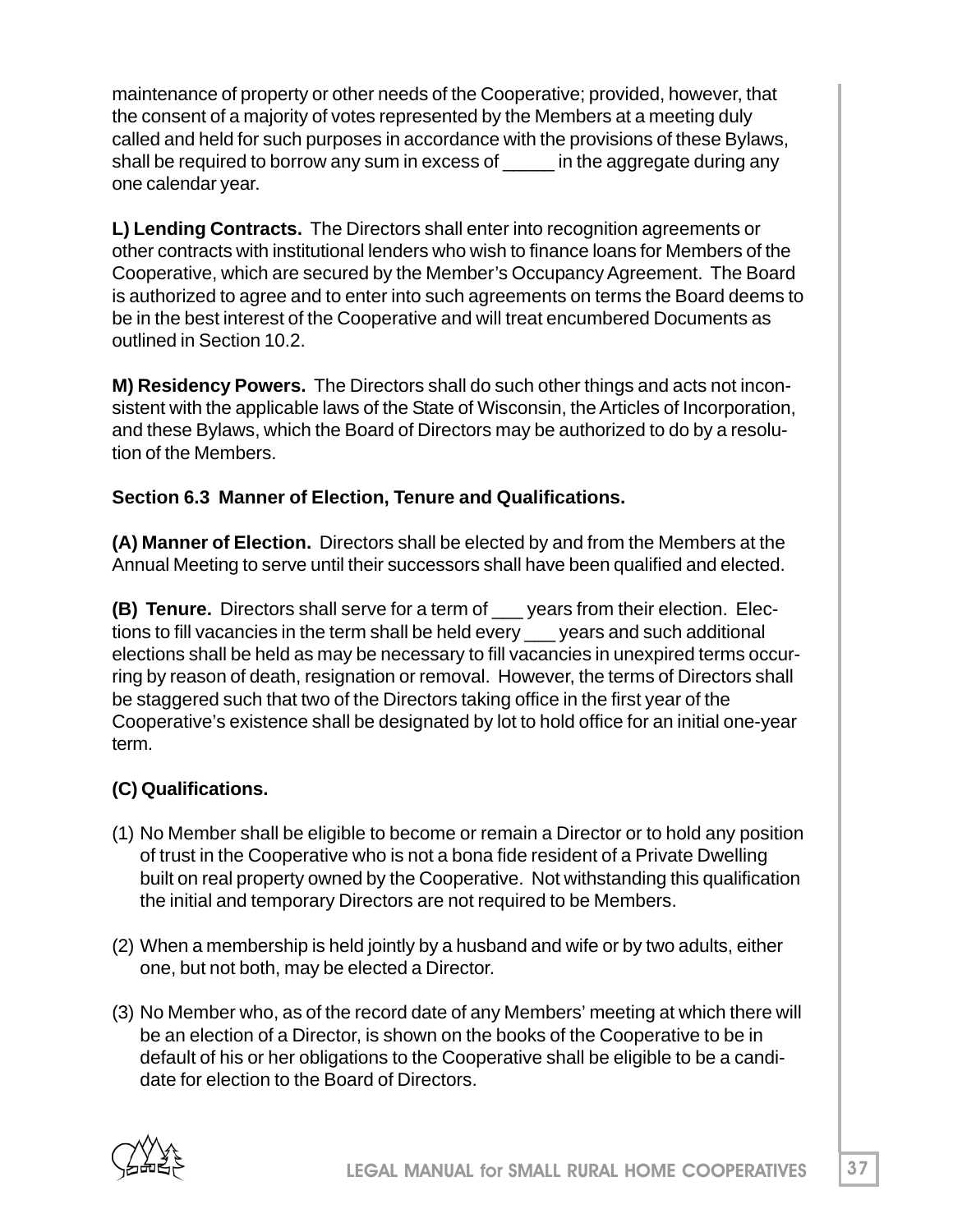**Section 6.4 Vacancies.** Subject to the provisions of these Bylaws, with respect to the removal of Directors, vacancies occurring on the Board of Directors shall be filled by a majority vote of the remaining Directors, and Directors thus elected shall serve until the next Annual Meeting of the Members or until their successors shall have been qualified and elected.

**Section 6.5 Compensation and Conflicts of Interest.** No compensation shall be paid to Directors for their services. No remuneration shall be paid to a Director for services performed by him or her for the Cooperative in any other capacity, unless a resolution authorizing such remuneration shall have been unanimously adopted by the Board before such services are taken. A Director may not be an employee of the Cooperative or have any other profit-making relationship. A Director may enter into a contract with the Cooperative on a limited term basis as long as it is not profit-making.

**Section 6.6 Removal of Officers and Directors.** A Director may be removed upon a majority vote of all Members. Any member of the Board of Directors who is in arrears in assessments and other obligations for more than sixty (60) days shall be deemed to have resigned from the Board of Directors. Such resignation shall be effective upon notice from the Board of Directors to the affected Director or Directors that their resignation has occurred pursuant to the provisions of this paragraph.

**Section 6.7 Rules and Regulations.** The Board of Directors shall have power to make, adopt, and revise such rules and regulations, not inconsistent with law, the Articles of Incorporation of the Cooperative or these Bylaws, as it may deem advisable for the management, administration and regulation of the business and affairs of the Cooperative.

**Section 6.8 Voting.** Each Director shall be entitled to one (1) vote on each matter submitted to a vote at a meeting of the Board of Directors. At all meetings of the Board of Directors, a quorum may include the presence of a Director by submission of voting materials by regular mail from an absent Director, all questions shall be decided by a vote of the majority of the Directors voting at such meeting in person, except as otherwise provided by law, the Articles of Incorporation of the Cooperative, or these Bylaws. No Member sitting on the Board who is shown on the books of the Cooperative to be in default of his or her obligations to the Cooperative shall be eligible to vote at any meeting of the Board of Directors.

## **Section 6.9 Absentee Voting.**

(A) If a Director is excused from a meeting for an unavoidable reason as determined by the Board, and the Board wishes to provide absentee voting, the Board of Directors shall provide ballots for the vote on the motion to the Director and exact copies of the motion and any resolution to which it pertains, an absent member may vote on the motion by submitting a signed ballot. If a signed ballot has been submitted on a motion under this section, neither the motion nor any resolution to which it pertains may be amended.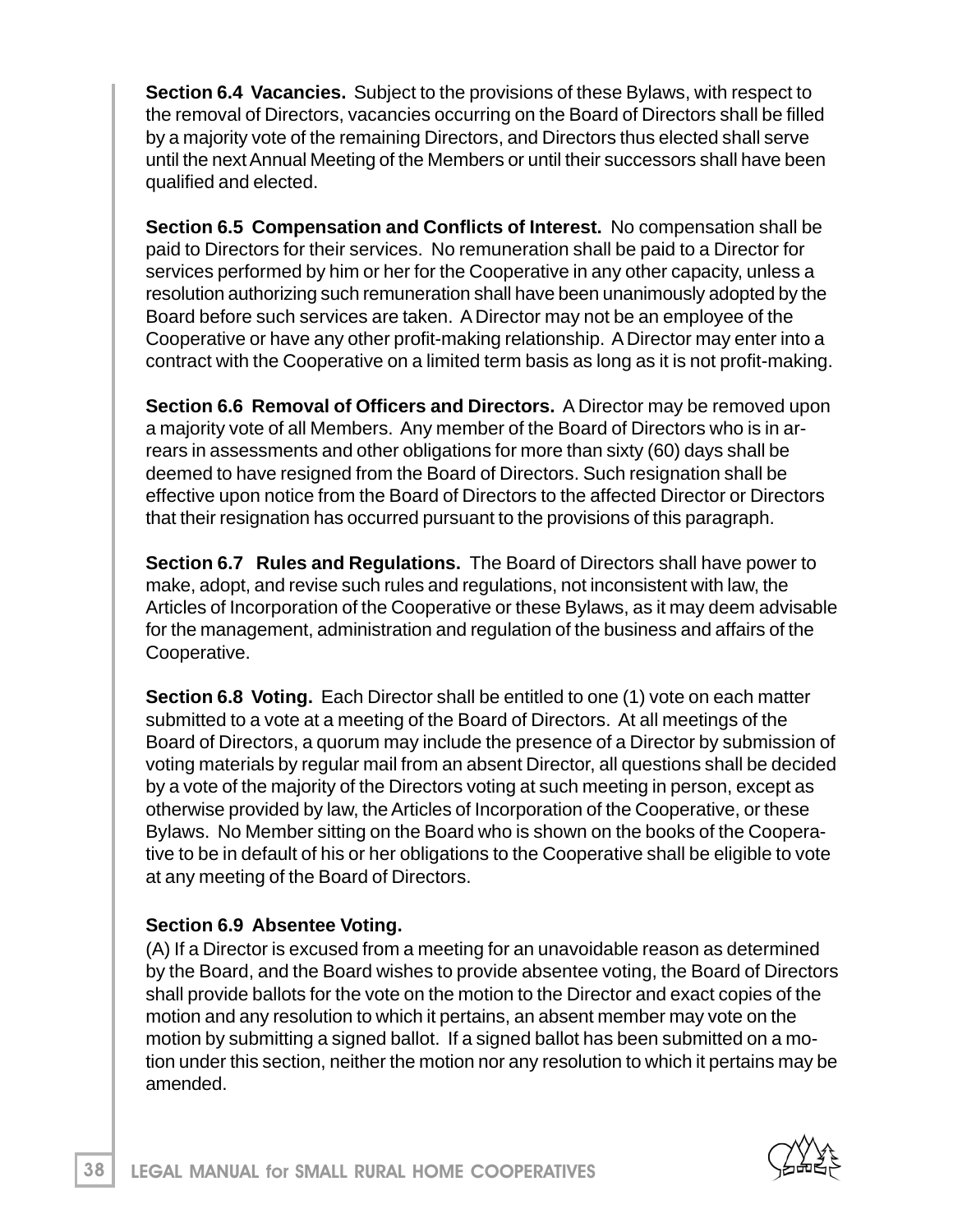(B) If the Board makes available ballots for the vote on the motion with exact copies of the motion and any resolution to which it pertains to any Director, but does not comply fully with the requirements of Section 6.9(A), an absent Director may vote on the motion by submitting a signed ballot. However, the motion and resolution to which it pertains may be amended at the meeting, and, if the motion or resolution is amended, the ballot is void. The ballot may not be counted on any motion to amend or adopt as amended the motion or resolution.

## ARTICLE VII MEETINGS OF DIRECTORS

**Section 7.1 Regular Meetings.** All meetings of the Board of Directors shall be held upon three (3) days written notice, or if a meeting is held at the same time as an Annual Meeting of the Members, it shall occur immediately thereafter at the same location as the annual meeting. At least one regular meeting of the Board of Directors shall be held each year at such time and place as the Board of Directors may provide by resolution. Directors may participate in regular meetings by conference call.

**Section 7.2 Special Meetings.** Special Meetings of the Board of Directors may be called by the President, or any [insert a number or percentage] Directors. The person or persons who call Special Meetings of the Board of Directors may fix the time and place for the holding of any special meeting of the Board of Directors. Directors may participate in special meetings by conference call.

**Section 7.3 Notice.** Notice of the time, place and purpose of any meeting of the Board of Directors shall be provided in writing and delivered personally or mailed, to each Director at his or her address as it appears on the records of the Cooperative. If mailed, such notice shall be deemed to be delivered when deposited in the United States mail so addressed, with postage prepaid. The attendance of a Director at any meeting shall constitute a waiver of notice of such meeting, except in case a Director shall attend a meeting for the express purpose of objecting to the transaction of any business because the meeting shall not have been lawfully called or convened.

**Section 7.4 Quorum.** A majority of the Board of Directors shall constitute a quorum for the transaction of business at any meeting of the Board of Directors, provided that if less than a majority of the Directors are present at said meeting, a majority of the Directors present may adjourn the meeting from time to time without further notice.

**Section 7.5 Manner of Acting.** The act of the majority of the Directors present at the meeting at which a quorum is present shall be the act of the Board of Directors.

**Section 7.6 Action without Meeting.** Any action required or permitted to be taken at a meeting of the Board may be taken without a meeting if a consent in writing, setting forth the action taken, shall be signed either before or after such action by all of the Directors. Such consent shall have the same force and effect as a unanimous vote and shall be filed with the minutes of the proceedings of the Board.

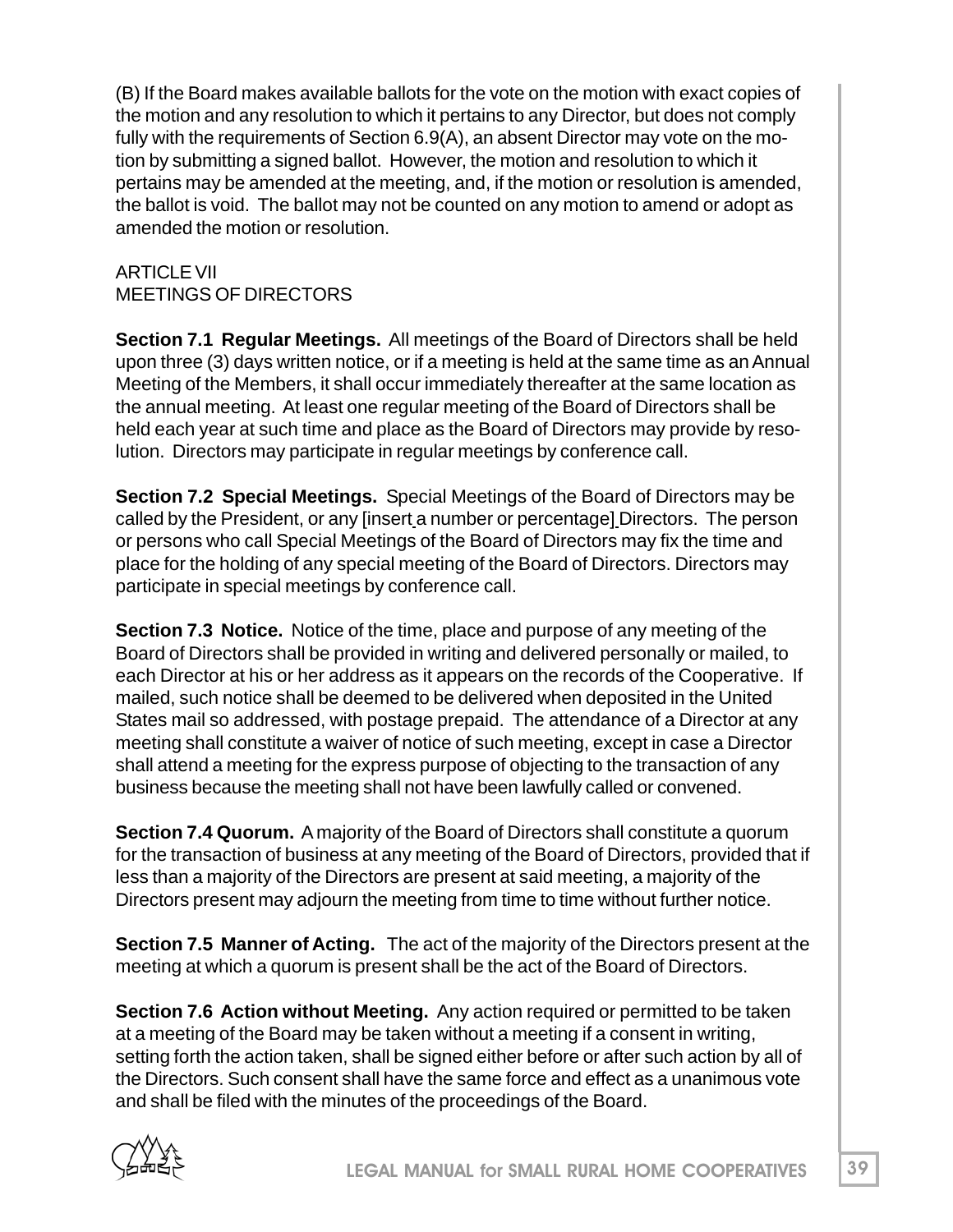#### ARTICLE VIII **OFFICERS**

**Section 8.1 Number.** The Officers of the Cooperative shall be a President, Vice President and Secretary/Treasurer.

**Section 8.2 Qualifications.** The permanent President shall be a Director and a Member. The permanent Secretary/Treasurer shall be a Member. The temporary Officers are not required to be Members, but must be temporary Directors, as specified in the Articles of Incorporation. Temporary Officers may hold office until the elections at the first meeting of the Board of Directors, to be held immediately following the first Annual Meeting of the Cooperative on \_\_\_\_\_, or until such time as a sufficient number of Members exist to fill the three minimum required number of Director positions, whichever is later.

**Section 8.3 Election and Term of Office.** The Officers shall be elected by ballot, annually by the Board of Directors at the first meeting of the Board of Directors held after each Annual Meeting of the Members. If the election of Officers shall not be held at such meeting, such election sall be held as soon thereafter as possible. Each Officer shall hold office until the first meeting of the Board of Directors following the next succeeding annual meeting of the Members or until his or her successor shall have been duly elected and shall have qualified, subject to the provisions of these Bylaws, with respect to the removal of Officers.

**Section 8.4 Removal.** Any Officer or agent elected or appointed by the Board of Directors may be removed by the Board of Directors whenever in its judgment the best interests of the Cooperative will be served thereby.

**Section 8.5 Vacancies.** Except as otherwise provided in these Bylaws, a vacancy in any office may be filled by the Board of Directors for the un-expired portion of the term.

**Section 8.6 President.** The President shall:

(A) be the principal executive officer of the Cooperative and shall preside at all meetings of the Members and of the Board of Directors;

(B) sign, with the Secretary/Treasurer, Certificates of Membership, the issue of which shall have been authorized by resolution of the Board of Directors, and may sign any deeds, mortgages, deeds of trust, notes, bonds, contracts, or other instruments authorized by the Board of Directors to be executed, except in cases in which the signing and execution thereof shall be expressly delegated by the Board of Directors or by these laws to some other Officer or agent of the Cooperative, or shall be required by law to be otherwise signed or executed;

(C) have supervisory authority over the care and maintenance of the Cooperative property, as directed by the Board of Directors. He or she will hire, oversee, discipline and dismiss persons as needed, or contract for snow removal, lawn care and other maintenance tasks;

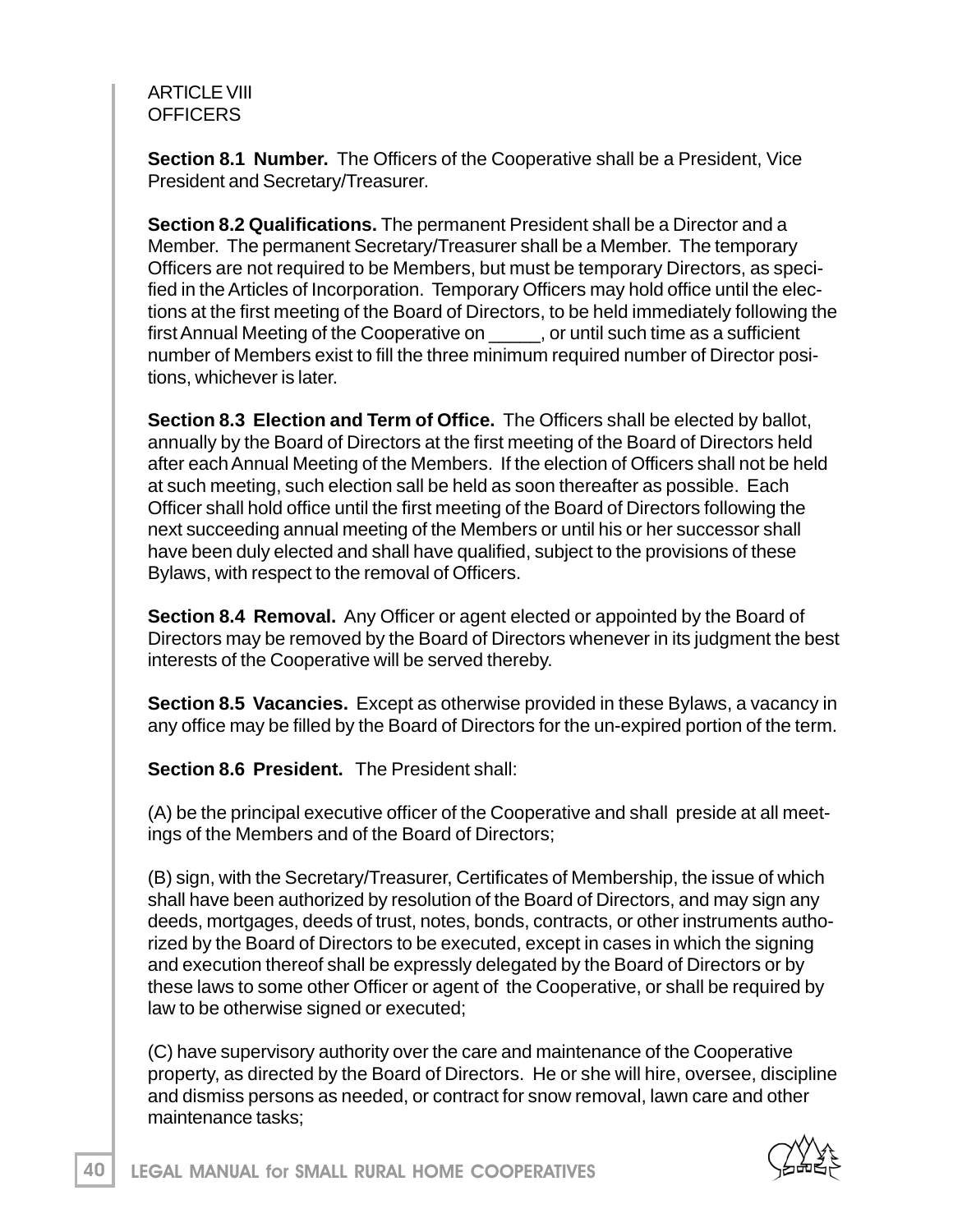(D) have supervisory authority over the social activities available to Members of the Cooperative, as directed by the Board of Directors. He or she will plan activities and oversee any budget for social activities.

(E) in general perform all duties incident to the office of President and such other duties as may be prescribed by the Board of Directors from time to time.

**Section 8.7 Vice-President.** In the absence of the President, the Vice-President will perform the duties of the President. In the case of death, resignation or disability of the President, the Board may declare the office vacant and elect any eligible board member President.

**Section 8.8 Secretary/Treasurer.** In the absence of the President and Vice-President, or in the event of his/her inability or refusal to act, the Secretary/Treasurer shall perform the duties of the President, and when so acting, shall have all the powers of and be subject to all the restrictions upon the President and shall perform such other duties as from time to time may be assigned to him or her by the Board of Directors.

The Secretary/Treasurer shall be responsible for:

(A) keeping the minutes of the meetings of the Members and of the Board in an accessible format provided for that purpose;

(B) seeing that all notices are duly given in accordance with these Bylaws or as required by law;

(C) the safe keeping of the corporate books and records and affixing a statement to the effect that there is no Cooperative seal to all Membership Certificates prior to the issue thereof, and to all documents, the execution of which on behalf of the Cooperative is duly authorized in accordance with the provisions of these Bylaws;

(D) keeping a register of the names and post office addresses of all Members;

(E) signing, with the President, Certificates of Membership, the issue of which shall have been authorized by the Board or the Members;

(F) keeping on file at all times a complete copy of the Articles of Incorporation and Bylaws of the Cooperative containing all amendments thereto (which copy shall always be open to the inspection of any Member) and at the expense of the Cooperative, furnishing a copy of the Bylaws and of all amendments thereto to any Member upon request; and

(G) maintaining custody of all funds and securities of the Cooperative;

(H) the safe-keeping of the receipt of the issuance of receipts for all monies due and payable to the Cooperative and for the deposit of all such monies in the name of the Cooperative in such bank or banks as shall be selected in accordance with the provisions of these Bylaws;

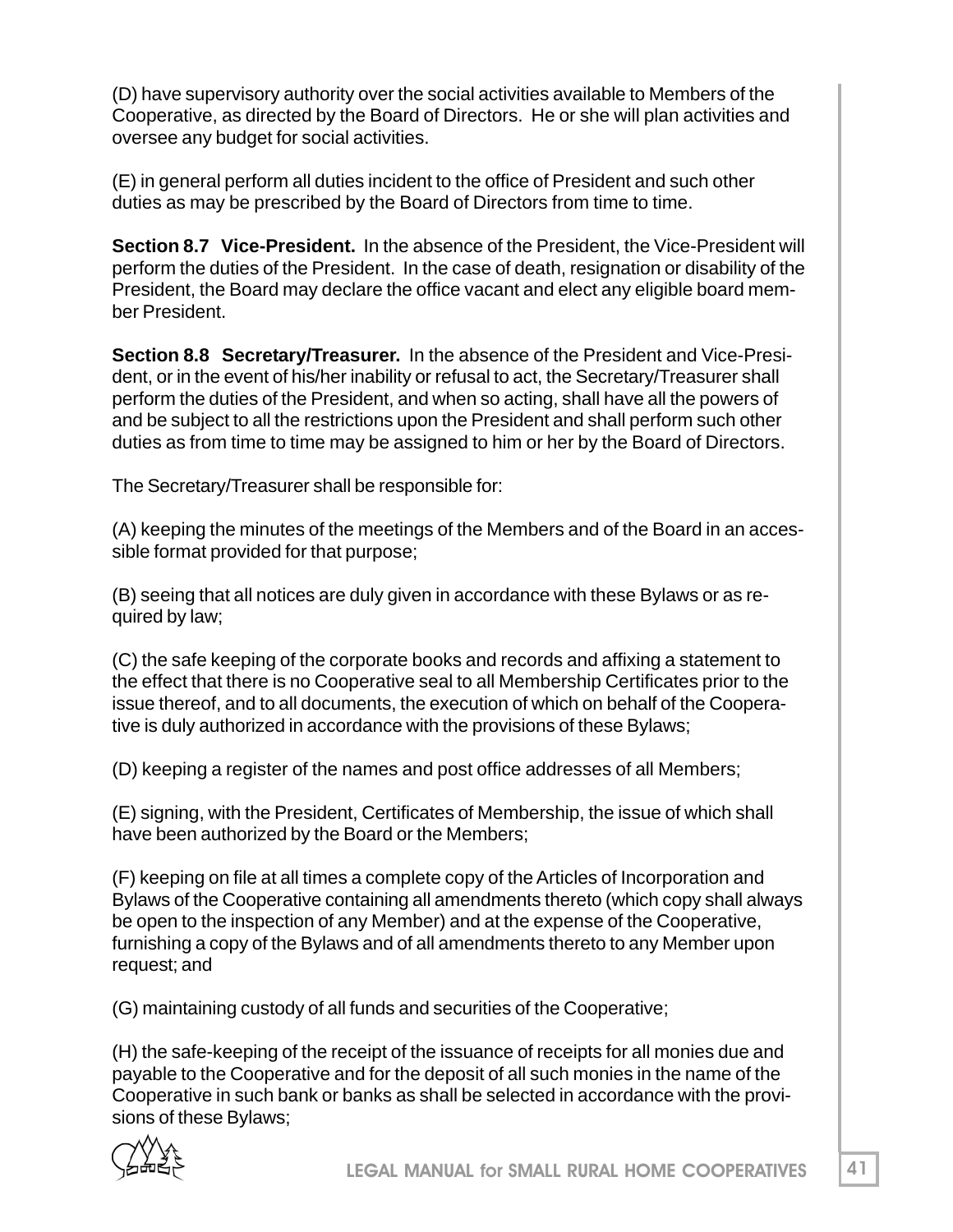(I) collecting of the Cooperative fees, including the cost of collection together with reasonable attorneys' fees and costs necessary thereto;

(J) paying of the cost of all authorized services rendered to the Cooperative;

(K) maintaining the financial records of the Cooperative, including detailed accounts in chronological order of the receipt and expenditures affecting the property and administration of the Cooperative and specifying the expense of maintenance and repair and any other expense incurred. Such books and vouchers accrediting the entries thereupon shall be available for examination by the Members and if any, their duly authorized agents or attorneys, during general business hours on working days at the times and in all manner set and announced by the Board of Directors for the general knowledge of the Members. All books and records shall be kept in accordance with generally accepted accounting practices and standards consistently applied; and

(L) in general performing all duties incident to the office of Secretary/Treasurer and such other duties as from time to time may be assigned to him or her by the Board.

**Section 8.9 Manager.** The Board of Directors may appoint a Manager who shall not be required to be a Member of the Cooperative. The Manager shall perform such duties as the Board of Directors may from time to time require of him or her, and shall have such authority as the Board of Directors may from time to time vest in him or her. Compensation of the Manager shall be fixed by the Board of Directors.

**Section 8.10 Bond of Officers.** The Board of Directors may require the Secretary/ Treasurer or any other Officer of the Cooperative charged with responsibility for the custody of any of its funds or property, to give bond in such sum and with such surety as the Board of Directors shall determine and at Cooperative expense. The Board of Directors in its discretion may also require any other Officer, agent or employee of the Cooperative to give bond in such amount and with surety as it shall determine and at Cooperative expense.

**Section 8.11 Compensation and Conflicts of Interest.** No compensation shall be paid to Officers for their services as Officer. No remuneration shall be paid to an Officer for services performed by him or her for the Cooperative in any other capacity, unless a resolution authorizing such remuneration shall have been adopted by the Board before such services are undertaken. An Officer may not be an employee of the Cooperative or have any other profit-making relationship. An Officer may enter into a contract with the Cooperative on a limited term basis as long as it is not profit-making.

**Section 8.12 Reports.** The Officers of the Cooperative shall submit at each Annual Meeting of the Members reports covering the business of the Cooperative for the previous fiscal year and showing the condition of the Cooperative at the close of such fiscal year.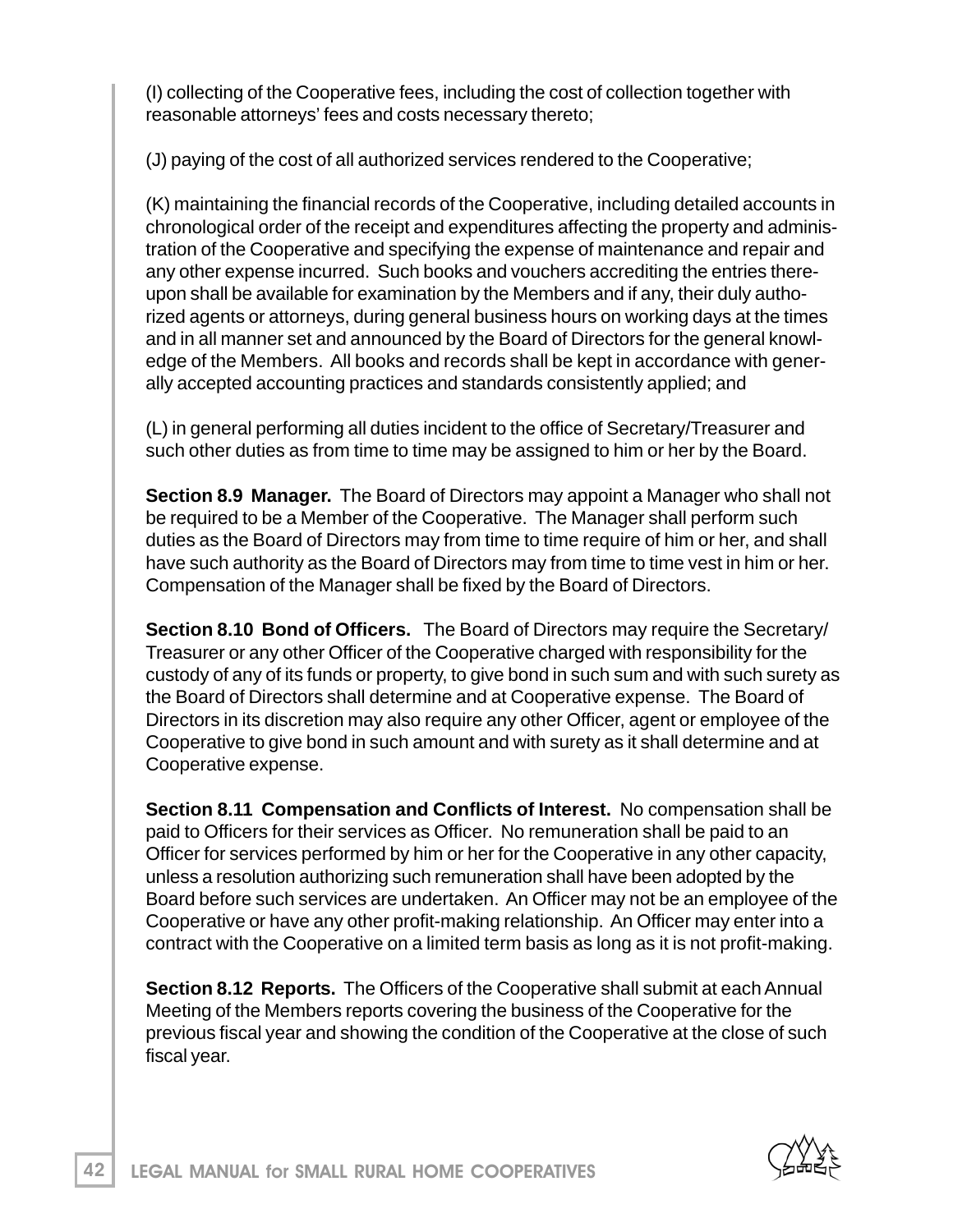## ARTICLE IX CONTRACTS, CHECKS, DEPOSITS

**Section 9.1 Contracts.** Except as otherwise provided in these Bylaws, the Board of Directors may authorize any Officers, agent or agents to enter into any contract or execute and deliver any instrument in the name of and on behalf of the Cooperative, and such authority may be general or continued to a specific instances.

**Section 9.2 Checks, Draft, Etc.** All checks, drafts or other orders for the payment of money, and all notes, bonds, or other evidences of indebtedness issued in the name of the Cooperative shall be signed by such Officers, agent or employees of the Cooperative and in such manner as shall be *determined* by resolution of the Board of Directors.

**Section 9.3 Deposits.** All funds of the Cooperative shall be deposited from time to time to the credit of the Cooperative in such bank or banks as the Board of the Directors may select.

## ARTICLE X LIENS AND ENCUMBERED OCCUPANCY INTERESTS

## **Section 10.1 Lien for Assessments by the Cooperative or Other Entities.**

(A) Every assessment made against any Cooperative Interest pursuant to these Bylaws is a lien against that interest, which lien shall be effective as of the date such assessment is made. Any Officer may file or record such other or further notice of such lien or such other document with respect thereto as may be required by law to confirm the establishment and priority of such lien.

(B) In any case where an assessment against a Cooperative Interest is payable in installments, upon a default by such Member in the timely payment of any two (2) installments, the maturity of the remaining total of the unpaid installments of such assessments may be accelerated at the option of the Directors, and the entire balance of that assessment may thereupon be declared due and payable in full by the service of notice to that effect upon the defaulting Member by any Officer.

(C) The lien for assessments may be enforced and foreclosed in any manner provided by law by any proceeding in the name of the Cooperative, or by any Officer(s) acting on behalf of the Cooperative. During the pendency of such proceeding the Member shall be charged by the Cooperative with a reasonable rental for the Private Dwelling for the period from the initiation of such proceeding until satisfaction of or sale pursuant to any judgment or order obtained in such proceeding. The plaintiff in such proceeding shall have the right to the appointment of a receiver if available under law.

**Section 10.2 Liens Against Occupancy Interests by Members.** Each Member may borrow against his or her interest in his or her right of Occupancy, pursuant to the

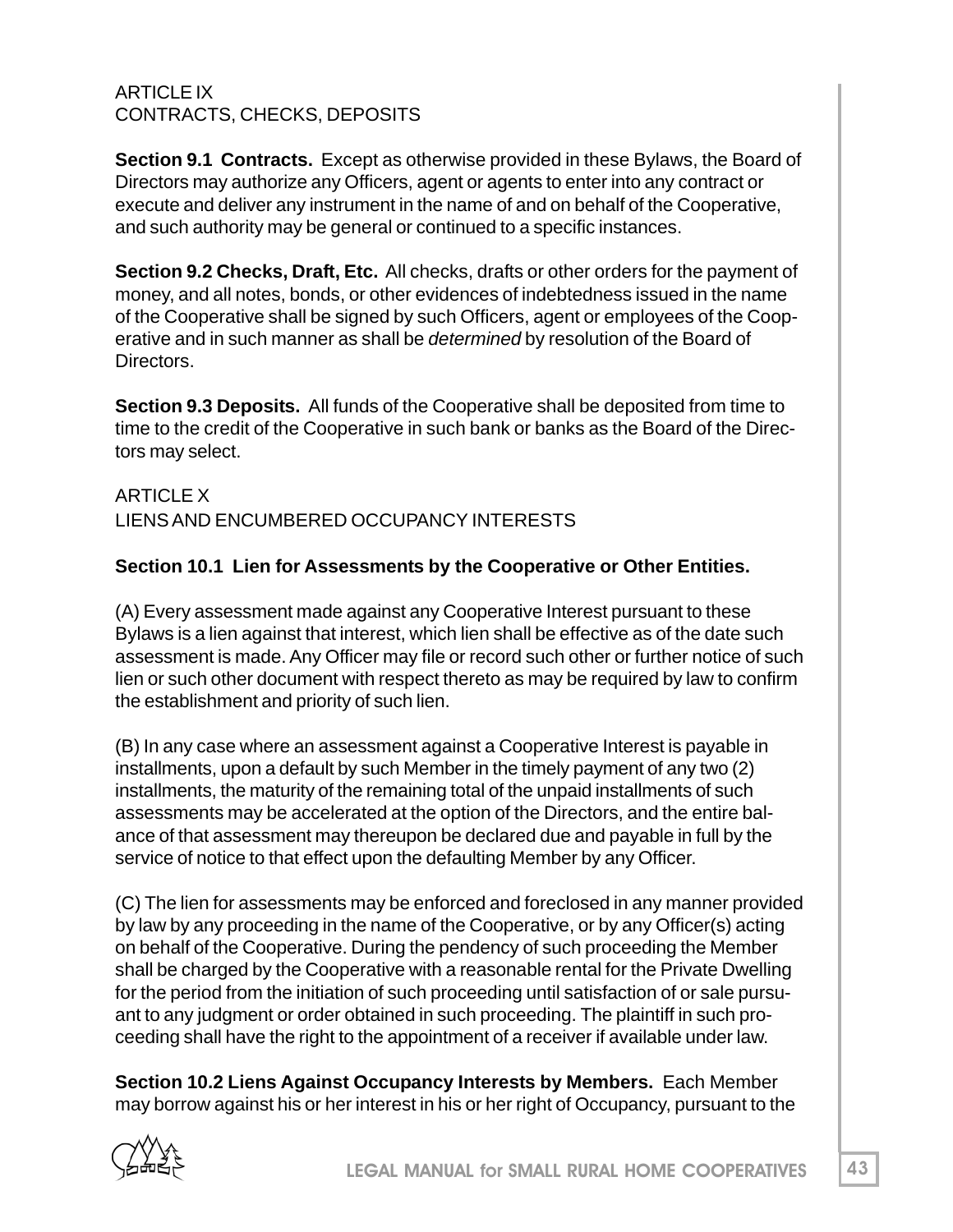provisions of Section 4.1(E) regarding liability and Section 6.2(L) regarding Lending Contract. The Cooperative shall treat encumbered Occupancy Interests as it does any other Occupancy Interest so long as the Member borrowing against his or her interest is not in arrears to such an extent that a foreclosure would be imminent. The Lending Contract outlined in Section 6.2(L) shall provide for notice to the Cooperative of any pending foreclosure action. In the event of an eminent foreclosure, the Cooperative may exercise its Termination for Cause rights under Section 4.8.

ARTICLE XI ADDITIONS, ALTERATIONS, AND IMPROVEMENTS

**Section 11.1. Additions, Alterations or Improvements by Board of Directors.** Whenever in the judgment of the Board of Directors it is desirable to make additions, alterations or improvements to the Common Elements costing in the aggregate more than \$\_\_\_\_\_ during any period of twelve consecutive months, the making of such additions, alterations or improvements shall be approved by a Majority Vote at a meeting of the Members. Notwithstanding the foregoing, if the Board determines that additions, alterations or improvements to the Common Elements are exclusively or substantially exclusively for the benefit of the Members requesting the same, the cost thereof shall be assessed exclusively against such requesting Members in such proportions as they jointly approve or, if they are unable to agree thereon, in such proportions as may be determined by the Board.

**Section 11.2 Additions, Alterations or Improvements by Members.** No Member shall make any structural addition, alteration or improvement in or to his Personal Dwelling or Site, or any addition, alteration or improvement in or to any mechanical, electrical, plumbing or other system, without the prior written consent of the Board. Prior written consent is not required for emergency repairs.

No Member shall paint or alter the exterior of his Private Dwelling, including (without limitation) the doors and windows thereof, nor shall any Member paint or alter any Common Element, without the prior written consent of the Board. The Board shall answer any written request by a Member for approval of a proposed structural addition, alteration or improvement to such Member's Private Dwelling within sixty (60) days after receipt of such request.

Since this is a Limited Equity Cooperative, the Board will make determinations whether an addition, alteration, or Improvement shall be granted based on the criteria of maintaining long-term affordability. The Cooperative through the use of a certified Appraiser chosen by the Board shall determine the value of any approved addition, alteration, or Improvement ("Net Improvement Value"), for purposes of calculating a resale price under the Transfer Value formula.

If any application to any governmental authority for a permit to make any such addition, alteration or Improvement in or to any Private Dwelling requires execution by or on behalf of the Cooperative, and provided consent has been given by the Board, then the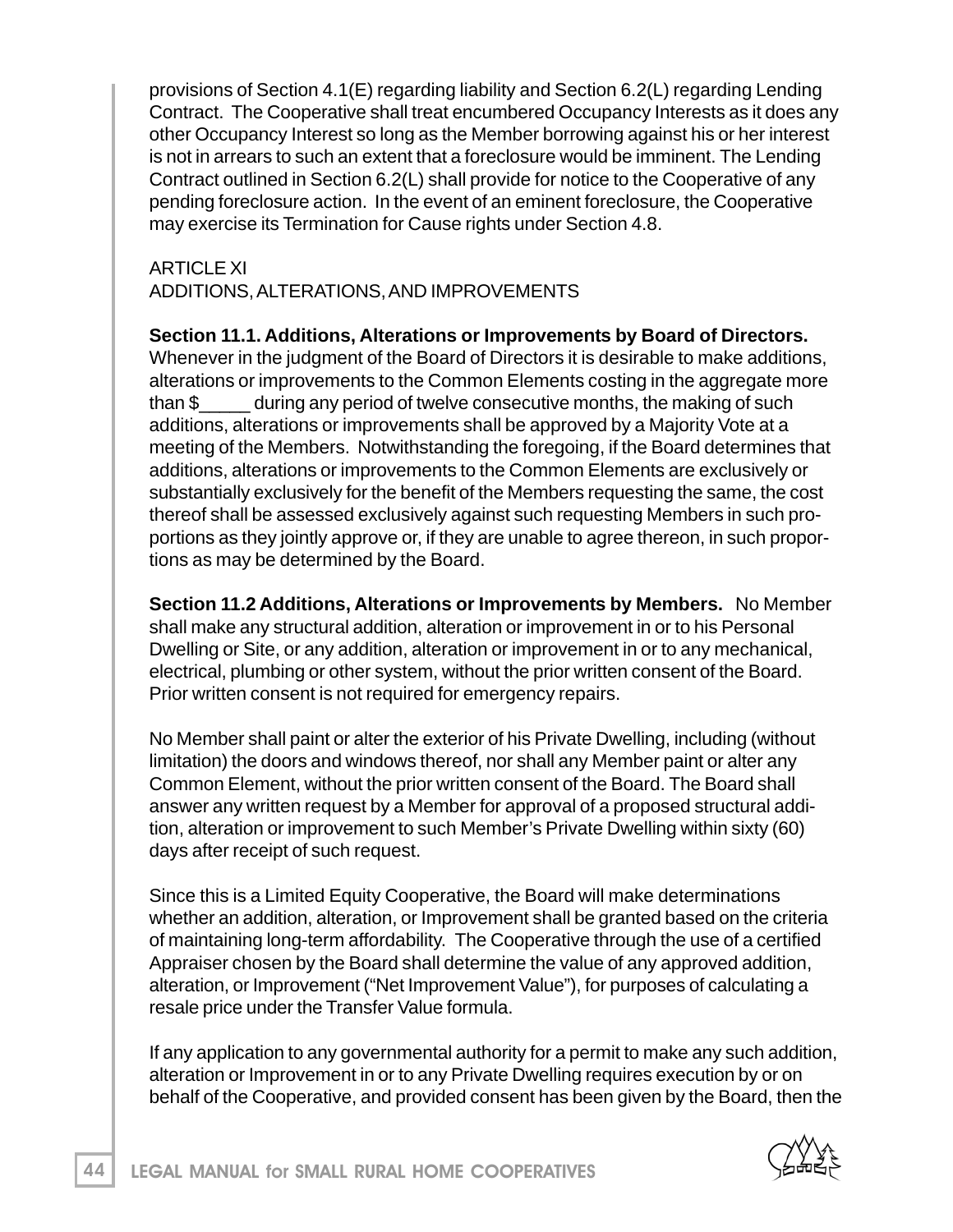application shall be executed on behalf of the Cooperative only by the President or such other Officer as the Board may by resolution designate, without, however, incurring any liability on the part of the Cooperative or any Officer(s) to any contractor, subcontractor or materialman on account of such addition, alteration or Improvement, or to any Person having claim for personal injury or property damage arising there from.

**Section 11.3 Repairs and Improvements.** The Directors shall make or arrange for repairs, additions, restoration, and Improvements to or alterations of the property in accordance with these Bylaws, after damage or destruction by fire or casualty, or as a result of condemnation or eminent domain proceedings, or as may otherwise be necessary.

## ARTICLE XII INSURANCE AND DAMAGE RECONSTRUCTION

## **Section 12.1. Authority to Purchase.**

(A) Except as otherwise provided in Section 12.5, all insurance policies relating to the Private Dwellings, Improvements and Common Elements shall be purchased by the Cooperative. Neither the Cooperative, nor any Officer(s) shall be liable for failure to obtain any coverages required by this Article if such failure is due to the unavailability of such coverages from reputable insurance companies, or if such coverages are so available only at demonstrably unreasonable cost. Under such a scenario, the Board of Director will explore Cooperative self-insurance. The Secretary/Treasurer shall promptly furnish to each Member written notice of the procurement, subsequent changes in, and the termination of all insurance coverage obtained on behalf of the Cooperative.

(B) Each such policy shall provide, to the extent available at reasonable rates, that:

(1) the insurer waives any right to claim by way of subrogation against the Cooperative, the Officers, the Members, and their respective agents, employees and invitees, and, in the case of the Members, their households;

(2) such policy shall not be cancelled, invalidated or suspended due to the conduct of any Officer(s), Member(s), or any invitee, agent, officer, or employee of any of the forgoing without a prior demand in writing to the Board of Directors that the defect be cured, followed by failure to so cure the defect within sixty (60) days after such demand; and

(3) such policy shall not be cancelled or substantially modified for any reason (including nonpayment of premium) without at least sixty (60) days prior written notice to the Board of Directors.

(C) All policies of insurance shall be written by reputable companies licensed to do business in Wisconsin.

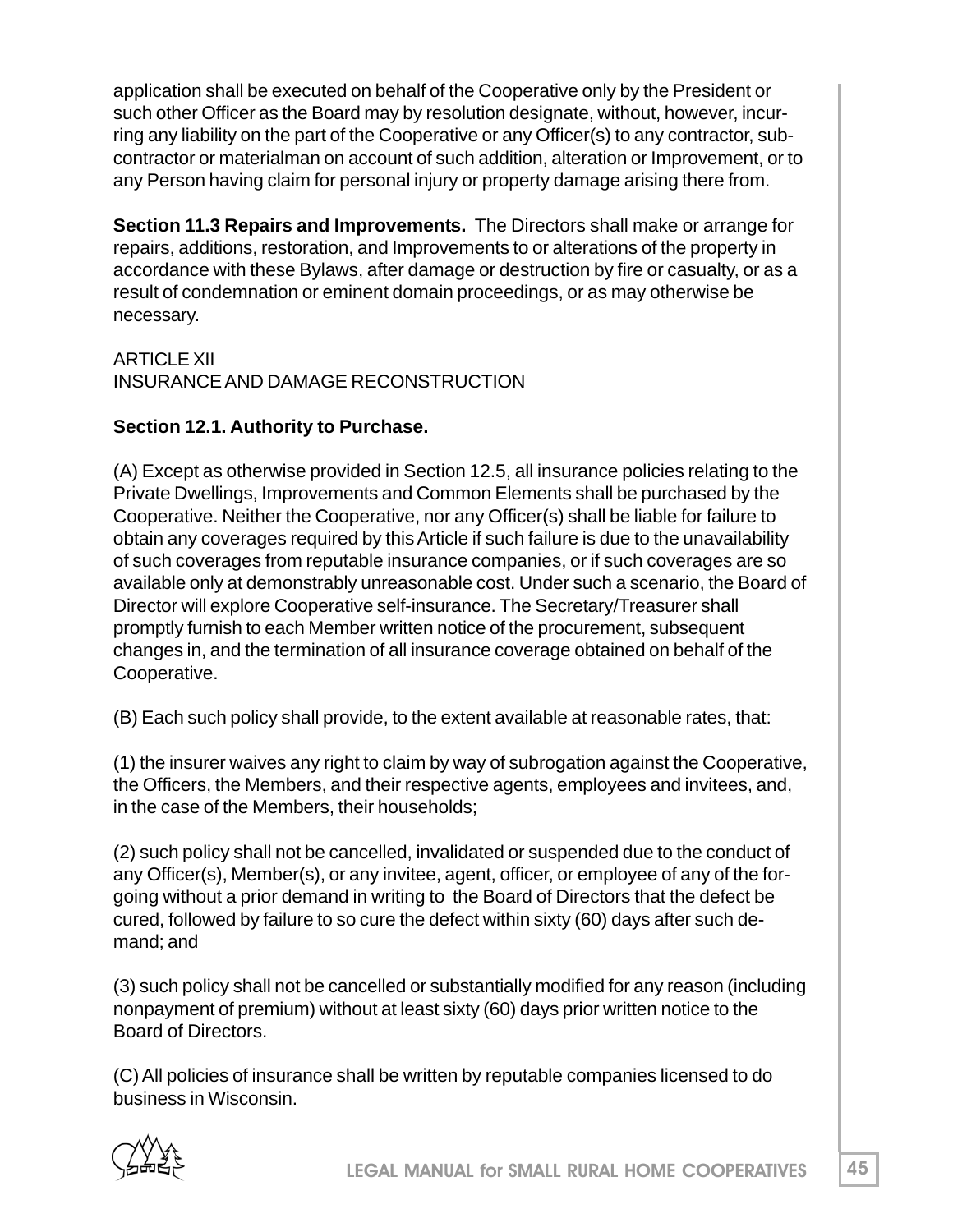#### **Section 12.2. Physical Damage Insurance.**

(A) The Board of Directors shall obtain and maintain blanket, "all-risk" form policy of fire insurance with extended coverage, vandalism, malicious mischief, windstorm, debris removal, cost of demolition and water damage endorsements, insuring all of the Private Dwellings, Fixtures, Improvements, and all of the Common Elements alterations. Such insurance shall cover the interest of the Cooperative, the Board of Directors and all Members, as their interest may appear, and shall be in an amount equal to one hundred percent (100%) of the then current replacement cost of the Private Dwelling (exclusive of foundations and other items normally excluded from such coverage), without deduction for depreciation, such amount to be determined annually by the Board of Directors with the insurance company affording such coverage, and (if the Board so resolves) a qualified appraiser of real estate.

(B) Such policy shall also provide:

(1) a waiver of any right of the insurer to repair, rebuild or replace any damage or destruction if a decision is made pursuant to Section 12.12 not to do so and, in such event, that the insurer shall pay on the basis of the agreed amount endorsement;

(2) the following endorsements (or equivalent): (i) "no control" (to the effect that coverage shall not be prejudiced by any act or neglect of any Member, occupant, or other Person if such act or neglect is not within the control of the insured, nor by any failure of the insured or any other Person to comply with any warranty or condition concerning any portion of the Private Dwellings not controlled by the insured); (ii) "contingent liability from operation of building laws or codes"; (iii) "increased cost of construction" or "cooperative replacement cost"; and (iv) "agreed amount" or limitation of co-insurance clause;

(3) that any "no other insurance" clause excludes individual Members' policies from its operation so that the physical damage policy purchased on behalf of the Cooperative shall be deemed primary coverage and any individual Members' policies shall be deemed excess coverage, and in no event shall the insurance coverage obtained and maintained on behalf of the Cooperative hereunder be brought into contribution with insurance purchased by individual Members or their Mortgagees unless otherwise required by law; and

(4) that a duplicate original of such policy, all renewals thereof, and any sub-policies or certificates and endorsements issued there under, together with proof of payment of premiums, shall be delivered by the insurer to any Mortgagee whose request therefore is received by the insurer at least thirty (30) days prior to expiration of the then current policy.

**Section 12.3. Liability Insurance.** The Board of Directors shall obtain and maintain comprehensive general liability insurance and property damage insurance in such limits as the Board may from time to time determine, insuring the Cooperative, each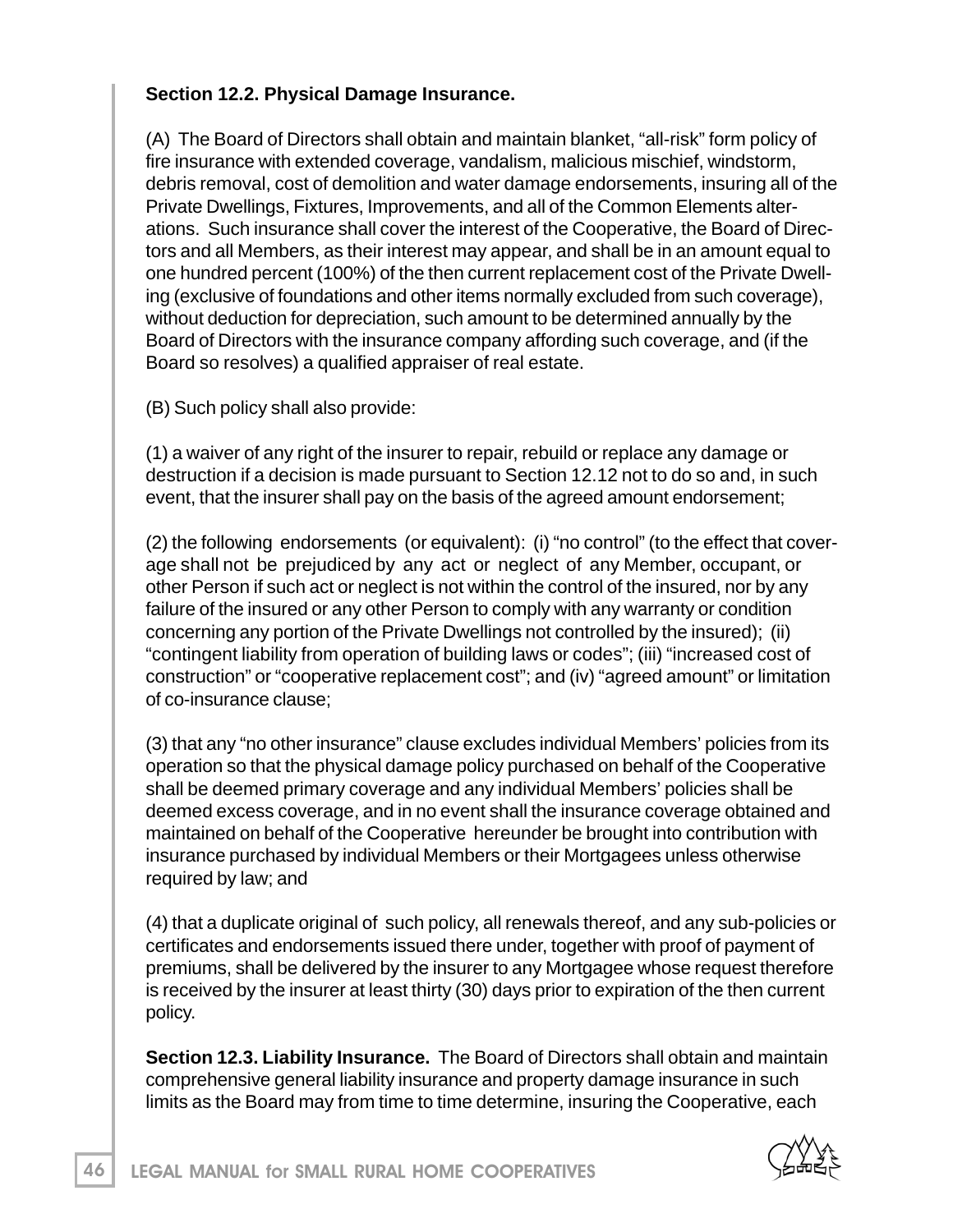Officer, and each Member against any liability to the public or to the Members (and their invitees, agents employees and members of their households) arising out of or incident to the ownership and/or use of the Common Elements, Private Dwellings, or Improvements. Such insurance shall be issued on a comprehensive liability basis and shall contain: (i) a cross liability endorsement under which the rights of a named insured shall not be prejudiced with respect to his action against another named insured; and (ii) hired and non-owned vehicle coverage.

The Board shall review such limits once a year, but in no events shall such insurance be less than One Million Dollars (\$1,000,000) covering all claims for bodily injury or property damage arising out of one occurrence.

**Section 12.4 Other Insurance.** The Board of Directors shall obtain and maintain:

(A) **Directors and Officers Insurance.** If the Board of Directors deems it necessary, the Cooperative shall obtain Directors and Officers Insurance. This will include adequate fidelity coverage to protect against dishonest acts on the part of Officers, agents and employees of the Cooperative and all others who handle or are responsible for handling funds of the Cooperative. Such fidelity bonds shall: (i) name the Cooperative as an obligee; (ii) be written in an amount not less than one-half (1/2) of the total annual assessments for Common Expenses for the then current fiscal year; and (iii) contain waiver of any defense based upon the exclusion of Persons who serve without compensation from any definition of "employee" or similar expression. This will also include, without limitation, coverage of all Officers when acting in role of Officers, against libel, slander, false arrest, invasion of privacy, and errors and omissions.

(B) **Flood Insurance.** If required by any governmental or quasigovernmental agency, flood insurance shall be obtained in accordance with the then applicable regulation of such agency.

(C) **Workmen's Compensation Insurance.** If and to the extent necessary to meet the requirements of law, workmen's compensation insurance shall be obtained.

(D) **Special Events/Host Liquor Liability Coverage.** On an as needed basis, the Cooperative shall obtain special events coverage, or the equivalent, with respect to events sponsored by the Cooperative.

(E) **Other Insurance.** Such other insurance as the Board of Directors may determine or as may be required from time to time by resolutions of the Cooperative shall be obtained.

**Section 12.5 Separate Insurance By Members.** Each Member shall be required, at his or her own expense, to obtain insurance for his own personal property contained in the Private Dwelling and Improvements under coverage normally called "tenant's improvements and betterments coverage", and for his own benefit, including insurance coverage for his personal liability. No Member shall acquire or maintain insurance

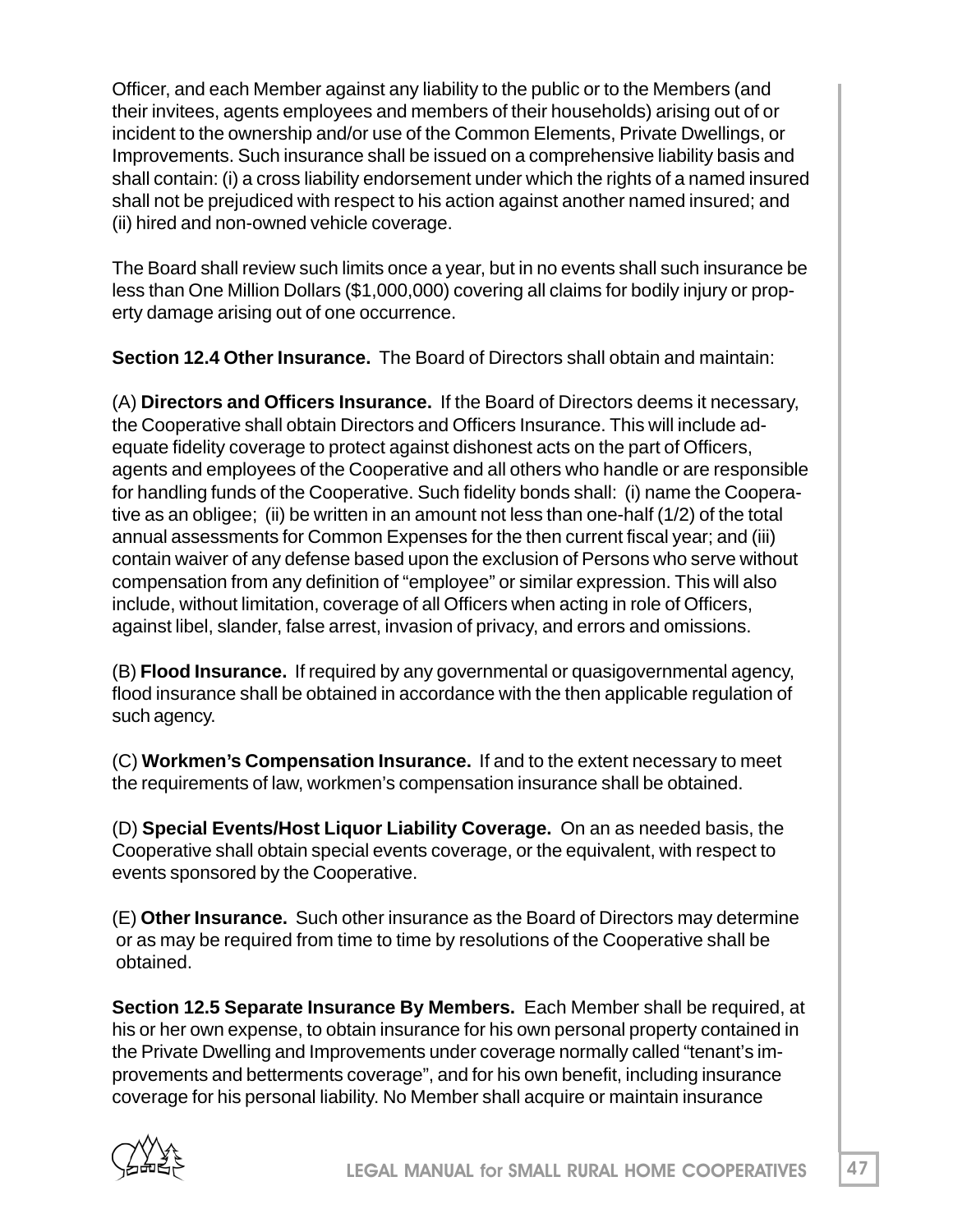coverage, however, so as to decrease the amount, which the Cooperative may realize under any insurance policy, or to cause any insurance coverage in favor of the Cooperative to be brought into contribution with insurance coverage obtained by a Member. All policies obtained by Member individually shall contain waivers of subrogation. No Member shall obtain separate insurance of the Private Dwelling or Improvements except as provided in this section.

**Section 12.6 Insurance Proceeds Held in Trust.** All physical damage insurance policies purchased by or on behalf of the Cooperative shall be for the benefit of the Cooperative and the Members, as their respective interests may appear, and shall provide that all proceeds of such policies shall be paid in trust to the Board to be applied pursuant to the terms of this Article.

**Section 12.7. Board of Directors as Agent.** The Board of Directors is hereby irrevocably constituted as agent for the Cooperative, each Member, other named insureds and their beneficiaries, and any other holder of a lien or other interest in the Private Dwelling, to adjust and settle all claims arising under insurance policies purchased by the Board and to execute and deliver releases upon the payment of claims. As Agent, the Board shall appoint on a yearly basis one Officer the responsibility for procurement and monitoring of insurance coverage.

**Section 12.8 Cost of Insurance and Deductibles.** The Cooperative shall be responsible for paying all premiums for insurance, except for "Separate Insurance by Members" as covered in Section 12.5, which shall be provided by, and paid for by, each Member. Each Member shall be responsible for his or her prorated share of the insurance premiums for general liability insurance and other general Cooperative insurance included in the Cooperative Fee, covered in Section 4.3. In addition, as required under Section 4.1(C), each Member is responsible for the full cost of physical damage and liability insurance corresponding to the Private Dwelling occupied by the Member, and shall reimburse the Cooperative for that premium. Each Member is responsible for all deductibles corresponding to insurance for the Private Dwelling and any Separate Insurance by Members. The Cooperative shall be responsible for all deductibles corresponding to general liability insurance and other general Cooperative insurance. The Cooperative may collect this deductible from Members on a prorated basis as part of the Cooperative Fee.

**Section 12.9 When Repair and Reconstruction are Required.** Except as otherwise provided in Section 12.12, in the event of damage to the Private Dwellings as a result of a casualty, the Board shall arrange for and supervise the prompt repair and restoration thereof, including any damaged Private Dwellings and authorized Improvements but not including anything installed in any Private Dwelling by any Member. Any such repair and restoration shall be substantially in accordance with the original construction and installation, subject to any modifications required by changes in applicable laws, ordinances, and other governmental regulations, and using to the extent feasible such contemporary materials and technology as may then be available. Notwithstanding the foregoing, each Member shall have the right to supervise the redecoration of his own Private Dwelling.

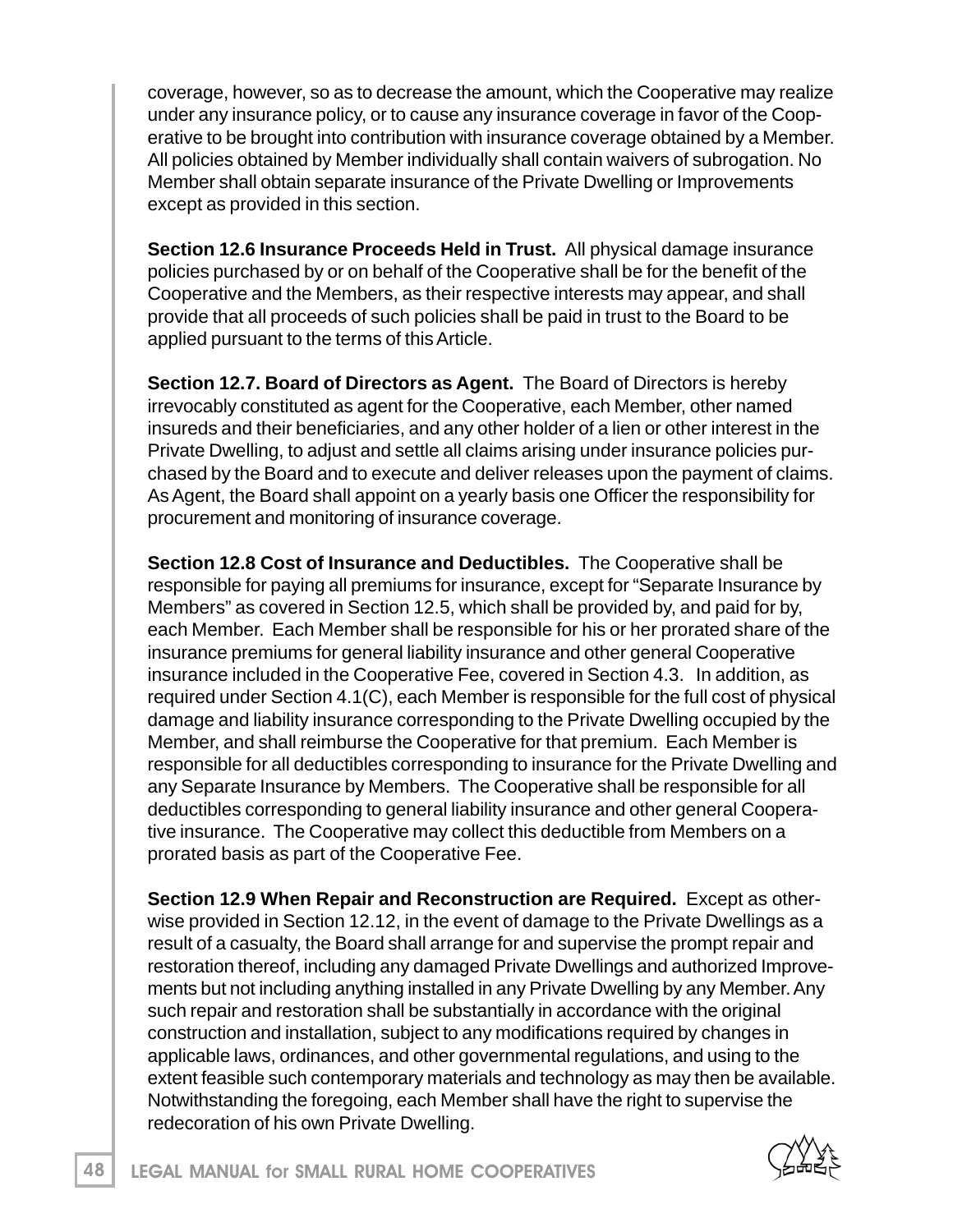**Section 12.10 Cost Estimates.** Immediately after a fire or other casualty causing damage to Private Dwellings or Improvements, the Board shall obtain reliable and detailed estimates of the costs of the repair and restoration contemplated by Section 12.9 to a condition as good as that existing before such casualty. Such cost shall include professional fees and premiums for such bonds as the Board of Directors as Insurance Trustee may determine to be necessary.

**Section 12.11 Insufficiency of Insurance Proceeds.** If the proceeds of insurance are not sufficient to defray such estimated costs of reconstruction and repair, or if upon completion of reconstruction and repair the insurance proceeds are insufficient for the payment of the costs thereof, the amount necessary to complete such reconstruction and repair may be obtained from the appropriate reserve for replacements and/or a special Assessment therefore may be levied, as the Board of Directors shall decide.

**Section 12.12 When Repair or Reconstruction Is Not Required.** If the Board of Directors resolves not to repair insubstantial damage to the Common Elements, the Board of Directors shall cause to be removed all debris, with the site of the damage restored to a condition compatible to the extent feasible with the remainder of the Building, and the balance of any insurance proceeds received on account of such damage shall be credited to all Members in equal proportion against their respective liabilities for assessments then due or thereafter becoming due.

ARTICLE XIII WAIVER OF NOTICE

Any Member or Director may waive, in writing, any notice of meetings required to be given by these Bylaws.

ARTICLE XIV FISCAL YEAR

The fiscal year of the Cooperative shall begin on the first day of January of each year and end on the last day of December of the same year.

ARTICLE XV **SEAL** 

There shall be no Cooperative seal. For all instruments on which a seal is required by law, the Secretary/Treasurer shall include a statement to the effect that the Cooperative has no seal.

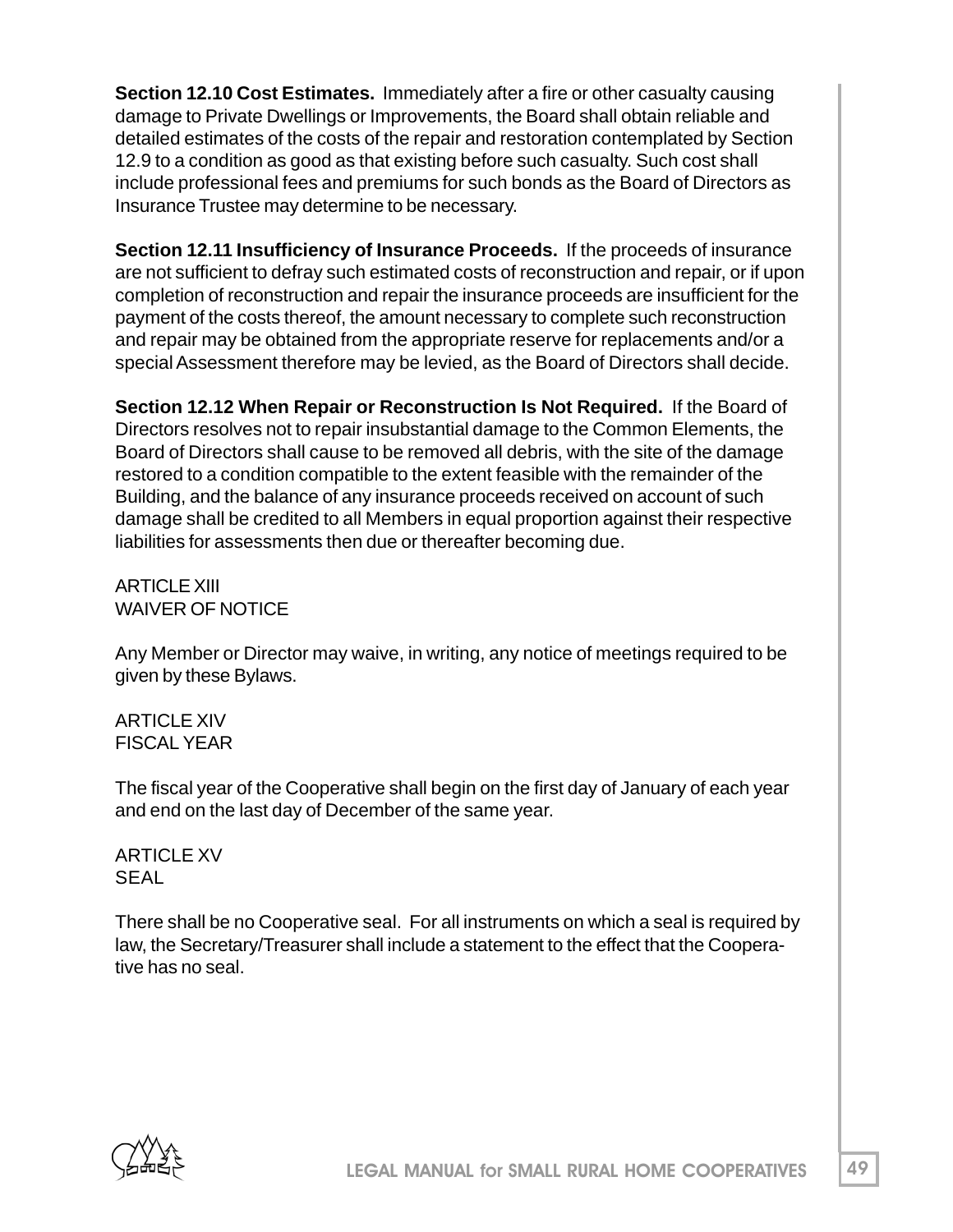## ARTICLE XVI LIABILITY AND INDEMINIFICATION

**Section 16.1 Nonliability of the Cooperative.** The Cooperative shall not be liable for any failure of water supply or other utilities or services of any nature to be obtained or paid for by the Cooperative, or for injury or damage to any Person or property caused by natural elements or by any Member or other Person, or resulting from electricity, water, snow or ice which may leak or flow from any portion of the Common Elements or from any pipe, drain, conduit, structure or other apparatus. No diminution or abatement of any assessment for Common Expenses shall be claimed or allowed for any reason whatsoever, including (without limitation) inconvenience or discomfort arising from improper Upkeep or lack of Upkeep, of the Common Elements or from any action taken by the Cooperative, any Officer(s), or any Member(s) to comply with any law, ordinance or other governmental regulation or order.

**Section 16.2 Indemnification.** The Cooperative shall indemnify an Officer or Director against liability and expenses incurred by that Officer or Director to full extent permitted by exactled Statute Sections as those sections may be amended from time to time. The Cooperative may maintain insurance covering this duty to indemnify.

ARTICLE XVII REPEAL OR AMENDMENTS OF BYLAWS

These Bylaws may be altered, amended or repealed by a vote of  $\lceil \frac{9}{2} \rceil$  of the Members of the Cooperative voting at any Annual or Special Meeting legally held; provided, however, that these Bylaws shall not be altered, amended or repealed unless notice of such proposed alteration, amendment or repeal shall have been contained in the notice of such meeting.

Duly signed by the Board of Directors on \_\_\_\_\_\_\_\_\_\_\_\_\_\_\_\_

Signed by Directors **Example 20** Signed by Directors **Example 20** Signed by  $\frac{1}{2}$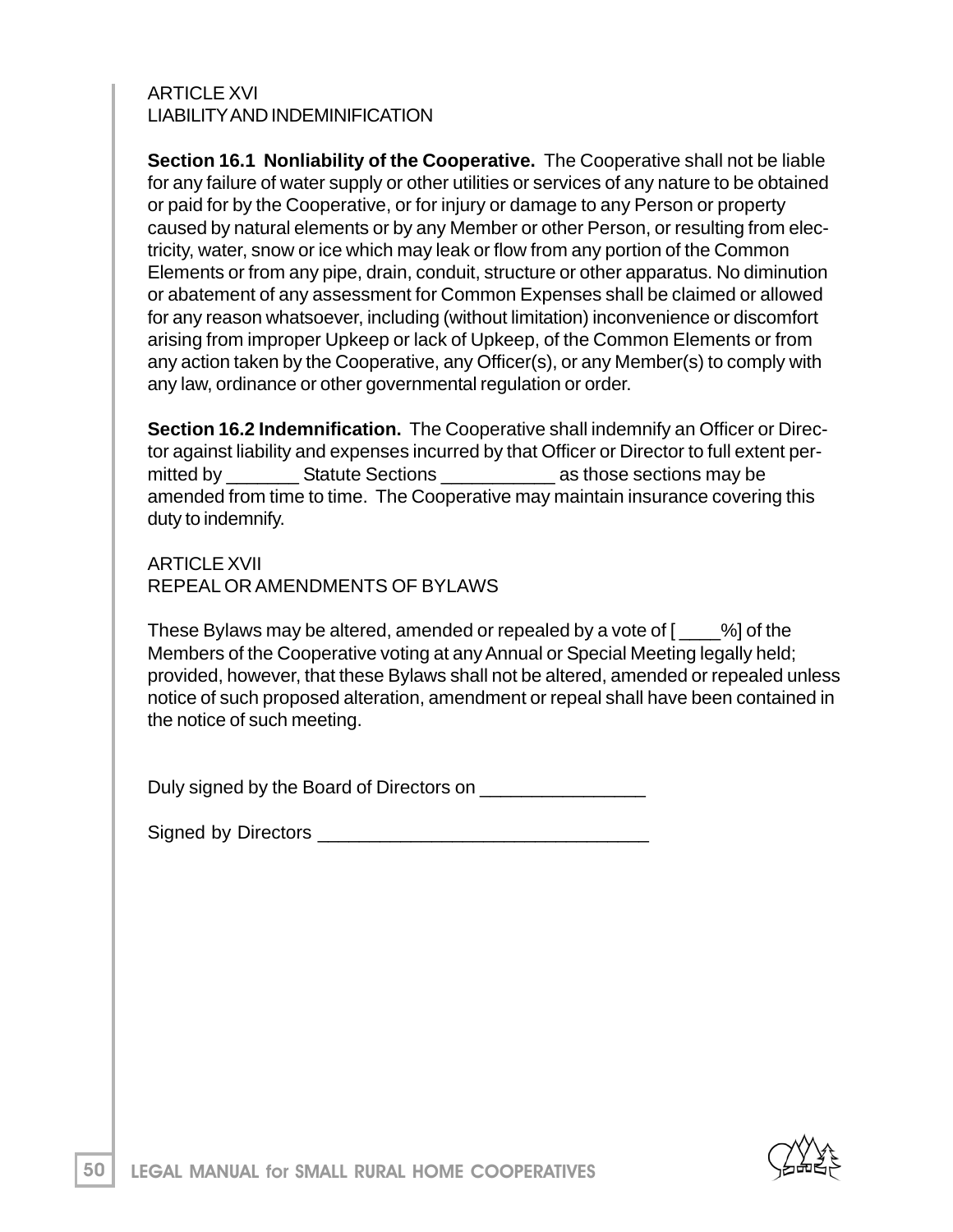

# Letter of Intent / Offer to Purchase

*Please note that this letter includes references to an Affordable Housing Grant that was received by Adams-Friendship Cooperative Homes. We are including these references as a guideline for handling grant funds.*

## **Offer to Purchase a Cooperative Interest As a Member of \_\_\_\_\_\_\_\_\_\_\_\_\_\_\_\_\_\_\_\_**

RE: Offer to Purchase a Cooperative Interest

I am pleased to present this letter of intent to the Incorporators of the which sets forth, in general, the substantive terms and conditions under which I would become a Member of the \_\_\_\_\_\_\_\_\_\_\_\_\_\_\_\_. I understand that this Cooperative has been formed for purposes of providing affordable land for the primary purpose of providing the opportunity to establish rural residential homes ("Private Dwellings") for its senior Members within which its Members may age in place in County, \_\_\_\_\_\_\_\_. I understand that \_\_\_ single-family residential Private Dwellings may be built on the land provided by the Cooperative. I have received, reviewed and understand the terms of the Articles of Incorporation, Bylaws, and Occupancy Agreement each containing rules and regulations to which I must abide as a Member. I understand the terms outlined in this letter as merely a summary of conditions that I must follow when I become a Member.

I further understand that this Cooperative is established as a limited equity model, which provides benefits to me, as well as to future Cooperative Members. In due consideration for the limited equity possible upon transfer of my Occupancy Interest, I understand that I have received the exclusive use of an affordable home, membership in a Cooperative which may furnish support services, and the benefit of Affordable Housing Grant funds.

## **1. Membership and Occupancy.**

Subject to the conditions set forth below, the undersigned intend(s) to become a Member of \_\_\_\_\_\_\_\_\_\_\_\_\_\_\_\_\_. It is my understanding that a total of \_\_\_\_ memberships will be issued by the Cooperative and more than one person may hold each membership. It is my understanding that there shall be no more than \_\_\_\_\_ voting Members in the Cooperative, as each voting Member will correspondingly relate to each Private Dwelling on the Cooperative's property. I understand that, subject to certain exceptions, membership in the Cooperative is limited to persons \_\_\_\_ years of age or older with qualifying incomes as outlined in the Bylaws (see definition of "Eligible Buyer"), because it is the intent of the Cooperative to provide for a location (land) for affordable housing for the aging.

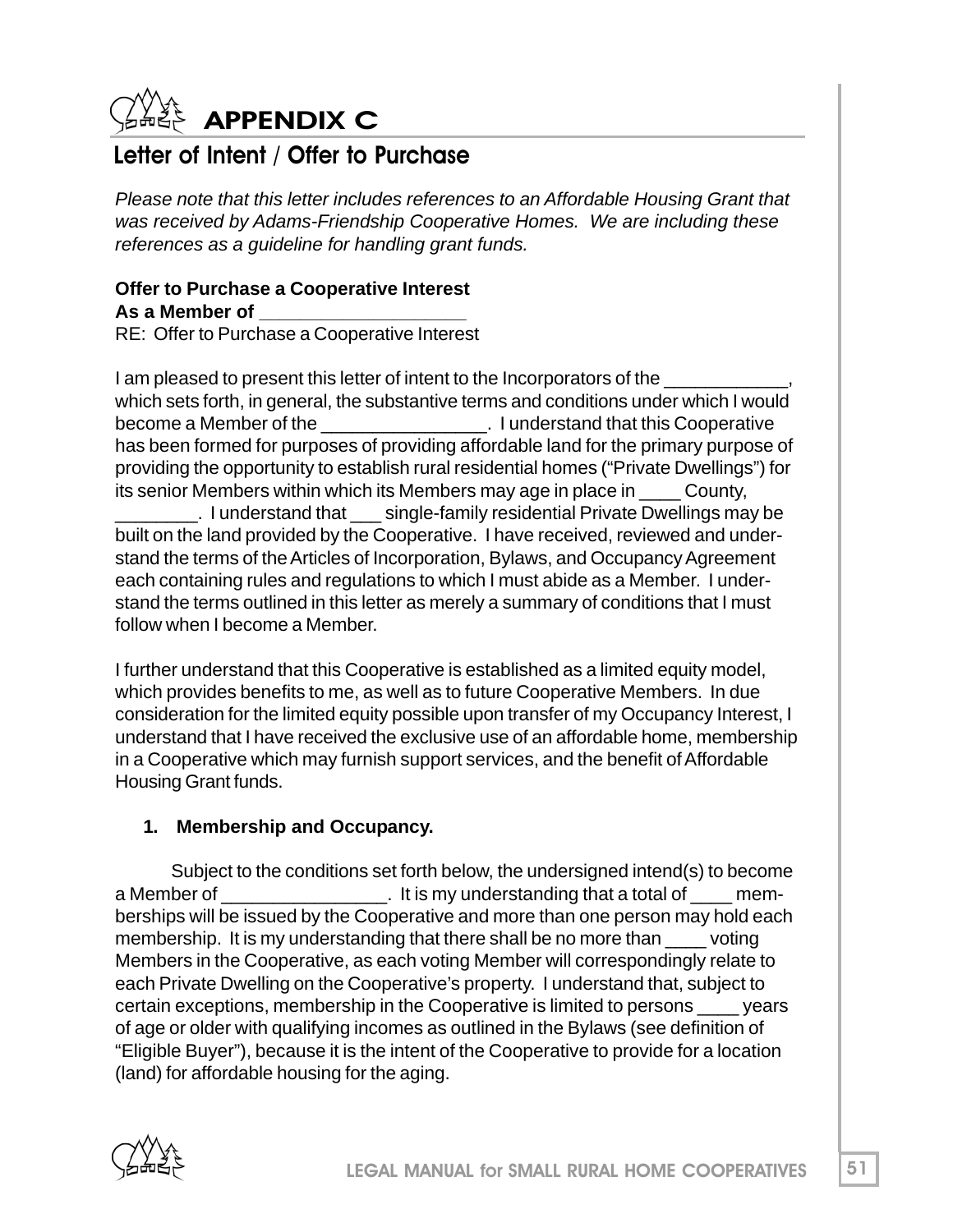It is my understanding that membership status is granted upon purchase of a Certificate of Membership in the Cooperative. I further understand that the right to exclusive occupation of a Private Dwelling is granted upon the purchase of an Occupancy Agreement. Lastly, I understand that my right to vote in the Cooperative is granted upon purchase of a Cooperative Share. Collectively, these three components make up my Cooperative Interest.

| Share                                                                                                              | <b>Total Cost</b><br>\$1 - par value | <b>Grant Funds</b> | My Cost |
|--------------------------------------------------------------------------------------------------------------------|--------------------------------------|--------------------|---------|
| (A) Membership interest: Land                                                                                      |                                      |                    |         |
| (B) Membership interest:<br>alterations to common elements<br>(excavations, driveways, fill,<br>landscaping, etc.) |                                      |                    |         |
| Total membership interest                                                                                          |                                      |                    |         |
| Occupancy interest                                                                                                 |                                      |                    |         |

Part of the cost of the Common Elements and my Private Dwelling will be covered by the Affordable Housing Program (AHP) grant. It is my understanding that this subsidy to my total costs is \_\_\_\_\_

I understand that the value of my Membership Interest in the Cooperative shall be \_\_\_\_% of the purchase price of \$\_\_\_\_\_\_\_ (equal to \_\_\_\_\_) for the land located at \_\_\_\_\_\_. In addition to the land, the necessary landscaping, utility hookups driveways and walkways (hereinafter "Common Elements") are provided by the AHP grant funds for a value of approximately \$\_\_\_\_. I understand that the value of my Occupancy Interest is the Initial Acquisition Price, as described below, and that the grant funds apportioned to this interest are \$\_\_\_\_\_\_\_\_\_.

I understand that the entire AHP Grant Value of my Cooperative Interest will be passed on to the next resident of my Private Dwelling. If I was to sell any of my Cooperative Interest to anyone other than an Eligible Buyer, prior to five years after the date I enter into my Occupancy Agreement, in violation of the Governing Documents of the Cooperative, I understand that I will have to pay a penalty.<sup>1</sup> The penalty shall be repaid to the funder from any net gain realized upon the sale of the Cooperative Interest and transfer of occupancy of the Private Dwelling after deduction of sales expenses.

**<sup>1</sup>**That penalty will be an amount equal to a pro-rata share of the direct subsidy, reduced for every year that I occupied the Private Dwelling (this is an amount equal to \_\_\_% of the amount of the total Grant of \$ representing \$ for each Cooperative Interest reduced by 1/60<sup>th</sup> for each month from the date of such first purchase).

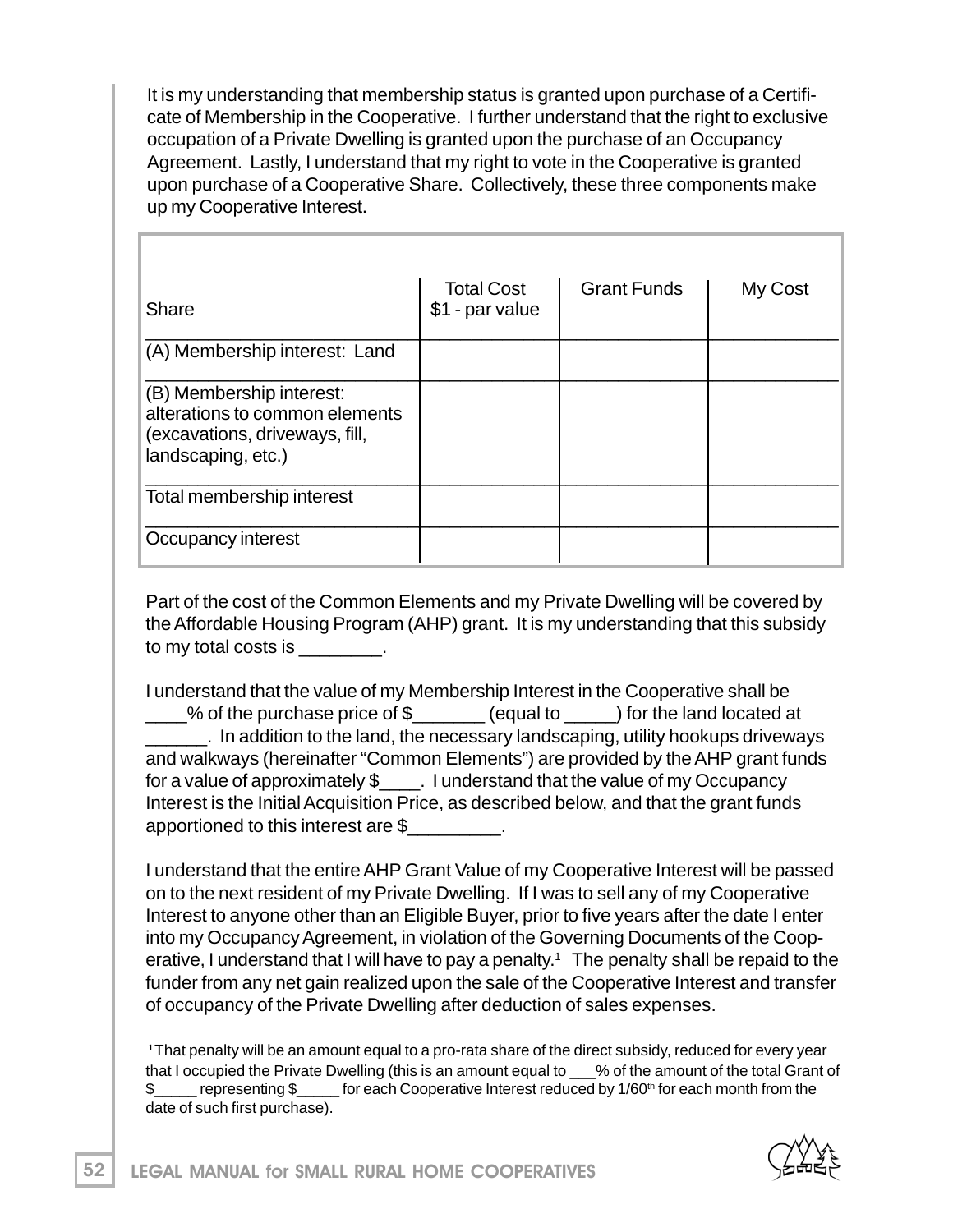I further understand that the increased equity I can potentially gain from the sale of my Occupancy Interest is limited by a Transfer Value formula based upon the consideration I have received from the Cooperative model and from the benefit of AHP grant funds. I also understand that the Cooperative is not guaranteeing a Transfer Value, rather the price I may charge is limited, and I must find a willing buyer to purchase my Occupancy Interest for a mutually agreed upon price not to exceed the Transfer Value. I understand the Transfer Value to work as follows:

Transfer Value Formula

Initial Acquisition Price (IAP)

- + Up to 1% of IAP compounded per annum for \_\_\_ years (# of years I occupied the private dwelling)
- + Net value of improvements
- = Highest price I may charge for my occupancy interest

This formula does not include the grant value of \$8,850, which was used to pay for the initial bulding costs exclusive of the IAP.

Example of the Transfer Value Formula

Jane purchases her Occupancy Interest for the initial acquisition price of \$75,000, lives in the Private Dwelling for 10 years, and adds a Cooperative-approved toolshed, with a net improvement value of \$500 (even though it cost \$900 to build).

Inputting the numbers into the formula:

\$75,000.00 Initial acquisition price

- + 7,846.66 Up to 1% of IAP compounded per annum for 10 years
- + 500.00 Net value of improvements
- =\$83,346.66 Highest price Jane may charge for her occupancy interest

I understand that I must be below the income guidelines of the AHP grant and that every new resident within the first five years must also meet that guideline as defined by "Eligible Buyer" in the Bylaws.

I understand that I will have assigned to me a building Site. I understand that I may convey my preference as to which Site that I would prefer, but I understand that the Cooperative will ultimately determine the Site selection. I further understand that all Private Dwellings on the Cooperative property shall conform to certain restrictions of the attached universal design, which have been established by the Cooperative. It is my understanding that the intent of the Cooperative is to have \_\_\_\_\_ other memberships granted and that it is the intent of the Cooperative that each Member have the same obligations as me by building a Private Dwelling on one of the Sites located on the Cooperative property, subject to the restrictions as established by the Cooperative.

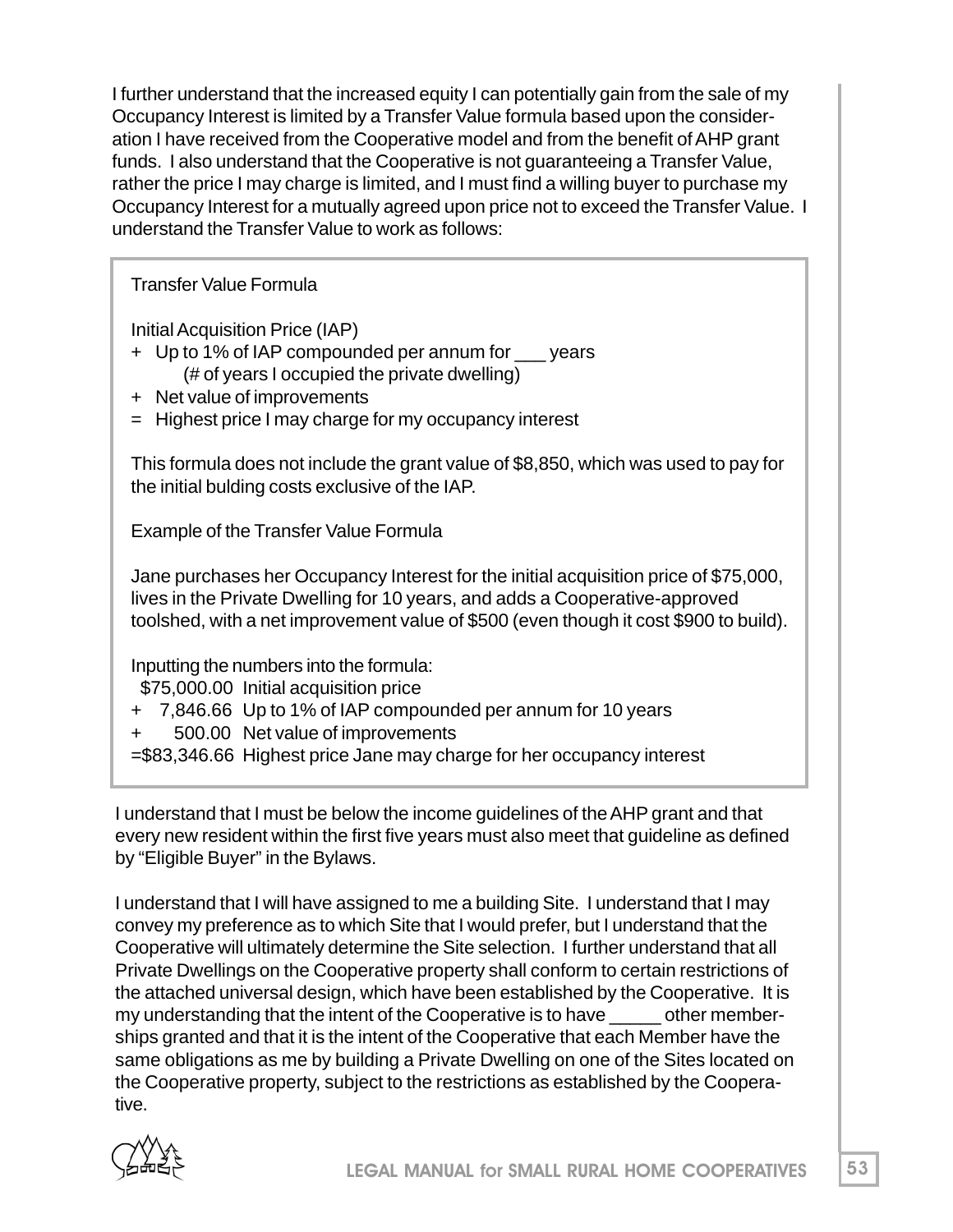## **1. Development of Property.**

The undersigned agrees to develop one of sites by constructing a Private Dwelling on a site in conjunction with the Cooperative. If appropriate, I intend to work with a builder to build my Private Dwelling at or around the same time that other Members of the Cooperative are building their homes so that the construction is more convenient and affordable. I understand that the Cooperative will retain fee simple ownership of this Private Dwelling but that as a Member entering into an Occupancy Agreement, I will obtain exclusive occupancy rights for a term of 99 years, as specified in the Occupancy Agreement.

## **2. Purchase Price, Payment, Evidence, and Future Sale for Share, Membership, and Occupancy Interests.**

## **A. Share Price.**

The purchase price of the Share in the Cooperative is \$1.00. Purchase of this Share entitles me to vote in the Cooperative. I will receive a Stock Certificate as proof of this purchase.

## **B. Membership Interest Price.**

The purchase price for the Membership Interest is divided into two portions. The portion related to the land is intended to be approximately 2000 % of the common costs for the land, which is \$\_\_\_\_\_ minus the AHP grant that I may receive which is allocated to the land. The total cost is  $\frac{1}{2}$  The AHP grant will provide  $\frac{1}{2}$ . will provide \$ . I will receive a Membership Certificate as proof of this purchase.

The Purchase Price would be (\$\_\_\_\_), payable in cash at the time this Letter of Intent is executed by the Undersigned.

The Membership Interest related to the alterations to the land, such as excavation and the driveway cost \$\_\_\_\_\_, all of which is covered by Grant funds.

## **C. Occupancy Interest Price.**

The purchase price for the Occupancy Interest shall be the Initial Acquisition Price (IAP) as defined in the Bylaws. I understand that the Grant will provide  $\$ to pay the builder, making my IAP the total building cost minus the grant.

Within \_\_\_ business days the following two items will be provided to an Officer of the Cooperative:

(1) Evidence of interim or long term financing which may include the sale of existing property, evidenced by a contract with a realtor; and

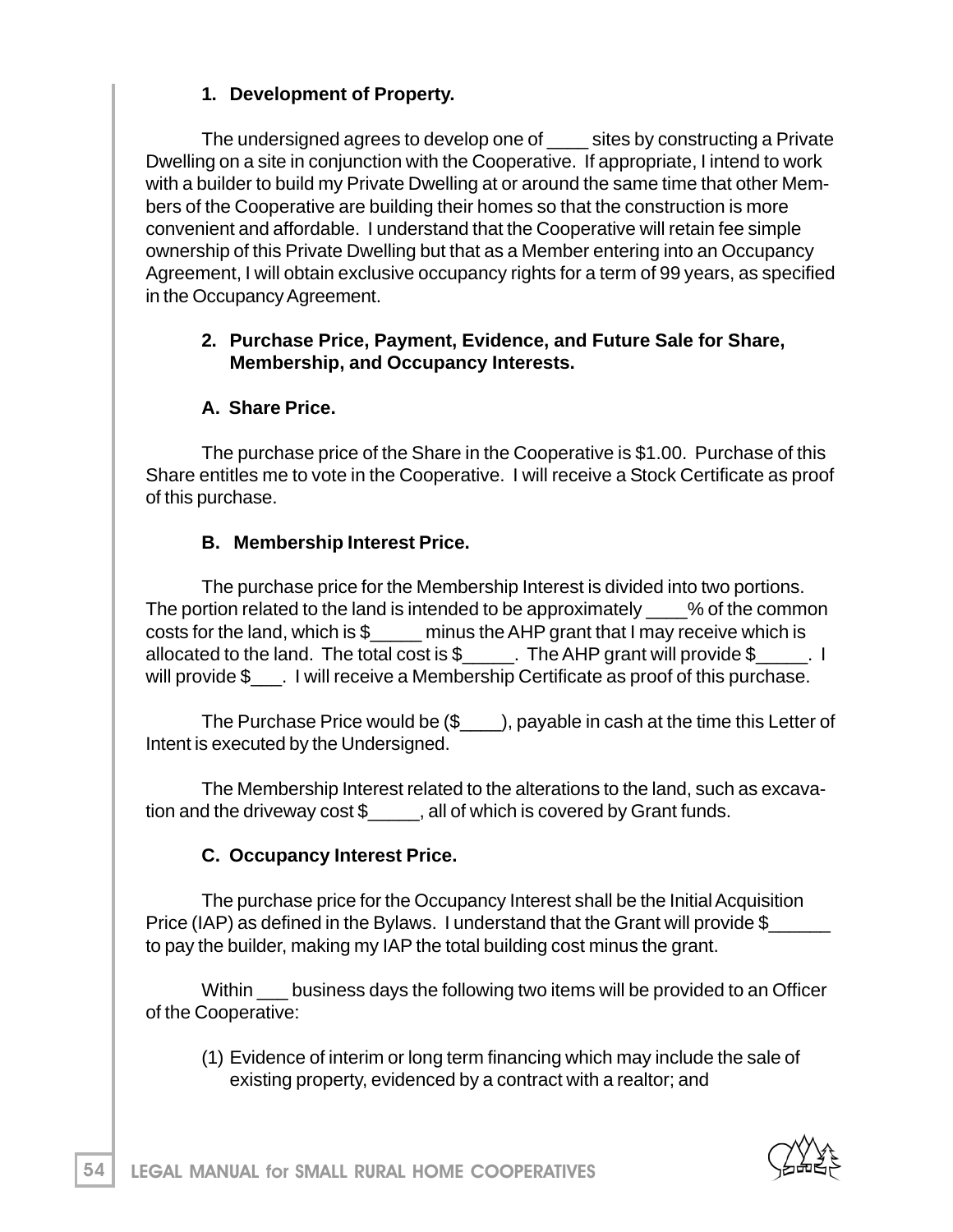(2) Evidence of a contract with a builder incorporating the 15 elements of universal design.

I will receive an Occupancy Agreement as proof of this purchase at the time that I take physical possession of my completed Private Dwelling. It will outline rights and responsibilities in addition to the Bylaws and other Cooperative Governing Documents.

## **B. Closing date for Sale of Occupancy Agreement.**

The Closing, which will provide me with access to my exclusive Private Dwelling, is intended to be before **insert date** ]. The Cooperative land was purchased on \_\_\_\_\_\_ [insert date]. The "Closing Date" or "Closing" may be extended by the mutual agreement of the intended Member and the Cooperative.

## **C. Future Sale.**

I understand I will be able to sell my Occupancy Interest with a limitation of no greater than a 1% increase in value, compounded per annum, based on my initial investment for each year thereafter (as illustrated in the Transfer Value Formula on page 3). The Cooperative is not guaranteeing that I will receive this increased equity; rather as a Cooperative Member, I understand I may sell my Occupancy Interest to an Eligible Buyer for no more than the ceiling price provided. The actual price will be determined by negotiations between a willing buyer and myself.

All AHP subsidies will stay with the Cooperative.

The net value of any authorized Additions, Alterations, or Improvements as determined by a certified Appraiser will be included in the sales price pursuant to Bylaw Section 11.2.

Sale of the Occupancy Interest shall be to an Eligible Buyer, as defined in the Bylaws.

This letter of intent will expire at \_\_\_\_\_\_\_\_\_\_\_\_\_\_\_\_\_\_\_\_\_ unless a fully executed acceptance is received by that time.

Very truly yours,

(Signatures)

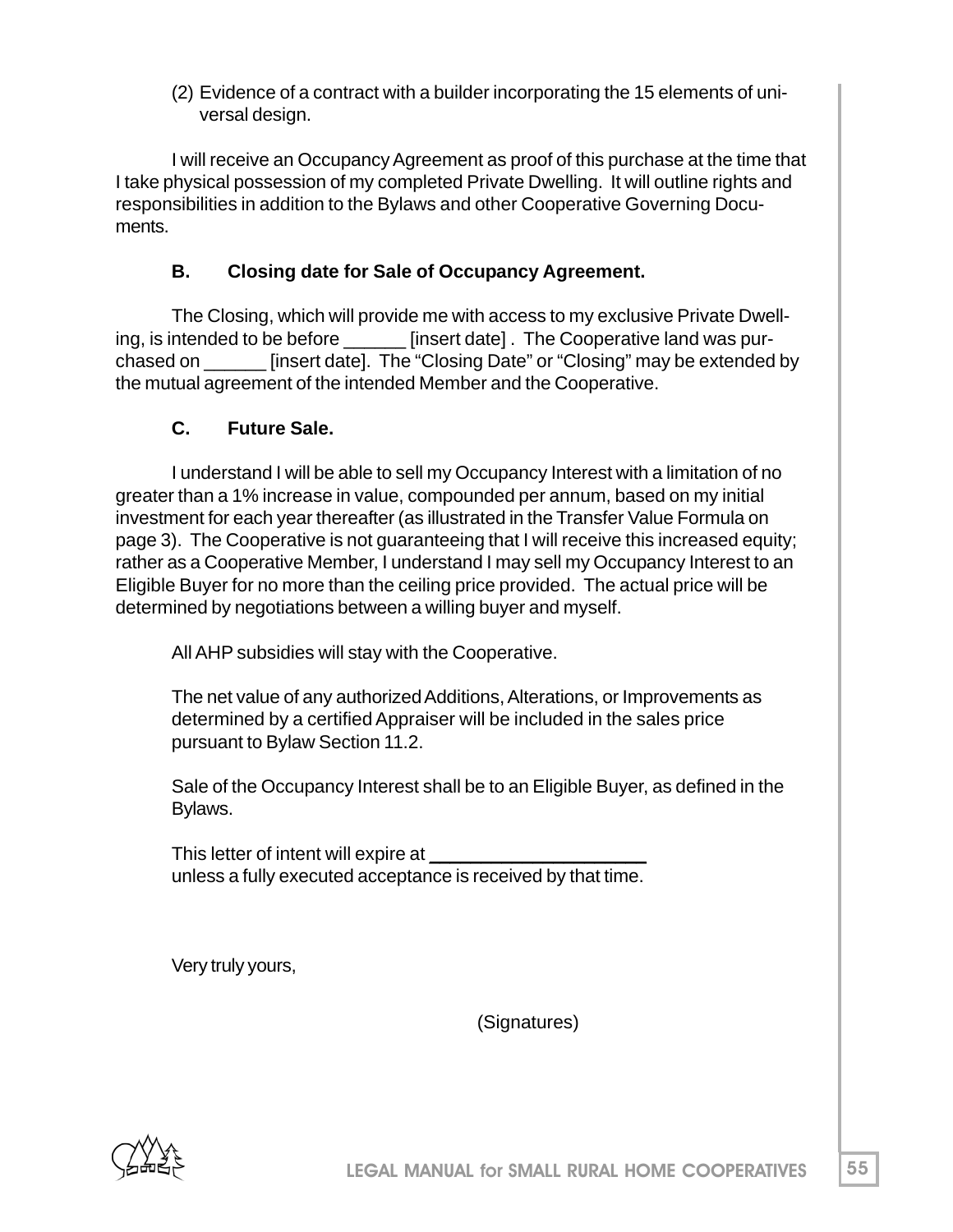

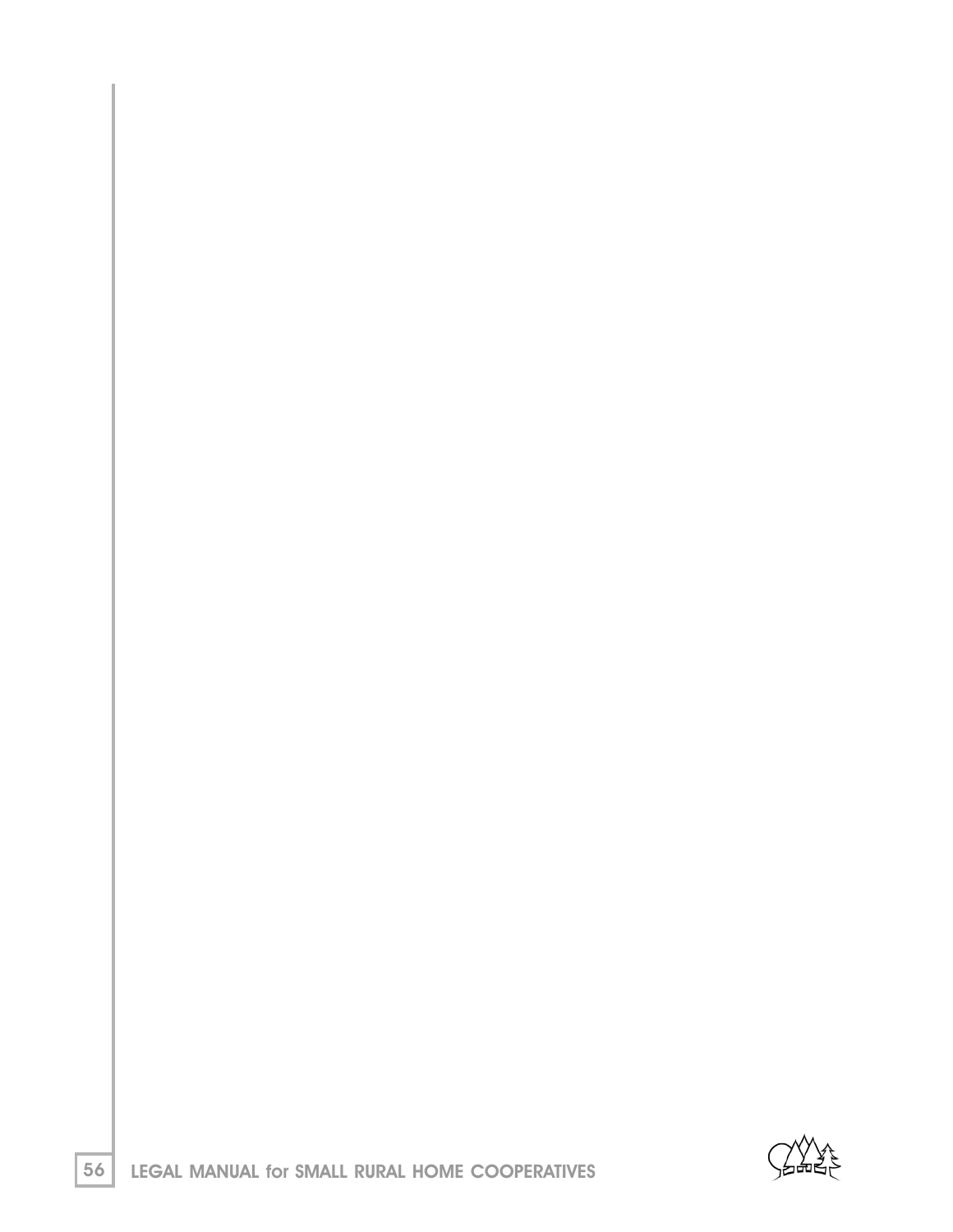

# Certificate of Membership and Share

## CERTIFICATE OF MEMBERSHIP

\$ \_\_\_\_\_\_\_\_ Value Certificate 1 of **Fall insert number of memberships** 

\$ \_\_\_\_\_\_\_\_ Cash Value

It is hereby recognized that **Exercise 20** has/have been accepted as a Member of \_\_\_\_\_\_\_\_Cooperative (hereinafter "the Cooperative"), a cooperative corporation organized and incorporated under Chapter \_\_\_ of the \_\_\_\_\_\_\_\_\_ statutes, located on \_\_\_\_\_\_\_, in \_\_\_\_\_\_\_, \_\_\_\_\_\_\_, County, \_\_\_\_\_\_("the Premises").

From this date forth, until such time as said Membership is transferred or terminated under Article IV of the Cooperative Bylaws ("Bylaws"), will possess all the rights and duties applicable to a registered holder of a Membership in the Cooperative, such as the right to use the collectively-owned Cooperative land, as specified in the Governing Documents, including, but not limited to the Bylaws.

In consideration for such membership, the undersigned shall pay \$\_\_\_\_\_. The cash value of this Certificate of Membership is  $\frac{1}{2}$  .

As a condition precedent of membership in the Cooperative the undersigned has purchased a share of stock of the Cooperative and has been approved by the Cooperative Board of Directors as fulfilling the prerequisites of membership, as provided in the Bylaws, Article IV, Sec. 4.2. Membership is subject to the rights and responsibilities described in the Bylaws and other Governing Documents.

The Cooperative shall have a lien on the Membership Interest herein granted, in order to secure payment of all sums which shall be due or become due from the holders thereof for any reason whatsoever, including sums due under any Occupancy Agreement. Aside from the Cooperative's lien rights, this Membership Certificate may not be encumbered.

\_\_\_\_\_\_\_\_\_\_\_\_\_\_\_\_\_\_\_\_\_\_\_\_\_\_\_\_\_\_ \_\_\_\_\_\_\_\_\_\_\_\_\_\_\_\_\_\_\_\_\_\_\_\_\_\_\_\_\_\_\_

This \_\_\_ day of \_\_\_\_\_\_\_\_\_\_\_\_\_\_\_\_\_\_\_\_\_, 200\_\_.

Member **Member** President of the Cooperative

 Secretary/Treasurer of the Cooperative The Cooperative has no seal.

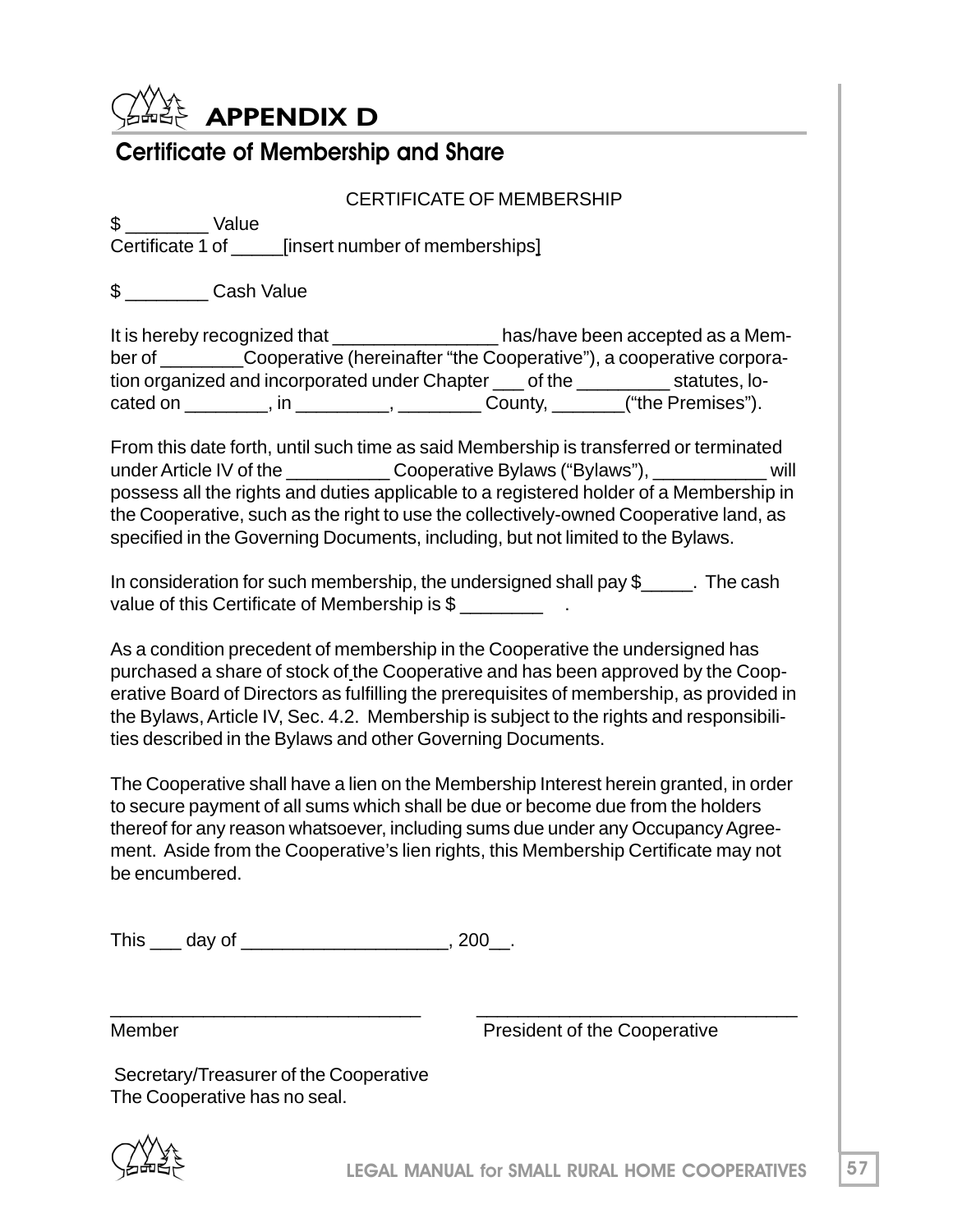

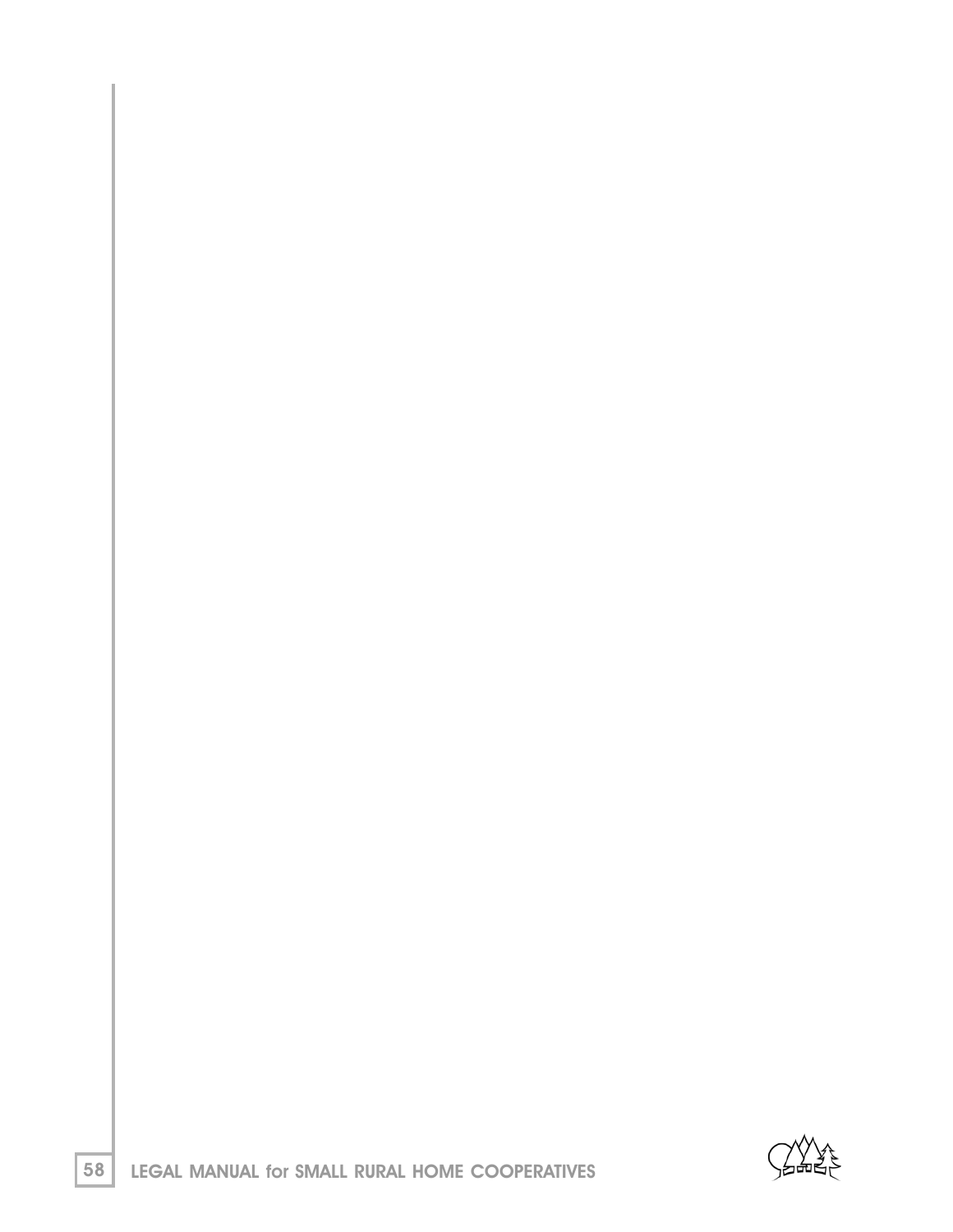

# Occupancy Agreement

| THIS AGREEMENT is made and entered into on this day of                      |                                                                           |  |  |  |
|-----------------------------------------------------------------------------|---------------------------------------------------------------------------|--|--|--|
|                                                                             | _, by and between ______________Cooperative of ___________, ______        |  |  |  |
| County, Wisconsin (hereinafter referred to as the "Cooperative"), a         |                                                                           |  |  |  |
| cooperative association having it principal office and place of business at |                                                                           |  |  |  |
|                                                                             | and _______ [insert Member's name(s)] _________, (hereinafter referred to |  |  |  |
| as "Member") who will be residing in the Private Dwelling located at        |                                                                           |  |  |  |

#### WITNESSETH:

WHEREAS, the Cooperative has been formed for Eligible Buyers as defined in § 3.1 of the Cooperative Bylaws for the purpose of acquiring, owning, and operating a cooperative housing project (hereinafter referred to as the "Property"), to be located at \_\_\_\_\_\_\_\_\_\_\_\_\_\_\_\_\_\_\_\_\_\_\_, with the intent that each Member shall have the right to occupy an exclusive Private Dwelling and occupy the collectively-owned land thereof under the terms and conditions hereinafter set forth; and

WHEREAS, the purpose of the Cooperative is to furnish its Members with affordable land and, for exclusive use, Private Dwellings and Improvements within which it's Members may age in place. The purpose is also to maintain ongoing affordability through the use of a limited equity model so that future Cooperative Members will benefit from this purpose as well. The increase in equity is limited based upon valuable consideration granted to each Member; the Cooperative provides each Member with the exclusive use of an affordable home, possible support services, and the benefit of grant funds in exchange for limitations on the future sales price of the Occupancy Interest.

The Cooperative may also furnish other Membership support services, and engage in any activity within the purposes for which Cooperatives may be organized under Wisconsin law, and all such activities shall be deemed within purposes, subject to express limitations as any be imposed under these Bylaws. The Cooperative shall at all times be operated on a cooperative, non-profit basis for the mutual benefit of its Members; and

WHEREAS, the Member is, or simultaneously with the execution hereof, shall become, an owner and holder of a Certificate of Membership of the Cooperative (hereinafter "Membership Certificate") and an owner and holder of a Share in the Cooperative, and shall cause a Memorandum of Occupancy Agreement, in order to produce notice of the rights and responsibilities related to the Member's Occupancy Interest as outlined in this Occupancy Agreement.

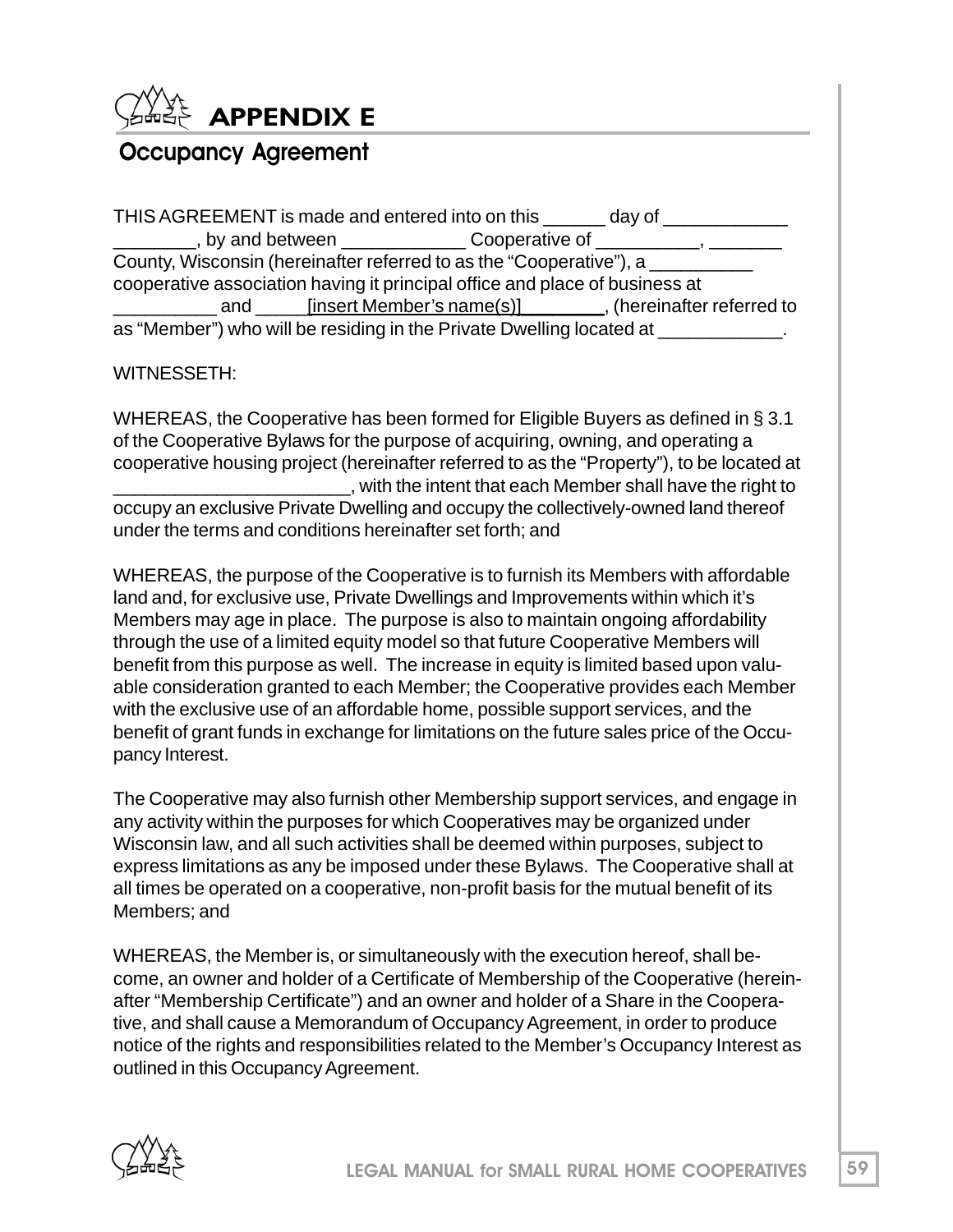WHEREAS, the Member must adhere to the **Example 20 Cooperative Bylaws** ("Bylaws") and all Governing Documents. The Bylaws provide definitions applicable to this Agreement.

WHEREAS, in consideration of the exclusive right to occupy a Private Dwelling, the undersigned shall pay the Initial Acquisition Price (IAP) to the builder, if this is the first sale of the Private Dwelling, or the Transfer Value to the Cooperative, for any subsequent sale, pursuant to the Bylaws (both of which equal the Initial Consideration). The Member further recognizes that the future sales price will be based upon his or her Initial Consideration of \$\_\_\_\_\_\_\_\_\_\_\_\_\_\_\_. (*An explanation of the Transfer Value formula is provided in Appendix A attached hereto and should be incorporated as part of this Agreement.*)

WHEREAS, the Member has a bona fide intention to reside in the Dwelling on Site \_\_\_\_\_\_\_.

NOW, THEREFORE, in consideration of the mutual promises contained herein, the Cooperative hereby grants to the Member and the Member hereby acquires from the Cooperative, except as hereafter provided, an Occupancy Interest, which provides exclusive occupancy to a Private Dwelling and Improvement located on Site \_\_\_\_\_\_, with a Parcel Identification Number \_\_\_\_\_\_\_\_, as shown on the Plat of Survey as attached hereto as Appendix B.

Said use is limited to occupancy by the Member (except as may otherwise be permitted in accordance with the provision of the Bylaws or House Rules and Regulations), which includes the right to use of the Improvements which are allocated exclusively to the Member assigned to the Private Dwelling on the Site specified above, and which includes the right to the use of the personal property in the Dwelling on the date hereof, for a term commencing on [insert date], terminating and lasting for 99 years and renewable under the terms and conditions provided herein, unless terminated by death, expulsion, withdrawal, or any other means.

## **Under the terms of the Occupancy Agreement:**

1. Occupancy of Private Dwelling and Improvements on Site by Member. Member has exclusive occupancy rights to the Private Dwelling and Improvements located on Site .

2. Duties Regarding Upkeep and Management.

(A) Cooperative Duties. The Cooperative shall: (i) provide necessary management and administration of the Cooperative; (ii) provide for the payment of all taxes and assessments levied against the Cooperative; (iii) procure and provide for the payment of fire and extended coverage and public liability insurance and provide purchase of such other insurance or self-insurance, coverage and protection as the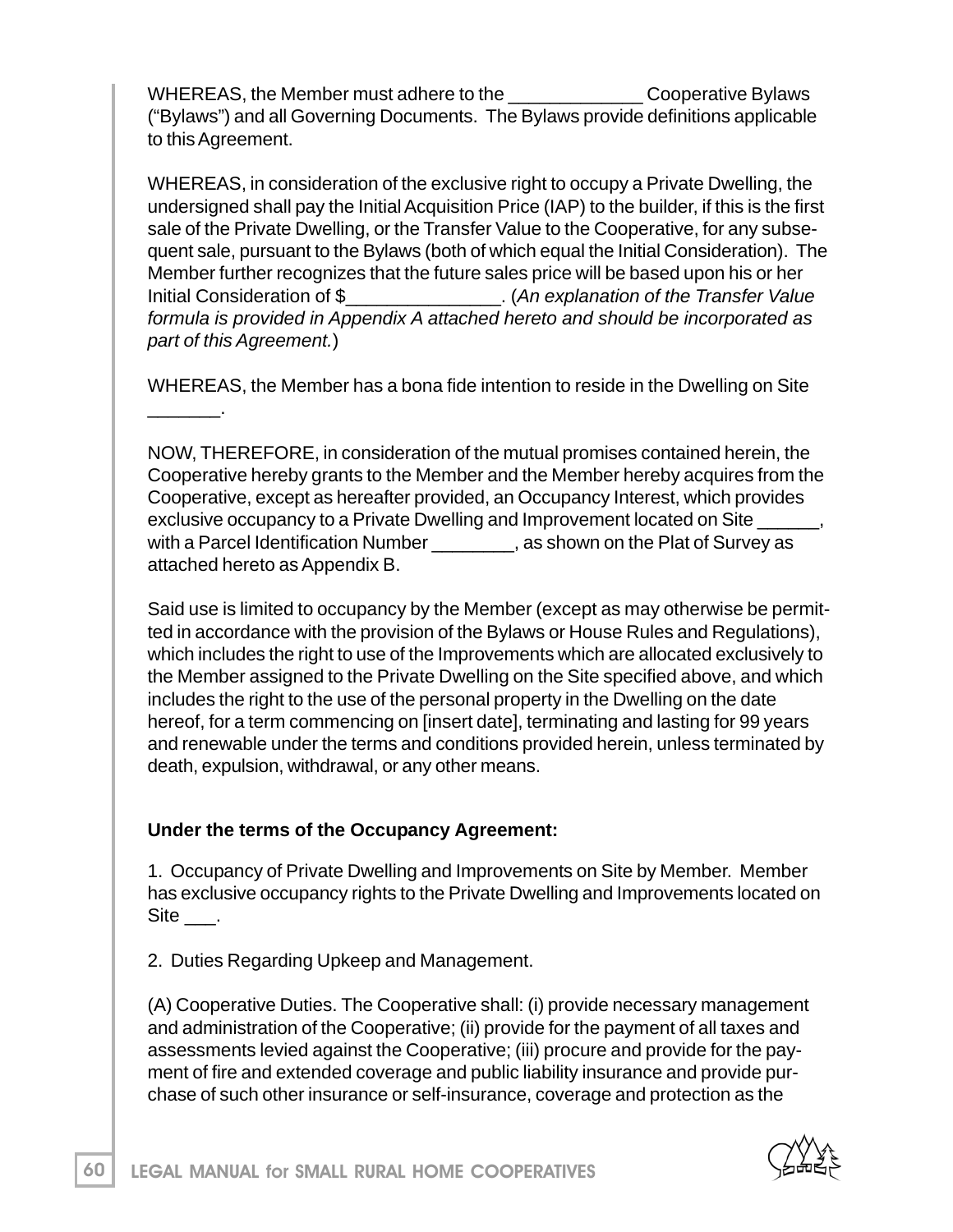Board may deem advisable, including insurance on the Private Dwelling, but such insurance or self-insurance shall NOT cover Member's personal property, including alterations, betterments in, on, or appurtenant to the premises, nor does it cover personal liability; (iv) set up reserves to cover contingencies, repurchases, and future costs of replacements; and (v) subject to different provisions that may be contained in the rules from time, pay for all current repairs, maintenance and replacements on the items provided by the Cooperative, as outlined in the General Maintenance Program below.

(B) Member Duties. Water, sewer, electricity, gas, telephone, cable TV, satellite TV, and any other utility charges will be individually metered and billed, and the Member shall be solely responsible for and pay for these charges directly to the appropriate utility companies. Property taxes for the Private Dwelling will be individually billed and the Member shall be responsible for and pay for these taxes directly without delinquency.

3. Maintenance and Repairs.

(A) General Maintenance Program**.** The Cooperative shall have the exclusive authority to direct from time to time the manner of maintaining, repairing, and replacing Common Elements and the equipment in the Common Elements owned by the Cooperative. The expense of making all repairs or taking any other action by negligence of Member or of persons occupying or visiting in the premises shall be paid entirely by Member.

(B) Member Maintenance Responsibilities. Member agrees to repair and maintain Member's Private Dwelling at his or her own expense as follows: all exterior, interior repairs, replacements, and upkeep of whatever kind or nature. Based upon the limited equity purpose of the Cooperative, additions, alterations, and improvements to major systems or external features must be approved by the Cooperative and are governed by Bylaw Article XI.

4. Sale of Occupancy Interest to Eligible Buyers. Upon receipt of notice of intent to sell from a member, the Cooperative has the Right of First Option to Purchase pursuant to Bylaw Section 4.6(F). Despite this option, or in the event that the Cooperative does not exercise its option for any reason, it is the Member's responsibility to find an Eligible Buyer for the Occupancy Agreement.

5. Sale is Limited to an Eligible Buyer. The Cooperative shall evaluate all interested buyers for the Private Dwelling Improvements and select an Eligible Buyer, as defined in Sections 3.1 of Bylaws which states:

Eligible Buyer means a person who is aged 55 years or older at the time of application.

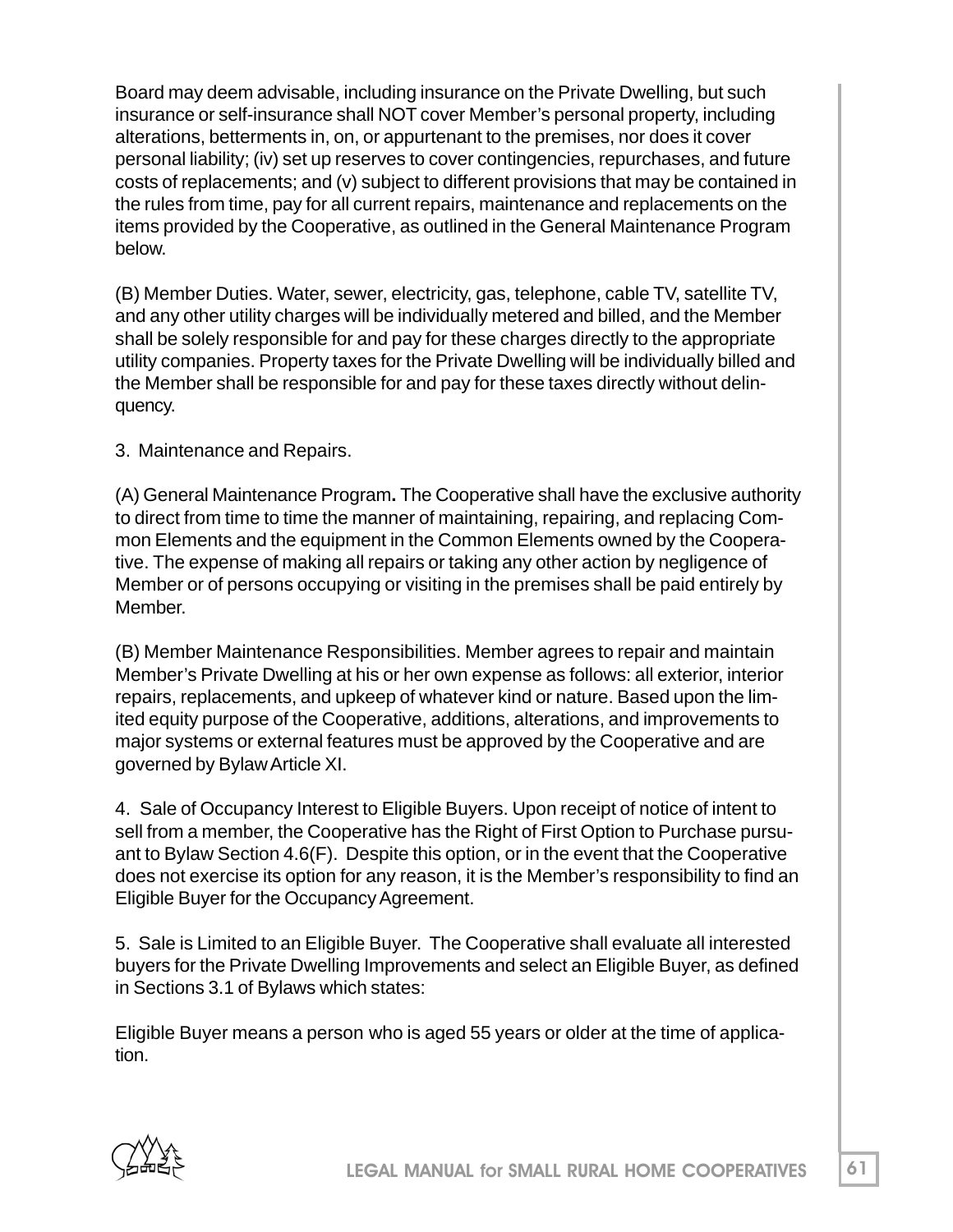An Eligible Buyer must also meet the following criteria as outlined in Section 4.2 of the Bylaws:

(A) Membership shall be limited to an Eligible Buyer, which includes persons aged 55 years or older at the time of application with qualifying incomes.

(B) No person may own more than one (1) Membership in the Cooperative.

(C) A husband and wife or any two adults may jointly apply for Membership and their application for a joint Membership may be accepted in accordance with the foregoing provisions of this section which provides:

(1) either the husband or wife, or one of the two adults satisfies the age requirements of Section 4.2 (A); and

(2) both the husband and wife, or in the case of two adults, both adults, comply jointly with the income provisions of Section 4.2(A) regarding household income.

6. Limited Equity; Transfer Value Price. Consistent with the limited equity purpose of the Cooperative in accordance with Section 2.1 of the Bylaws, the Transfer Value price of the Occupancy Interest shall be calculated in accordance with Section 4.6 (I) of Bylaws:

Transfer Value of Occupancy Interest for a Private Dwelling**.** Whenever an Occupancy Interest is transferred, the value of the interest in the Private Dwelling is equal to the Initial Consideration paid by the Member at the time of initial acquisition plus the net value of any Cooperative-approved improvements (see Section 11.2), plus an amount no greater than 1% of the Initial Consideration paid, with such percent compounded per annum. This is a limited equity Cooperative not meant for speculation. The Transfer Value is not a guaranteed price for an Occupancy Interest, but a ceiling price that may be charged to a willing Eligible Buyer. (See Appendix A for the Transfer Value Formula and example.)

Neither this agreement nor Member's right of occupancy shall be transferable or assignable except as provided by Section 4.6 of the Bylaws for the transfer of membership.

7. Lien Rights in Occupancy Interest. Upon purchase of an Occupancy Interest, each member may borrow against that interest pursuant to Bylaws Sections 10.2 and 6.2(L). The Cooperative reserves all rights under Section 4.8 Termination for Cause of the Bylaws, to terminate a Membership for failure to meet obligations related to any liens.

8. Renewal. It is agreed that the term of occupancy shall be renewed for one additional period of 99-years from the expiration of the initial term. Such renewals shall be based upon the same terms as contained in this agreement.

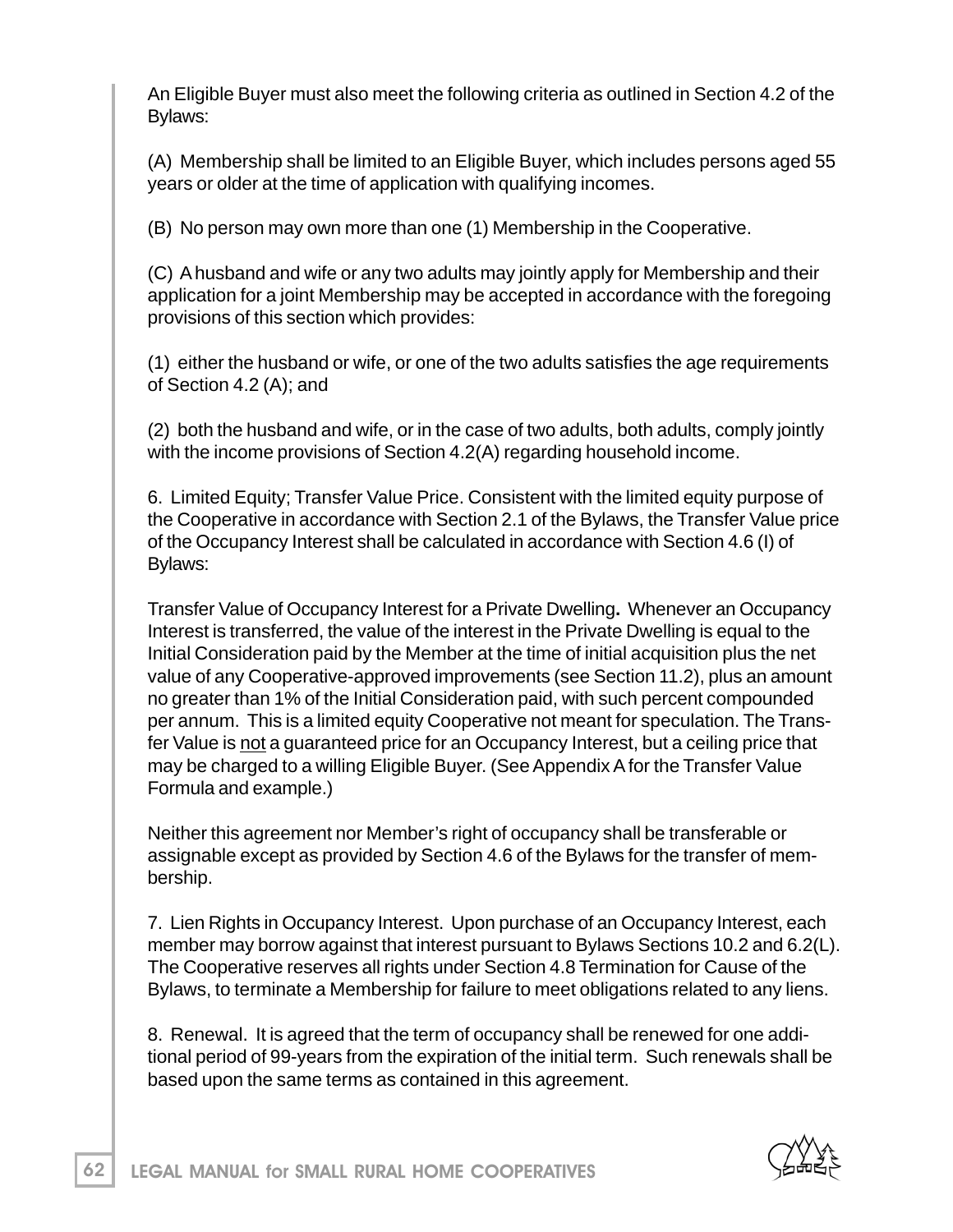9**.** Termination/Effect of Termination**.** This agreement will terminate according to and subject to Sections 4.6 and 4.8 of the Bylaws. All of the Member's rights and interest in the use of the Private Dwelling shall terminate immediately when this agreement terminates.

10. Reservation of Mineral Rights. The Cooperative reserves to itself all the minerals and other extractive resources. The Cooperative shall not extract any resources from the land during the term of the Occupancy Agreement.

11. Subordination. This agreement and all rights, privileges, and benefits hereunder shall at all times be subject and subordinate to any lien of any mortgage, deed of trust, chattel mortgage, note or other instrument made by the Cooperative or on the property of the Cooperative in existence at the time of this contract or hereinafter created. Member hereby agrees to execute, at the Cooperative's request and expense, any instrument, which the Cooperative or any lender or mortgagee may deem necessary or desirable to subordinate this agreement to any such security instrument. Member hereby appoints the Cooperative and each and every Officer thereof, and any future Officer, as irrevocable attorney-in-fact during the term of the agreement to execute any such instrument on behalf of Member.

12. Severability. The provisions of this agreement are severable and in the event any provision of the agreement conflicts with the Bylaws, applicable law, or is found to be invalid, such conflict or invalidity shall not affect the other provisions of this agreement.

I HAVE READ AND HEREBY ACKNOWLEDGE THE FOREGOING. I UNDERSTAND THAT THIS IS A LIMITED EQUITY COOPERATIVE SUBJECT TO RESALE RE-STRICTIONS AND THAT I WILL BE SUBJECT TO FINANCIAL PENALITIES IF I SELL THE COOPERATIVE INTEREST TO A NON-QUALIFIED BUYER WITHIN FIVE YEARS OF THE DATE OF THIS AGREEMENT.

(Signed and Notarized)

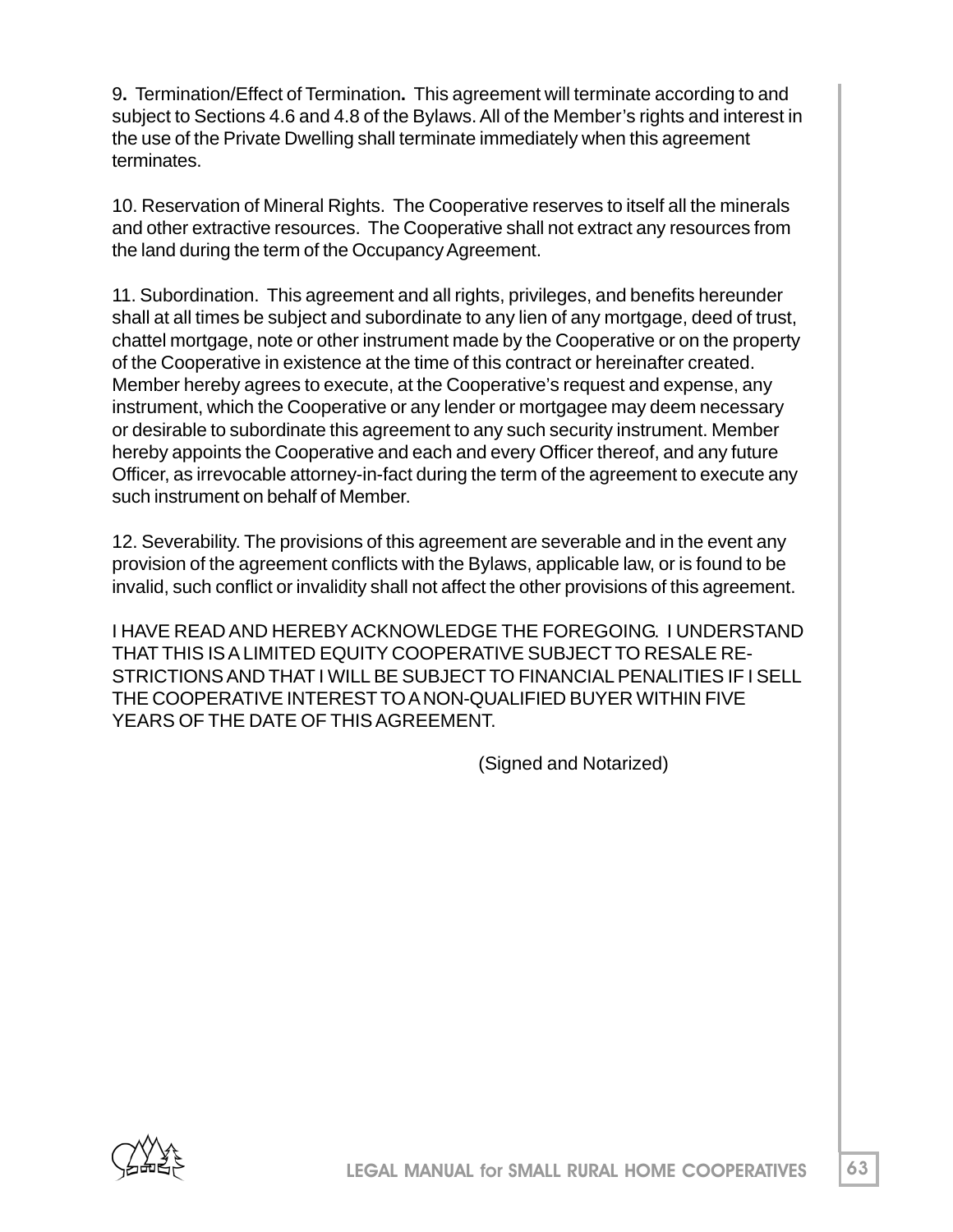## **APPENDIX A of the Occupancy Agreement: House Rules & Regulations**

#### General Respect

All members and guests will respect the comfort and peace of minds of all the Cooperative members and guests.

#### Delinquent Payments

The Treasurer of the Cooperative will determine if there are extreme circumstances and what arrangements can be made. This will be reported to the Board. Any unpaid fees will be taken out of sale equity with interest.

#### **Deterioration**

Should a home's structure or improvements experience unusual deterioration, expenses to restore home to appropriate sale price shall be deducted from sale equity. Such terms and costs will be determined by a third party agent.

#### Exterior Deterioration

Members must maintain the external appearance of their homes to the satisfaction of the cooperative Board. Members may not act or allow to be one anything which shall constitute a nuisance, annoyance, inconvenience, or damage to the cooperative members, adjacent dwellings, or land.

#### Exterior Improvements

Cooperative Board approval shall be obtained and accounts kept of costs. Future resale will include the value of the improvements in the formula for sale.

#### Fences

The only fences allowed must be lower than 18" and placed around planted areas within three feet of the home.

#### **Guests**

Guests must follow House Rules & Regulations. Guest stays are limited to one month. Exceptions due to health care reasons will be allowed.

#### Noise

Noise from one home should not disturb members in other homes. Specific hours or arrangements can be made by the Cooperative Board of Directors.

#### Pets

Pets are allowed. No outside pens. When outside, pets must be on a leash and owner must pick up droppings.

#### **Plantings**

Each member may plant appropriate sized plantings within three feet of the home.

#### Vehicle Storage

Limit of one week for parking of any recreational vehicle.

Dealing with problems:

- 1) Try to resolve between members.
- 2) If this fails, present a witten complaint to the Board President.
- 3) If necessary, Board President may present the complaint to the full Board for action or may bring in an arbitrator.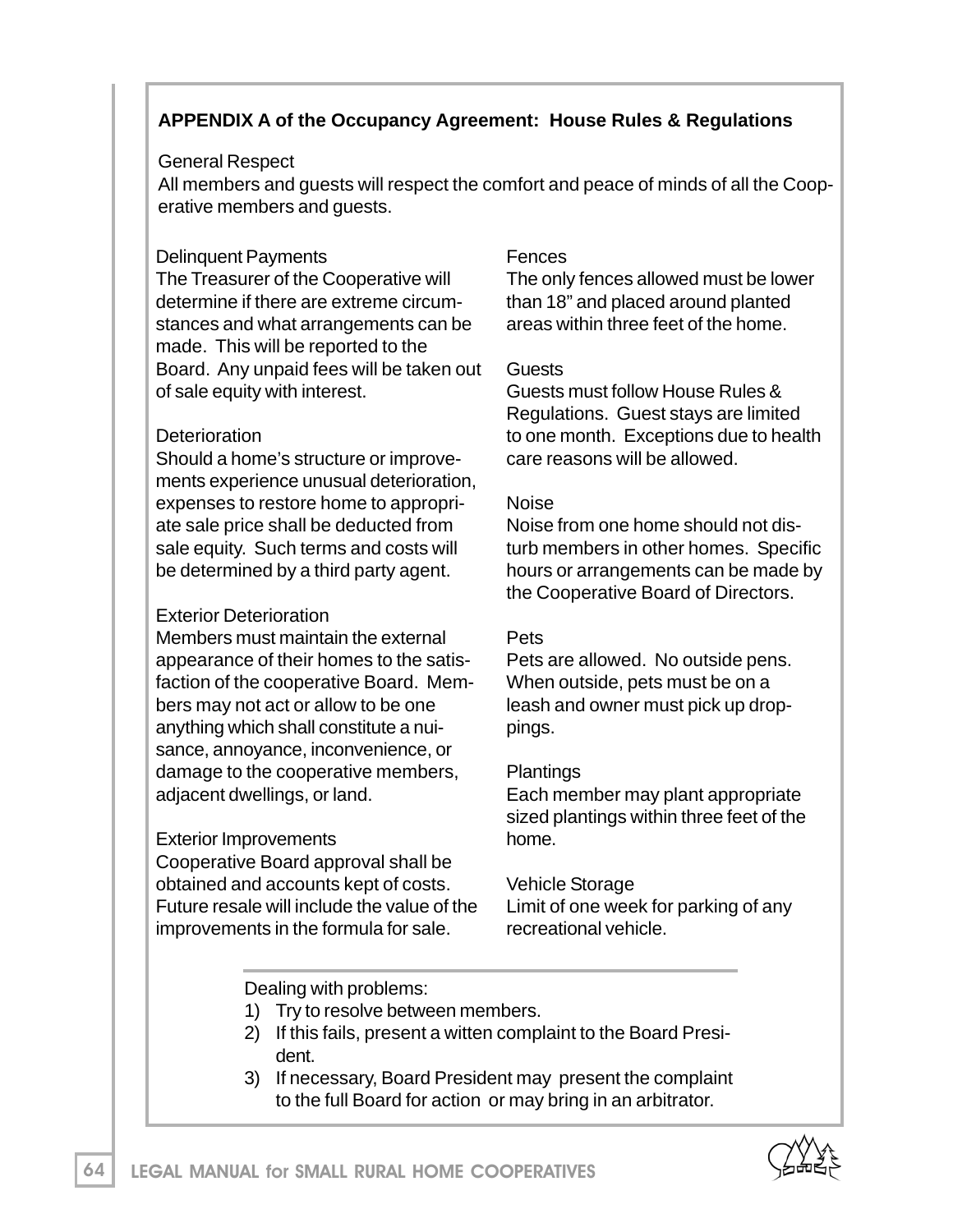

# Memorandum of Occupancy Agreement

Document Number

#### MEMORANDUM OF OCCUPANCY AGREEMENT

THIS MEMORANDUM OF Occupancy Agreement entered into this \_\_\_\_\_\_\_ [insert day] day of [insert year], by and between \_\_\_\_\_\_\_ (hereinafter referred to as the "Cooperative), having an address of \_\_\_\_\_\_\_\_ [insert address]; and \_\_\_\_\_\_\_\_ [insert name] ("Member"), having an address of [insert unit] \_\_\_\_\_\_\_\_\_\_\_\_ [insert city, county, state] (hereinafter referred to as "Site").

Name and Return Address:

[Add new TAX ID number]

Parcel Identification Number(s)

The Cooperative is a limited equity senior housing cooperative whose purpose, as outlined in Section 2.1 of the Cooperative's Bylaws, a copy of which can be obtained by contacting the Cooperative, is to

maintain ongoing affordability for Members and qualifying future Members and to limit ownership to qualifying seniors as outlined below. For this reason, the Transfer Value of each Occupancy Interest providing exclusive right to a Private Dwelling is limited. This increase in equity is limited based upon due consideration granted to each member with the exclusive use of an affordable home, possible support services, and the benefit of Affordable Housing Grant funds in exchange for limitations on the future sales price of the Occupancy Interest.

Member, having purchased a Share and a Membership Certificate on [insert date] entered into an Occupancy Agreement dated \_\_\_\_\_\_\_ [insert date] ("Agreement"), whereby the cooperative grants to Member and Occupancy Interest for the Initial Acquisition Price of \$ \, which includes the right to occupy a Private Dwelling, including any buildings, structures, fixtures and other improvements ("Improvements") located on site \_\_\_\_ upon land owned by the Cooperative in the Village/Township/City of \_\_\_ County, Wisconsin (as shown on the Plat of Survey as attached hereto as

Appendix B\*).

This occupancy interest is for a ninety-nine (99) year term commencing on [insert date]. This occupancy term is subject to Member's option to renew for one (1) additional period of ninety-nine (99) years. The land, which is legally described below ("Common Elements"), includes all appurtenances, easements and privileges belonging thereto but exclusive of the five Sites and the buildings, structures, fixtures and other improvements located on each Site as documented in Appendix B [insert legal description].

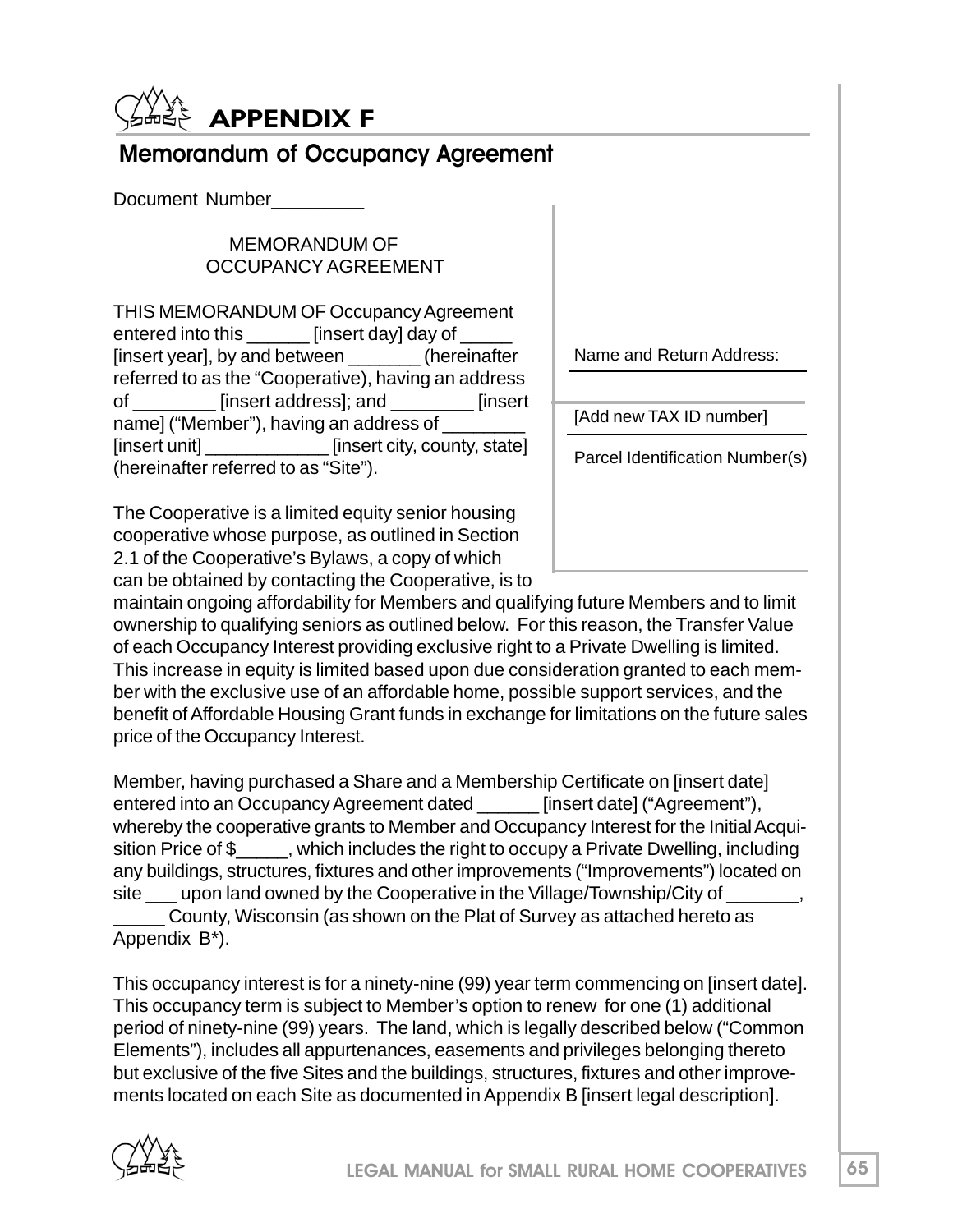Under the terms of the Occupancy Agreement:

Occupancy of Private Dwellings and improvements on Site by Member. Member has exclusive occupancy rights to the Private Dwelling and Improvements located on Site .

2. Duties regarding Upkeep and Management.

(a) Cooperative Duties. The Cooperative shall: (i) provide necessary management and administration of the Cooperative; (ii) provide for the payment of all taxes and assessments levied against the cooperative; (iii) procure and provide for the payment of insurance as outlined in the Occupancy Agreement and the Bylaws; (iv) set up reserves; and (v) pay for all current repairs, maintenance and replacement son the items provided by the Cooperative, as outlined in the General Maintenance Program below. (b) Member Duties. Members must pay for all utilities, water and sewer charges, and property taxes for the Private Dwelling.

3. Maintenance and Repairs.

(a) General Maintenance Program. The Cooperative shall maintain the Common Elements except for the expense of making all repairs or taking any other action by negligence of member or of persons occupying or visiting in the premises shall be paid entirely by member.

(b) Member Maintenance Responsibilities. Member agrees to repair and maintain member's Private Dwelling at his or her own expense as follows: all exterior, interior repairs, replacements, and upkeep of whatever kind or nature. Based upon the limited equity purpose of the Cooperative, Additions, Alterations, and Improvements to major systems or external features must be approved by the Cooperative and are governed by Bylaw Article XI.

4. Sale of Occupancy Interest to Eligible Buyers. Upon receipt of notice of intent to sell from a Member, the cooperative has the right of first Option to Purchase pursuant to Bylaw Section 4.6(F). It is the Member's responsibility to find an Eligible Buyer for the Occupancy Interest.

5. Sale is Limited to an Eligible Buyer. The Cooperative shall evaluate all interested buyers for the Private Dwelling Improvements and select an Eligible Buyer, as defined in Section 3.1 of Bylaws:

Eligible Buyer means a person who is age 55 years or older at the time of application with a household whose annual income is either 80% (moderate) or 60% (low) or less of the area median income (AMI) for \_\_\_\_\_\_\_\_\_ [location], as determined by the US. Department of Housing and Urban Development. Whether an Occupancy Interest must be sold to a buyer whose income is 80% or 60% AMI or less will be determined by the Board of Directors at the time of sale so that the Cooperative is in compliance with the Affordable Housing Program Loan which requires four of the Private Dwellings to be affordable to households earning 60% AMI until such time as all the Occupancy Agreements have been sold to the first buyer, at which time this specific requirement is eliminated.

An Eligible Buyer must also meet the criteria outlined in Section 4.2 of the Bylaws.

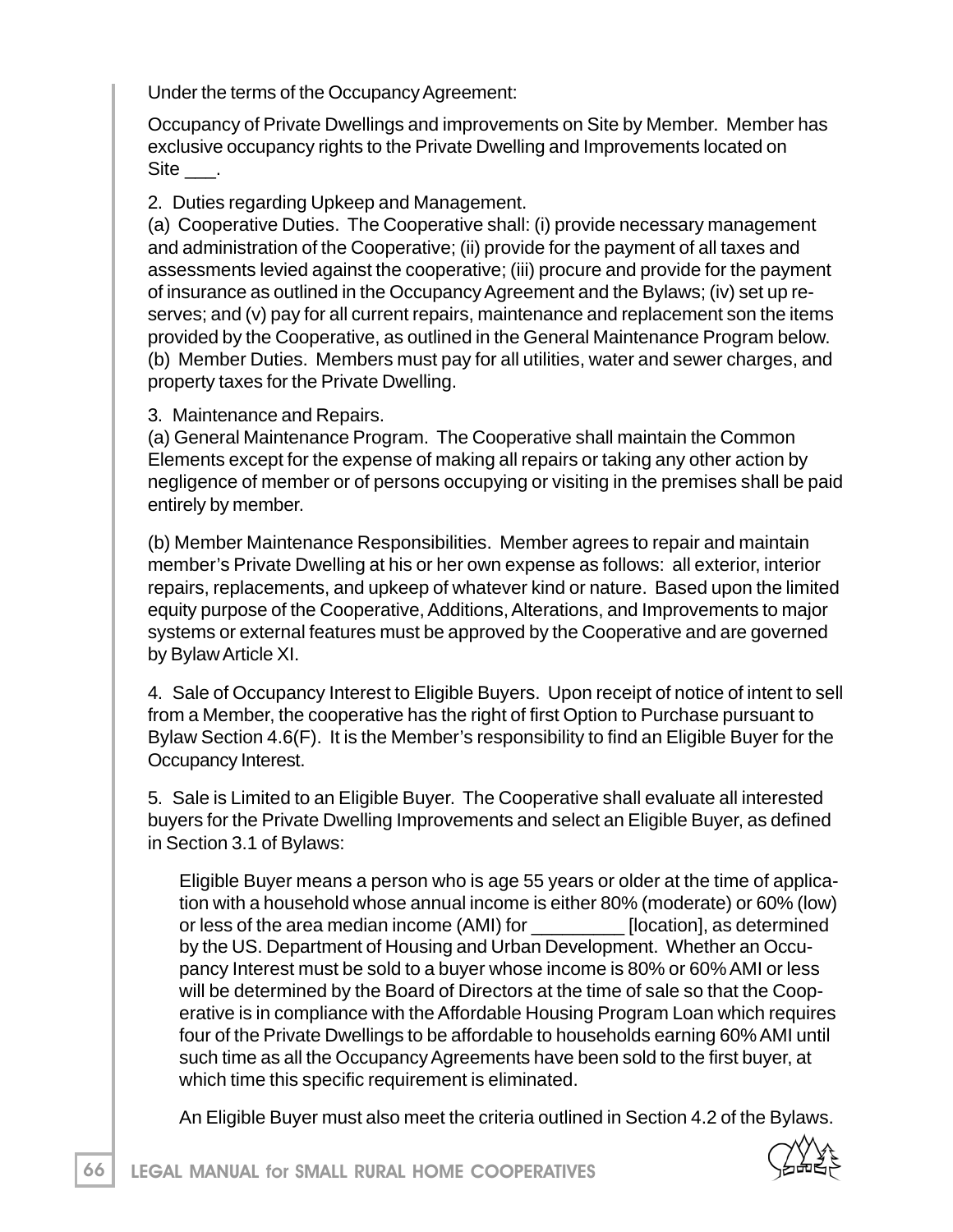6. Limited Equity; Transfer Value Price. Consistent with the limited equity purpose of the cooperative in accordance with Section 2.1 of the Bylaws, the Transfer Value price of the Occupancy Interest shall be calculated in accordance with Section 4.6(1) of Bylaws:

Transfer Value of Occupancy Interest for a Private Dwelling. Whenever an Occupancy Interest is transferred, the value is equal to the Initial Consideration paid by the Member at the time of initial acquisition plus the net value of any cooperativeapproved improvements (See Section 11.2), plus an amount no greater than 1% of the Initial consideration paid, with such percent compounded per annum. This is a limited equity Cooperative not meant for speculation. Any grant funds allocated to the Private Dwelling remain the property of the Cooperative, and are not included in the Initial Consideration or the Transfer Value Formula. The Transfer Value is not a guaranteed price for an Occupancy Interest, but a ceiling price that may be charged to a willing Eligible Buyer. (See Appendix A for the Transfer Value Formula and examples.)\*

Neither this agreement nor Member's right of occupancy shall be transferable or assignable except as provided by Section 4.6 of the Bylaws for the transfer of Membership.

7. Lein Rights in Occupancy Interest. Upon purchase of an Occupancy Interest, each member may borrow against that interest pursuant to Bylaws Sections 10.2 and 6.2(L). The Cooperative reserves all rights under Section 4.8 Termination for Cause of the Bylaws, to terminate Membership for failure to meet obligations related to any liens.

8. Renewal. It is agreed that the term of occupancy shall be renewed for one additional period of 99 years from the expiration of the initial term. Such renewals shall be based upon the same terms as contained in this agreement.

9. Termination/Effect of Termination. This agreement will terminate according to and subject to Section 4.6 and Section 4.8 of the Bylaws. All of Member's rights and interest in the use of the Private Dwelling shall terminate immediately when this agreement terminates.

10. Reservation of Mineral Rights. Cooperative reserves to itself all the minerals and other extractive resources. Cooperatives shall not extract any resources from the land during the term of the Occupancy Agreement.

11. Subordination. This agreement and all rights, privileges, and benefits hereunder shall at all times be subject and subordinate to any lien of any mortgage, deed of trust, chattel mortgage, note or other instrument made by the Cooperative or on the property of the cooperative in existence at the time of this contract or hereinafter created.

12. Severability. The provisions of this agreement are severable and in the event any provision of the agreement conflicts with the Bylaws, applicable law, or is found to be invalid, such conflict or invalidity shall not affect the other provisions of this agreement.

<sup>\*</sup>Appendix A would include Transfer Value Formula applied to an Occupancy Interest. Appendix B would include a final survey of property.

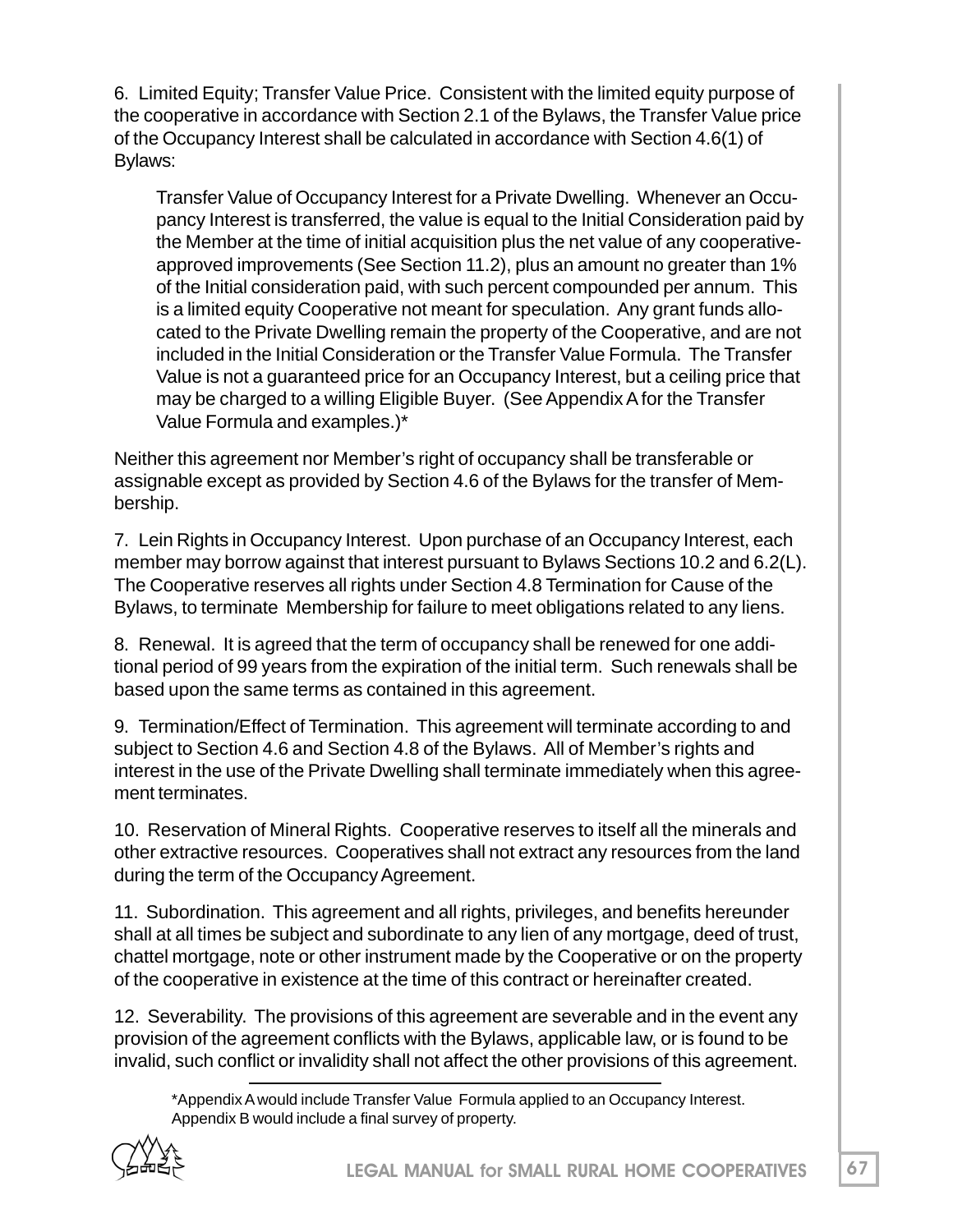

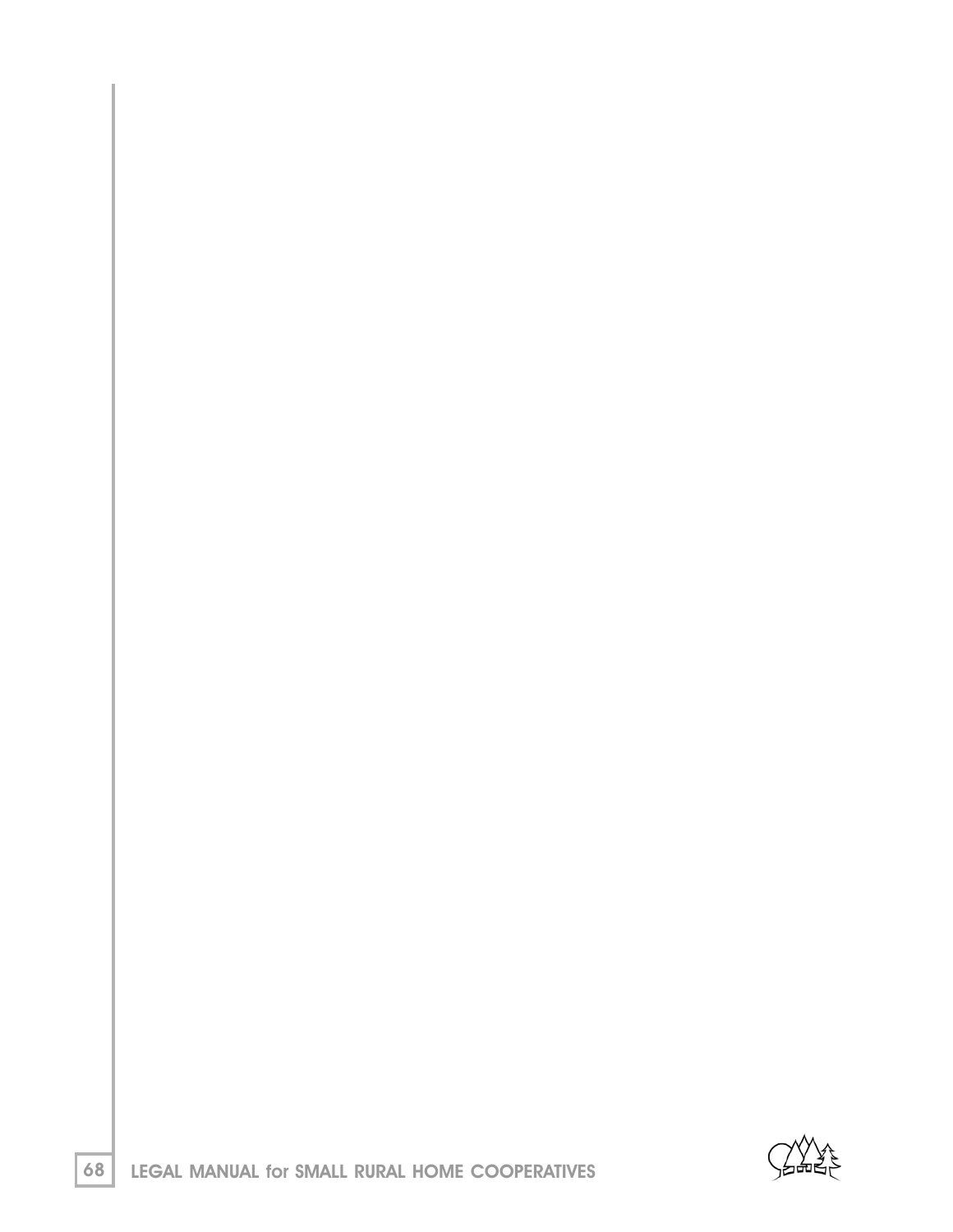

# Transfer Value Formula

Transfer Value Formula

Initial Acquisition Price (IAP)

- + Up to 1% of IAP compounded per annum for \_\_\_ years (# of years I occupied the private dwelling)
- + Net value of improvements
- = Highest price I may charge fo rmy occupancy interest

This formula does not include the grant value of \$8,850, which was used to pay for the initial bulding costs exclusive of the IAP.

Example of the Transfer Value Formula

Jane purchases her Occupancy Interest for the initial acquisition price of \$75,000, lives in the Private Dwelling for 10 years, and adds a Cooperative-approved toolshed, with a net improvement value of \$500 (even though it cost \$900 to build).

Inputting the numbers into the formula:

\$75,000.00 Initial acquisition price

- + 7,846.66 Up to 1% of IAP compounded per annum for 10 years
- 500.00 Net value of improvements
- =\$83,346.66 Highest price Jane may charge for her occupancy interest

\*The Net Improvement Value is determined by Bylaw Section 11.2. Usually this value does not equal the cost of the improvement. In the example provided, Jane's tool shed cost \$900 to build but added only \$500 in value to the private dwelling, as determined by a certified appraiser.

The Transfer Value is not a guaranteed price for an Occupancy Interest, but a ceiling price that may be charged to a willing eligible buyer.

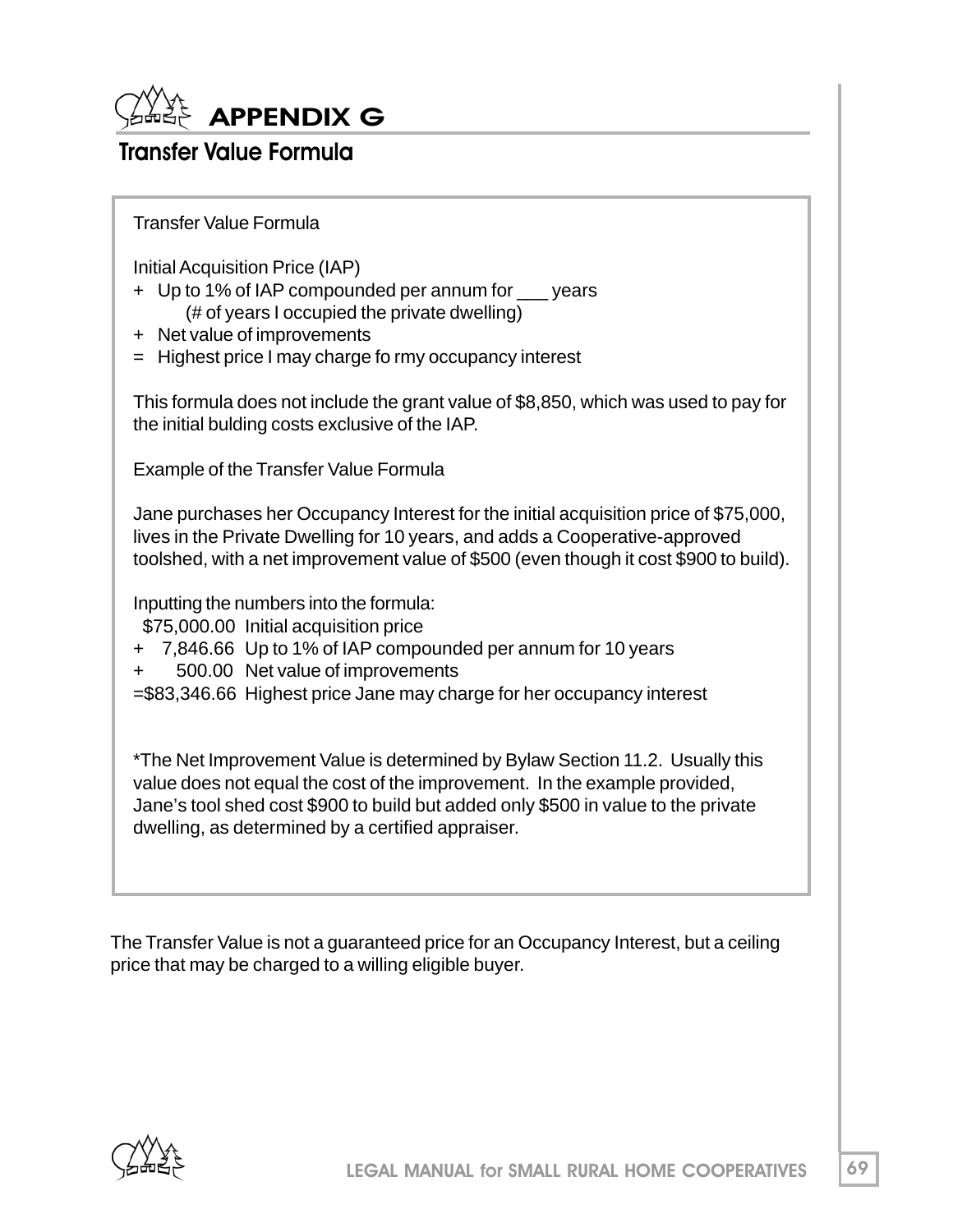